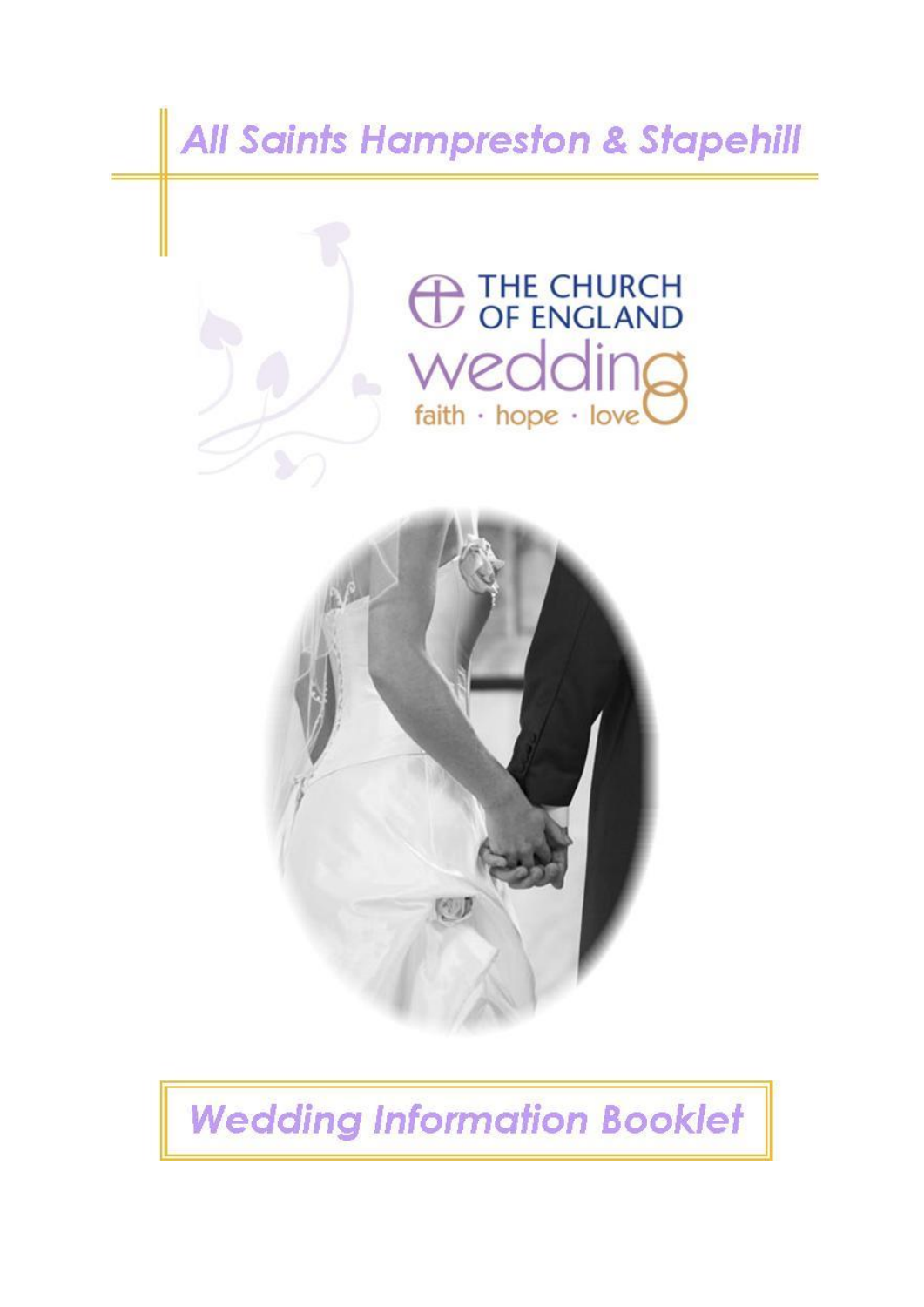# **INDEX**

| "Congratulations!"        | p. 3        |
|---------------------------|-------------|
| A Guide To Your Wedding   | pp. 4-7     |
| Template Order of Service | p. 8        |
| The Marriage Service      | pp. 9 - 16  |
| <b>Bible Readings</b>     | pp. 17-22   |
| <b>Additional Prayers</b> | pp. 23 - 28 |
| Music For Your Wedding    | p. 29       |
| <b>Hymns</b>              | pp. 30 - 50 |
| A Check List              | p. 51       |
| For Your Notes            | pp. 52 -53  |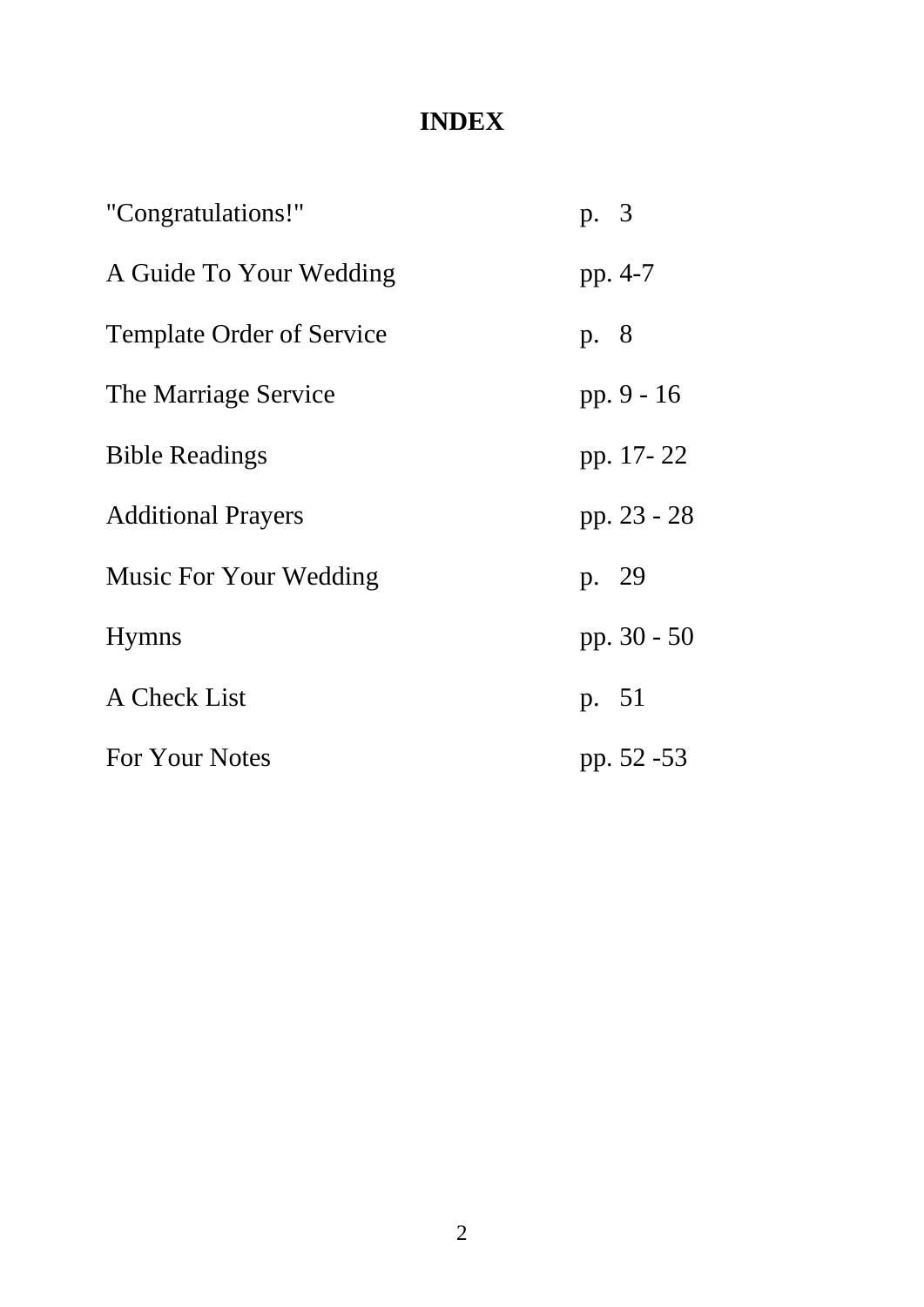# *Congratulations!*

*I am delighted to congratulate you on your engagement and on choosing to be married in church.*

This booklet will give you all you need to make your preliminary wedding preparations and to understand the Marriage Service. It also provides useful information for making preparations for your wedding as well as the texts of prayers, vows, readings and possible hymns for your wedding service.

I hope this resource will help answer your questions and give you the information you need for when you sit down with your minister and discuss the arrangements for your special day.

If you have any queries or concerns about your wedding booking or arrangements please contact either myself or our Administrator, Mrs Helen Bifield [allsaintshampreston@gmail.com](mailto:allsaintshampreston@gmail.com) or 07555 059906 who will be very happy to help you.

I pray that as you look at the powerful words of the wedding service, your relationship will be strengthened, and that you will experience God's love.

**Rev Sarah Pix 01202 890798 revsarahpix@yahoo.co.uk** Rector of Hampreston Benefice

> *"Therefore what God has joined together, let man not separate." Mark 10: 9*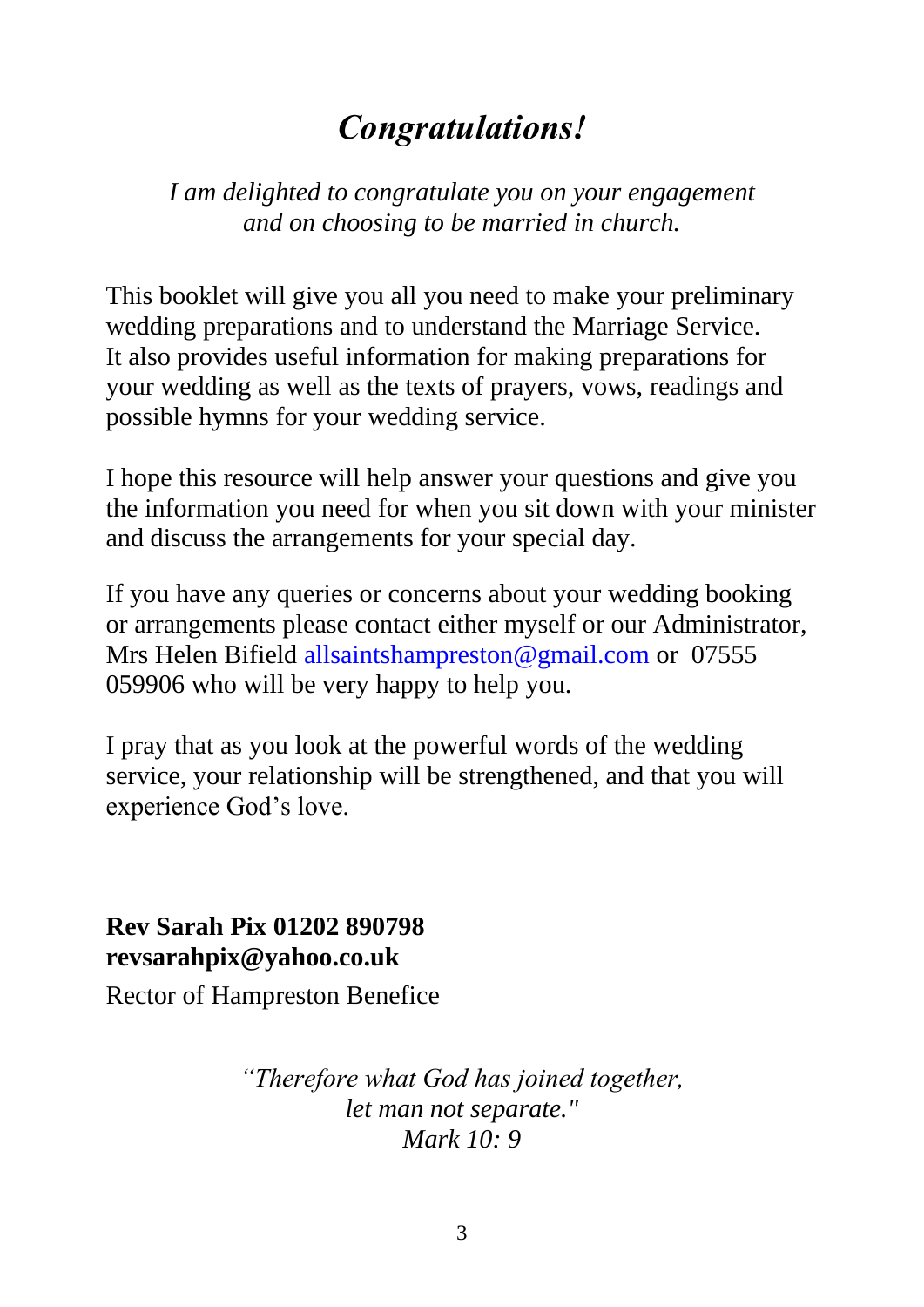# **A Guide to your Wedding at All Saints Church**

### **Booking your Wedding**

When you have completed and returned your marriage application form a member of our leadership team will contact you to arrange to meet with you. Please note that you will need to bring the following documents with you to this meeting:

- your birth certificate
- passport or driving licence
- a utility bill as proof of address
- proof of your qualifying connection if neither of you live in Hampreston Benefice.

If either of you have been married previously you will also need to bring your "Decree Absolute" documentation.

After this meeting and provided that everything is in order we will be able to confirm your booking and help you plan your wedding.

If any of your details on your marriage application form should change (e.g address, occupation etc.) please contact us as soon as possible. The address(es) entered on your application form must be the address(es) where you are resident at the time of the calling of banns (please see overleaf).

### **Marriage Preparation**

It is our privilege to help you prepare for married life together as well as for your wedding. We hold a Marriage Preparation Day every Spring which all our wedding couples are warmly encouraged to attend. All previous couples who have attended this day have found it a helpful and enjoyable experience - and the food is always good too! By signing your marriage application form you agree to commit to attending this Marriage Preparation Day. If for any reason you are not able to attend please let us know as soon as possible so that we can make alternative arrangements for you.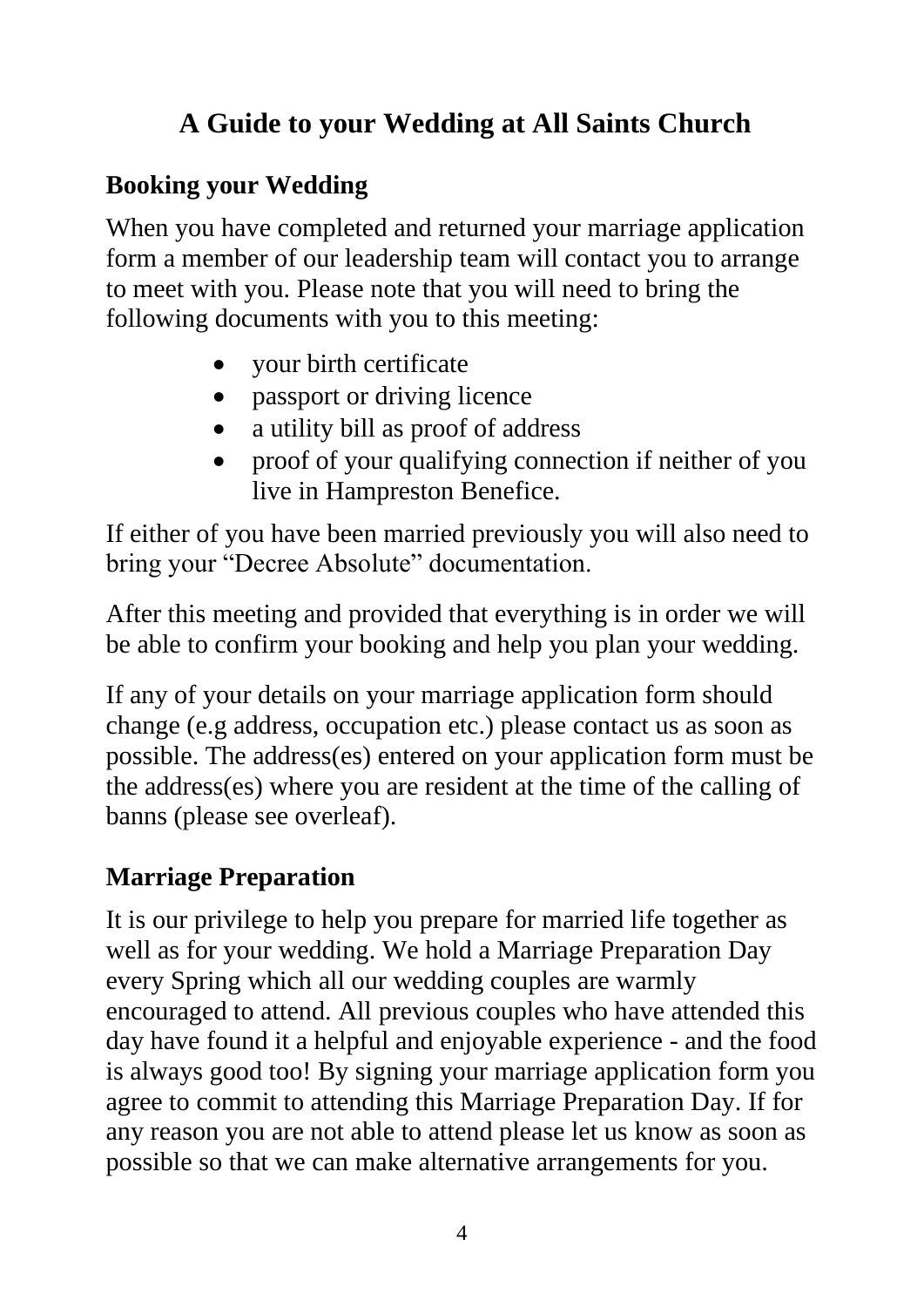# **Banns of Marriage**

Banns are a public announcement of your marriage which have to be made 3 times before your wedding can legally take place.

Your banns will be called at All Saints, Hampreston on the 1st, 2nd and 3rd Sundays of the month preceding your wedding at our 10am service. Don't worry, we will give you the dates and send you a reminder nearer the time.

### *If either or both of you don't live in Hampreston Parish*:

You must also arrange for your banns to be called in the parish where you live. We will give you the name and contact details of your local vicar who will be happy to help you. Once your banns have been read there they will give you a banns certificate which you should then give to us at least one week before the wedding. Please note that this is a legal requirement and your marriage cannot take place without it.

### **Photographer & Video**

If you are having a photographer, please inform your minster and ask your photographer to communicate with your minister before the start of the service.

If you are taking a video of your wedding you will require a licence, which can be obtained from:-

[http://prsformusic.com/users/recordedmedia/cdsandvinyl/Pages/lim](http://prsformusic.com/users/recordedmedia/cdsandvinyl/Pages/limited-manufactureLicence.aspx) [ited-manufactureLicence.aspx](http://prsformusic.com/users/recordedmedia/cdsandvinyl/Pages/limited-manufactureLicence.aspx) Once you have obtained the licence, please let your minister have a copy of it.

They are welcome to attend your wedding rehearsal.

# **Music**

If you would like an organist to play at your wedding please let your minister or Helen know and we will put you in touch with one. David Libby who plays the organ is happy to talk to you, his number is 01202 895514. The church sound desk has the facility to play CDs if you would prefer. Ideas for your music and hymn choices can be found on pages 28 - 49 of this booklet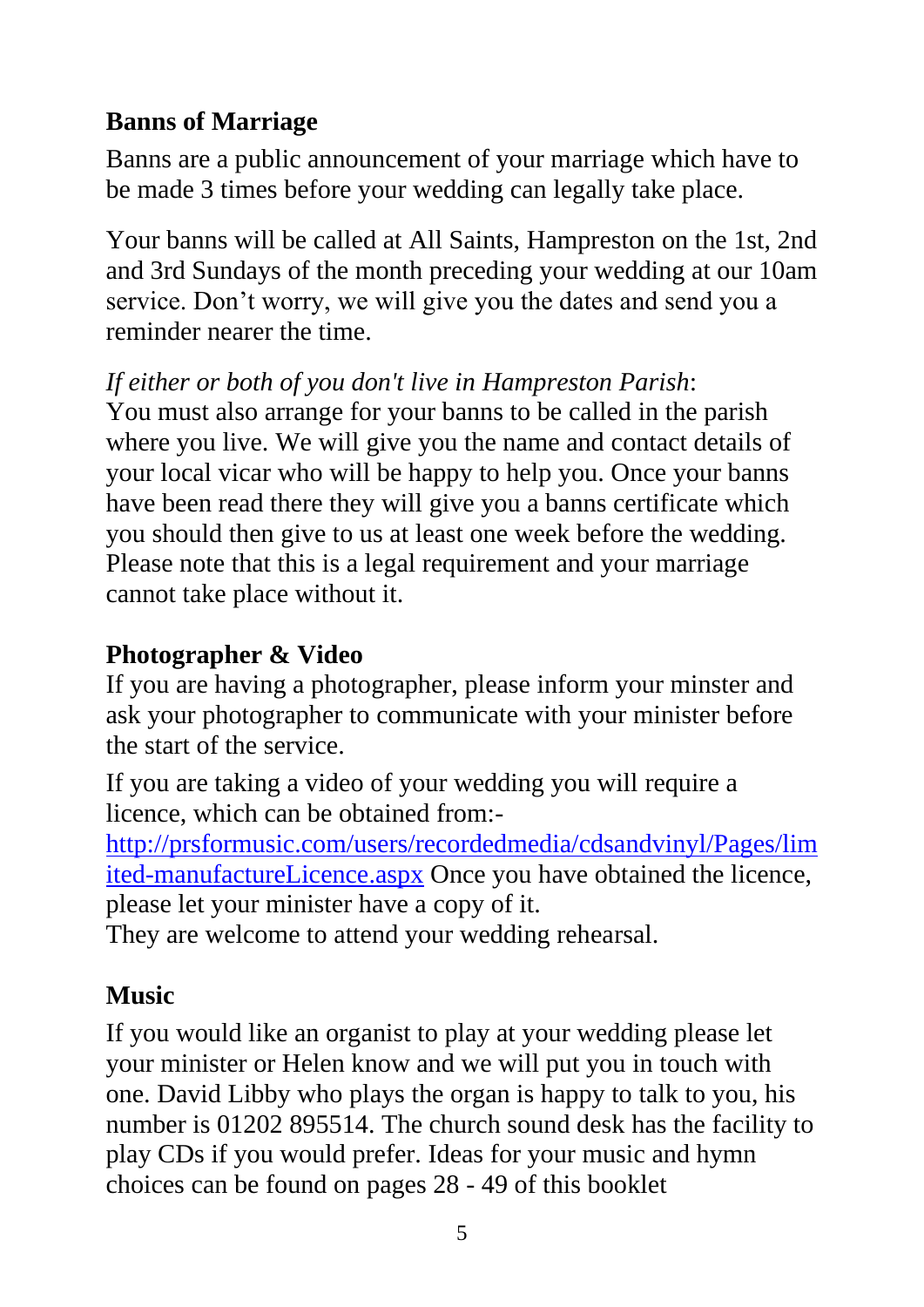# **Signing for the deaf and hard of hearing**

If any of your guests are deaf or hard of hearing we may be able to arrange for Rev. John Cowburn (Chaplain to Deaf People) to sign at your wedding. Please contact Helen for further information.

# **Decorating the Church**

You are very welcome to decorate the church for your special day with flowers and/or pew ends. Please speak to the person who is decorating the church for you and let us know when they need access and we will make sure the church is available.

# **Orders Of Service**

We recommend that you have an order of service to give out to your guests as this will help guide them through the service and includes the words of your hymns. If you are designing your own orders of service please use the template on page 7 of this booklet as a guide, or I can provide you with a selection to look at.

# **Wedding Rehearsal**

Your minister will be in touch with you directly to arrange your wedding rehearsal. This is normally held of an evening a couple of days before your wedding. We recommend that you encourage as many members of your wedding party to attend so that they are less nervous on the "big day"!

# **Confetti**

Your guests are very welcome to throw biodegradable confetti but please wait until you are outside the church.

# **Bells**

We have a beautiful bell tower at All Saints, Hampreston and we can arrange for our team to ring the bells at your wedding. The fee for the bell ringers is £175. If you would like to have the bells rung please let your minister know and we can book this for you.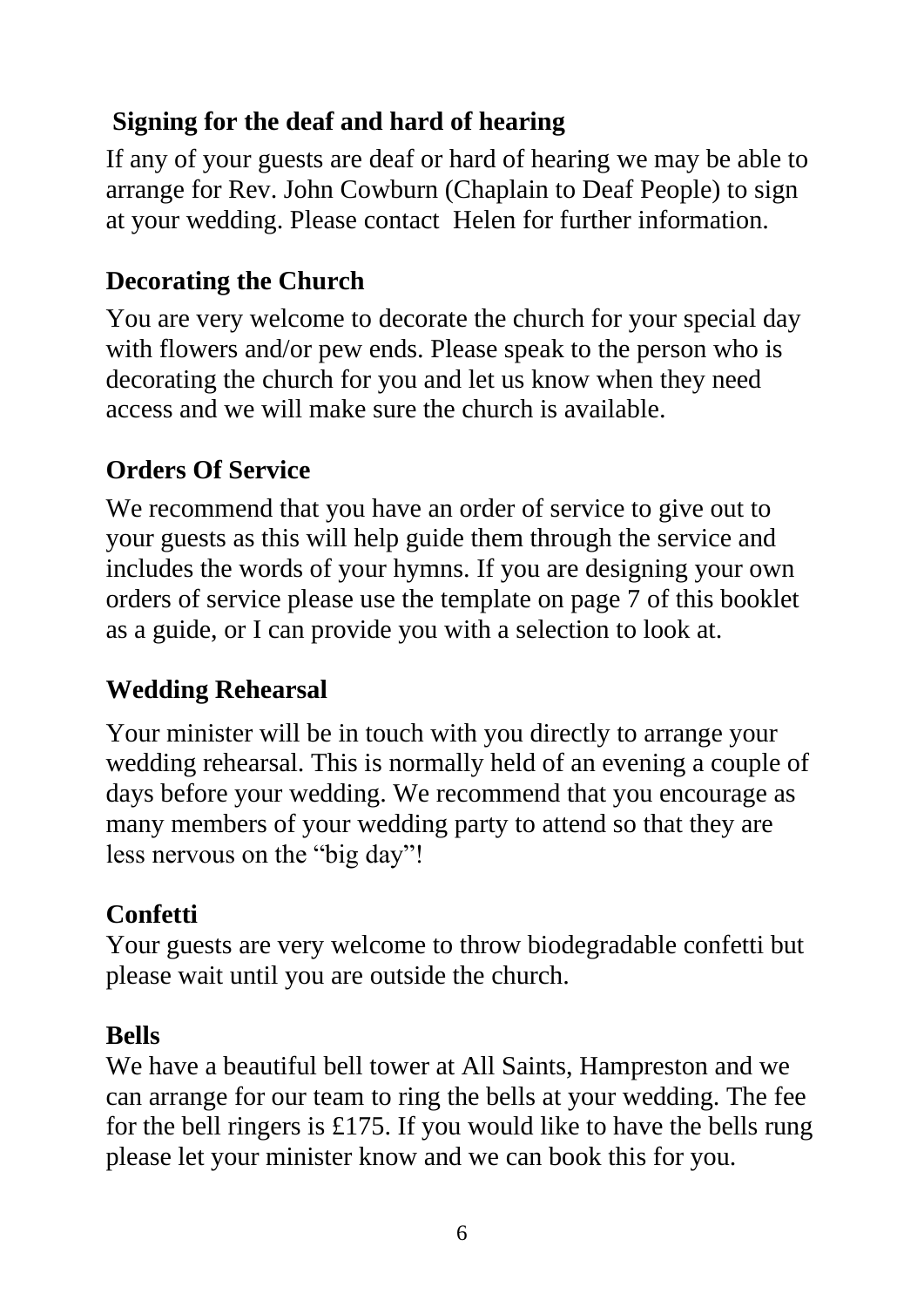### **Wedding Fees**

We will send you an invoice a month before your wedding day. We ask that you pay your fees within two weeks before your wedding day or earlier if more convenient for you.

Below are the fees chargeable for weddings in 2022.

|                                              | 2022 |
|----------------------------------------------|------|
| <b>Basic Fee</b>                             | £512 |
| Verger Fee                                   | £ 40 |
| Organist Fee                                 | £ 75 |
| $TOTAI = £627$                               |      |
| Heating (Mar-Oct)                            | £ 35 |
| ent by BACs to:-<br>$711.$ $13.$ $15.$ $17.$ |      |

*Payment by BACs to:- PCC of Hampreston and Stapehill A/C 00016978 Sort code 40-52-40*

Bells  $£175$  to be paid in cash please

*Please note that these fees are subject to review each year by The Church of England and All Saints Hampreston.*

### **Any Questions?**

We hope that you find this information helpful. However, if you have any queries please do not hesitate to contact Sarah Pix on 02102 890798 or Parish Administrator, Mrs Helen Bifield 07555 059906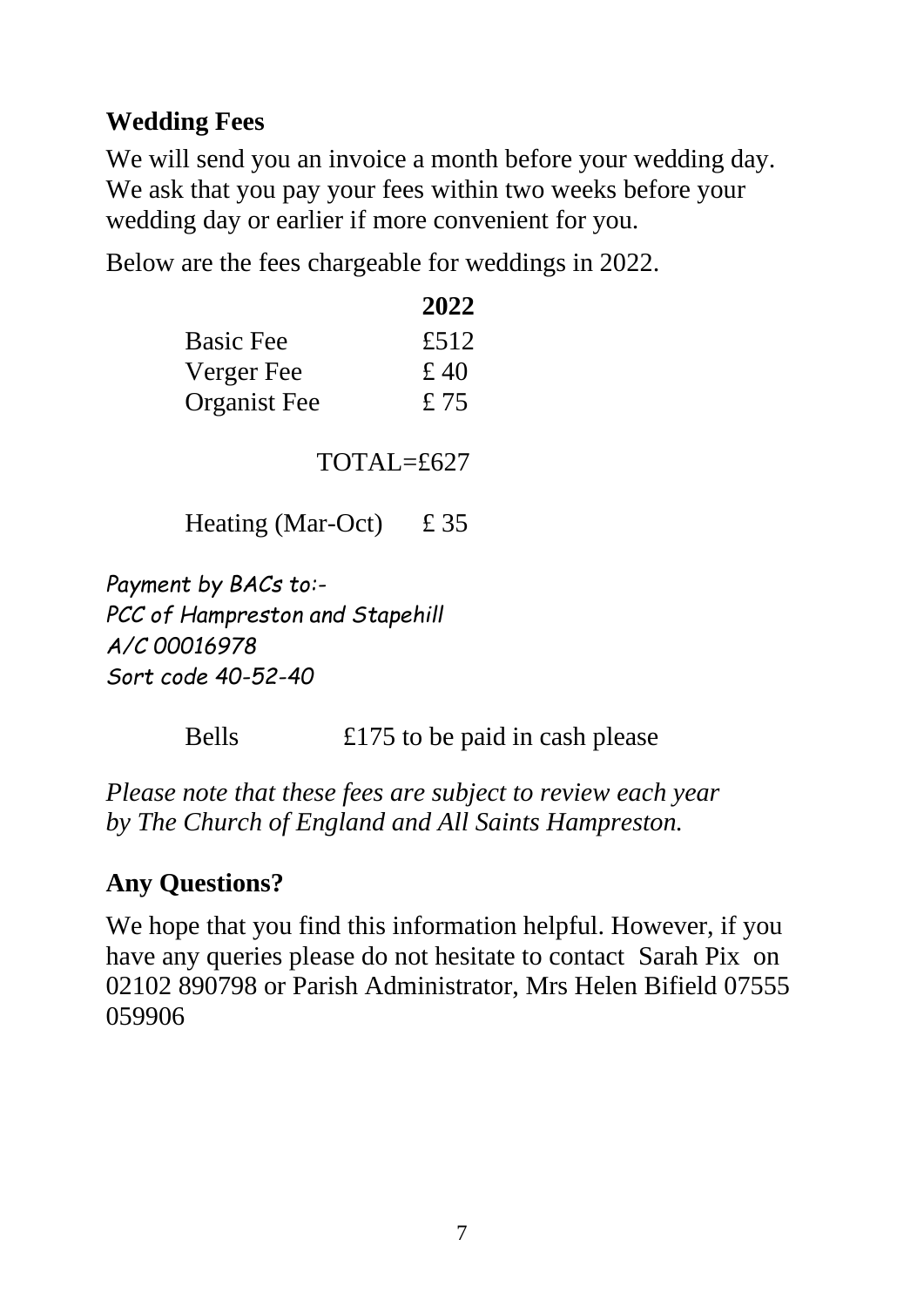# **Template Order of Service**

#### *Pre-service Notices*

Music for the entry of the Bride

Welcome

### Hymn

The Marriage *(Declarations, vows, rings, pronouncement and blessing)*

(Extra space for a hymn when three are chosen)

The Bible Reading

The Address

Hymn

#### Prayers

Signing of the Registers *(Organist normally plays during this or you may have other preferences. You can sign the Registers either in the church or in* 

The Blessing

*the clergy vestry. Your minister will go through this with you.)*

Final Music as the Bride and Bridegroom leave the Church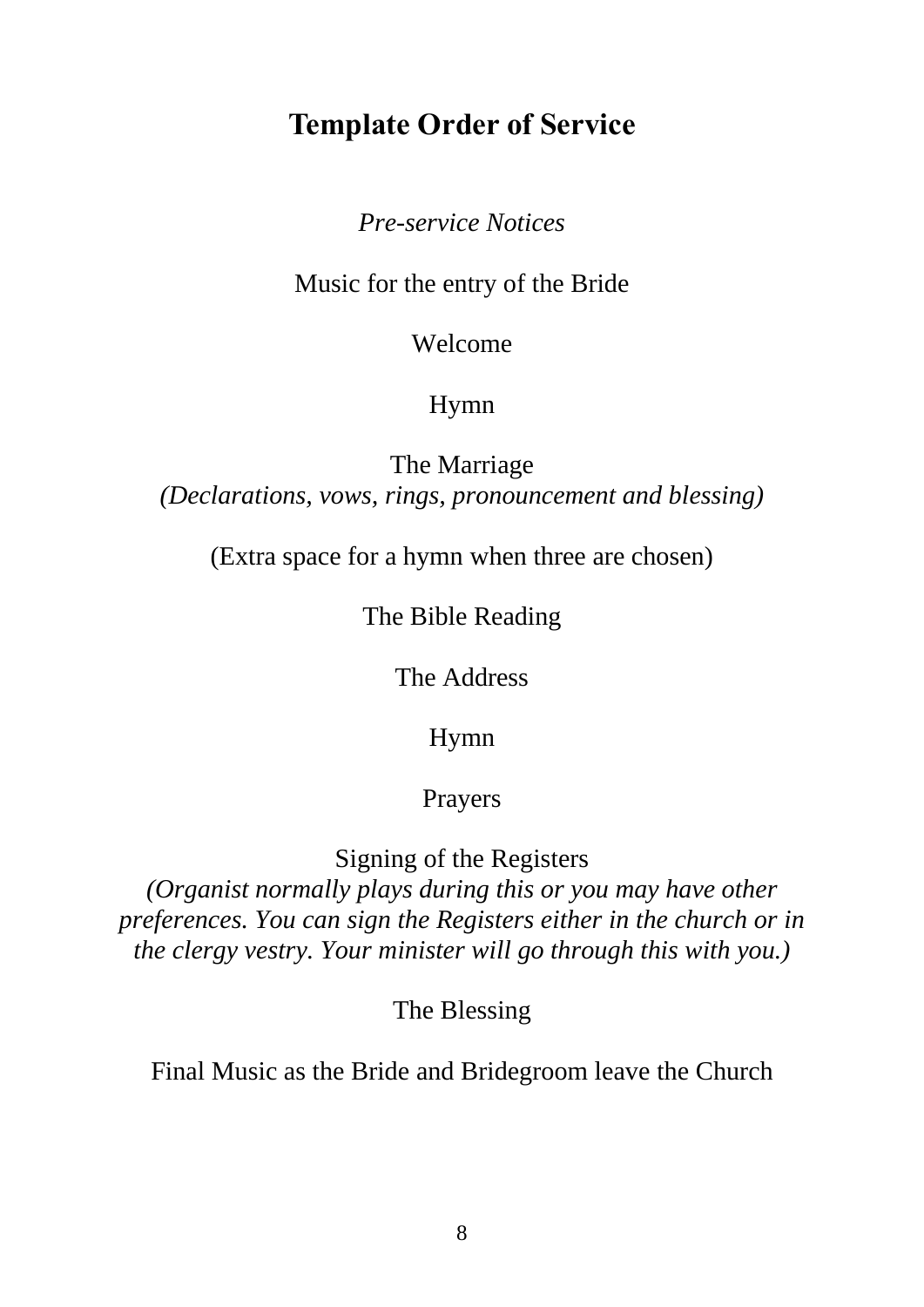# **The Marriage Service**

### **The Welcome**

### *This sentence may be used*

God is love, and those who live in love live in God and God lives in them. *1 John 4.16*

# **A Hymn is Sung**

# **An Introduction about Marriage**

We have come together in the presence of God, to witness the marriage of *N* and *N*, to ask his blessing on them, and to share in their joy. Our Lord Jesus Christ was himself a guest at a wedding in Cana of Galilee, and through his Spirit he is with us now.

The Bible teaches us that marriage is a gift of God in creation and a means of his grace, a holy mystery in which man and woman become one flesh. It is God's purpose that, as husband and wife give themselves to each other in love throughout their lives, they shall be united in that love as Christ is united with his Church.

Marriage is given, that husband and wife may comfort and help each other, living faithfully together in need and in plenty, in sorrow and in joy. It is given, that with delight and tenderness they may know each other in love, and, through the joy of their bodily union, may strengthen the union of their hearts and lives. It is given as the foundation of family life in which children may be born and nurtured in accordance with God's will, to his praise and glory.

In marriage husband and wife belong to one another, and they begin a new life together in the community. It is a way of life that all should honour; and it must not be undertaken carelessly, lightly, or selfishly, but reverently, responsibly, and after serious thought.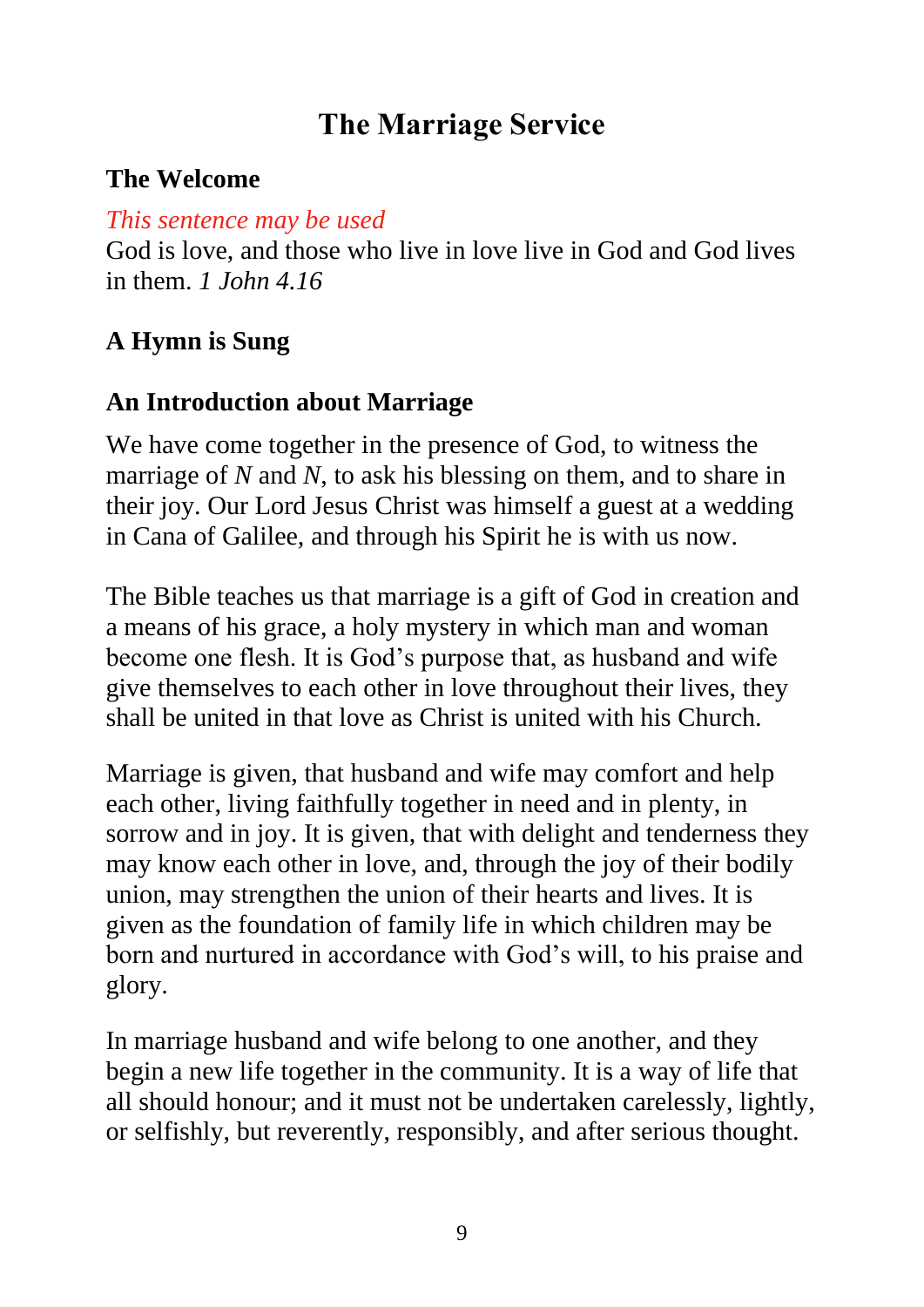This is the way of life, created and hallowed by God, that *N* and *N* are now to begin. They will each give their consent to the other; they will join hands and exchange solemn vows, and in token of this they will each give and receive a ring.

Therefore, on this their wedding day we pray with them, that, strengthened and guided by God, they may fulfill his purpose for the whole of their earthly life together.

### **The Declarations**

### *The minister says to the congregation*

First, I am required to ask anyone present who knows a reason why these persons may not lawfully marry, to declare it now.

### *The minister says to the couple*

The vows you are about to take are to be made in the presence of God, who is judge of all and knows all the secrets of our hearts; therefore if either of you knows a reason why you may not lawfully marry, you must declare it now.

### *The minister says to the bridegroom*

*N*, will you take *N* to be your wife? Will you love her, comfort her, honour and protect her, and, forsaking all others, be faithful to her as long as you both shall live?

#### *He answers*

I will.

### *The minister says to the bride*

*N*, will you take *N* to be your husband? Will you love him, comfort him, honour and protect him, and, forsaking all others, be faithful to him as long as you both shall live?

### *She answers*

I will.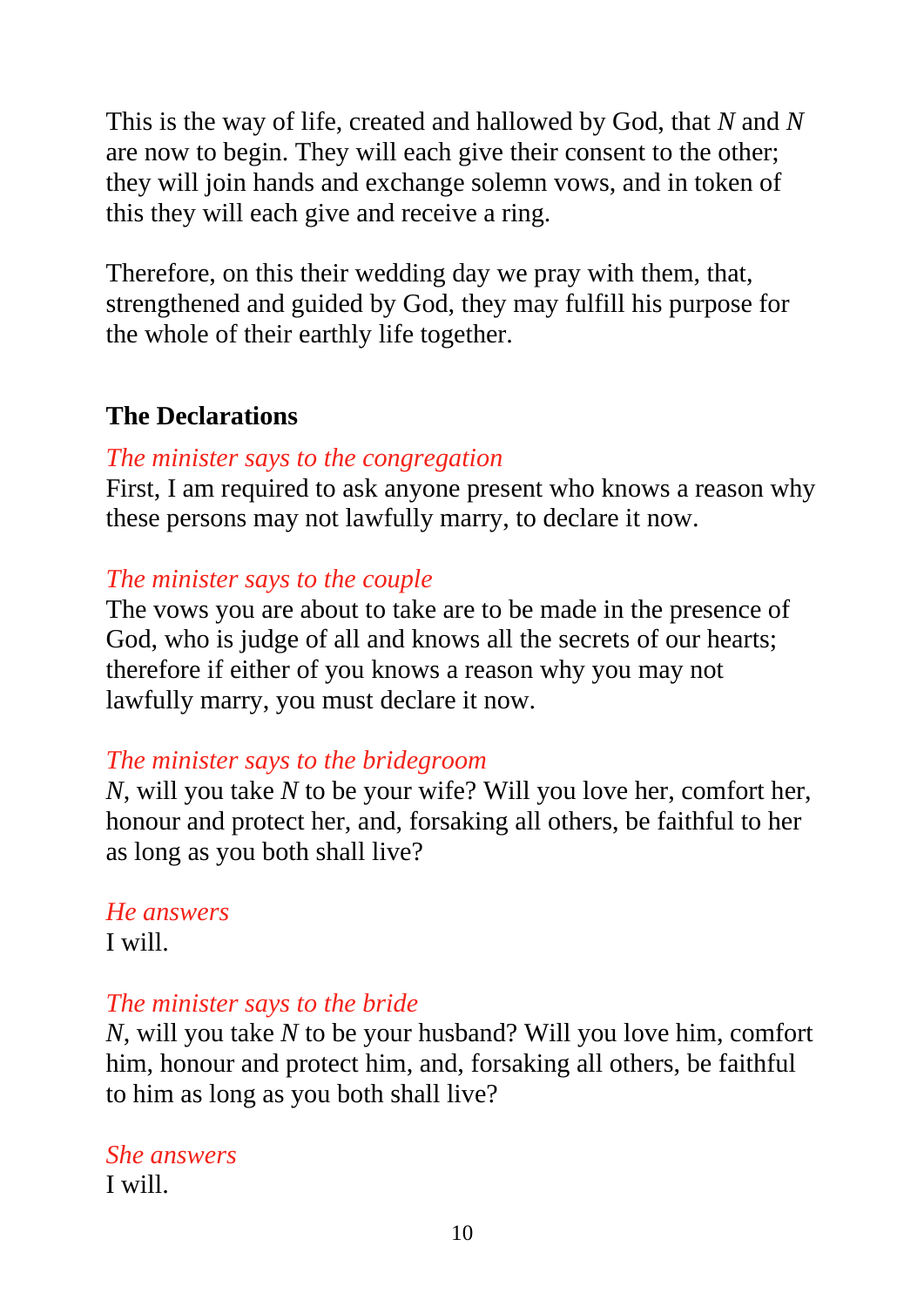#### *The minister says to the congregation*

Will you, the families and friends of *N* and *N,* support and uphold them in their marriage now and in the years to come? *All* **We will.**

### **Giving Away** *(optional)*

*The minister asks* Who gives this woman to be married to this man? *The person giving the bride away answers* I do.

### **The Vows**

*The minister introduces the vows in these or similar words N* and *N,* I now invite you to join hands and make your vows, in the presence of God and his people.

*The bride and bridegroom face each other. The bridegroom takes the bride's right hand in his.* I, *N*, take you, *N*, to be my wife, to have and to hold from this day forward; for better, for worse, for richer, for poorer, in sickness and in health, to love and to cherish, till death us do part; according to God's holy law. In the presence of God I make this vow. *They loose hands.*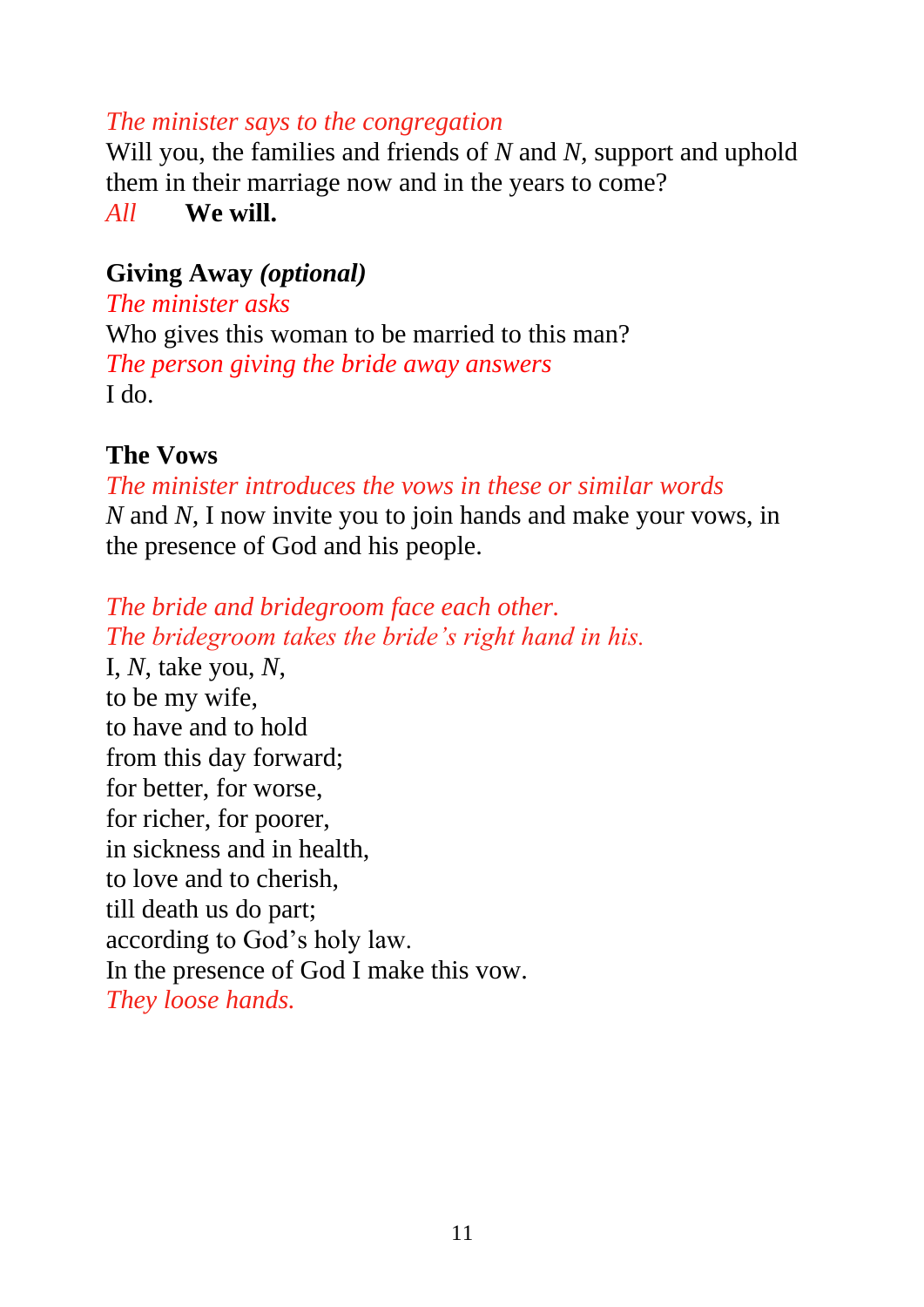*The bride takes the bridegroom's right hand in hers, and says*

I, *N*, take you, *N*, to be my husband, to have and to hold from this day forward; for better, for worse, for richer, for poorer, in sickness and in health, to love and to cherish, (to love, cherish and obey) till death us do part; according to God's holy law. In the presence of God I make this vow. *They loose hands.*

# **The Giving of Rings**

*The minister receives the ring(s) and says this prayer* Heavenly Father, by your blessing let *these rings* be to *N* and *N*  a symbol of unending love and faithfulness, to remind them of the vow and covenant which they have made this day through Jesus Christ our Lord.

# *All* **Amen.**

*The bridegroom places the ring on the fourth finger of the bride's left hand and, holding it there, says*

*N*, I give you this ring as a sign of our marriage. With my body I honour you, all that I am I give to you, and all that I have I share with you, within the love of God, Father, Son and Holy Spirit.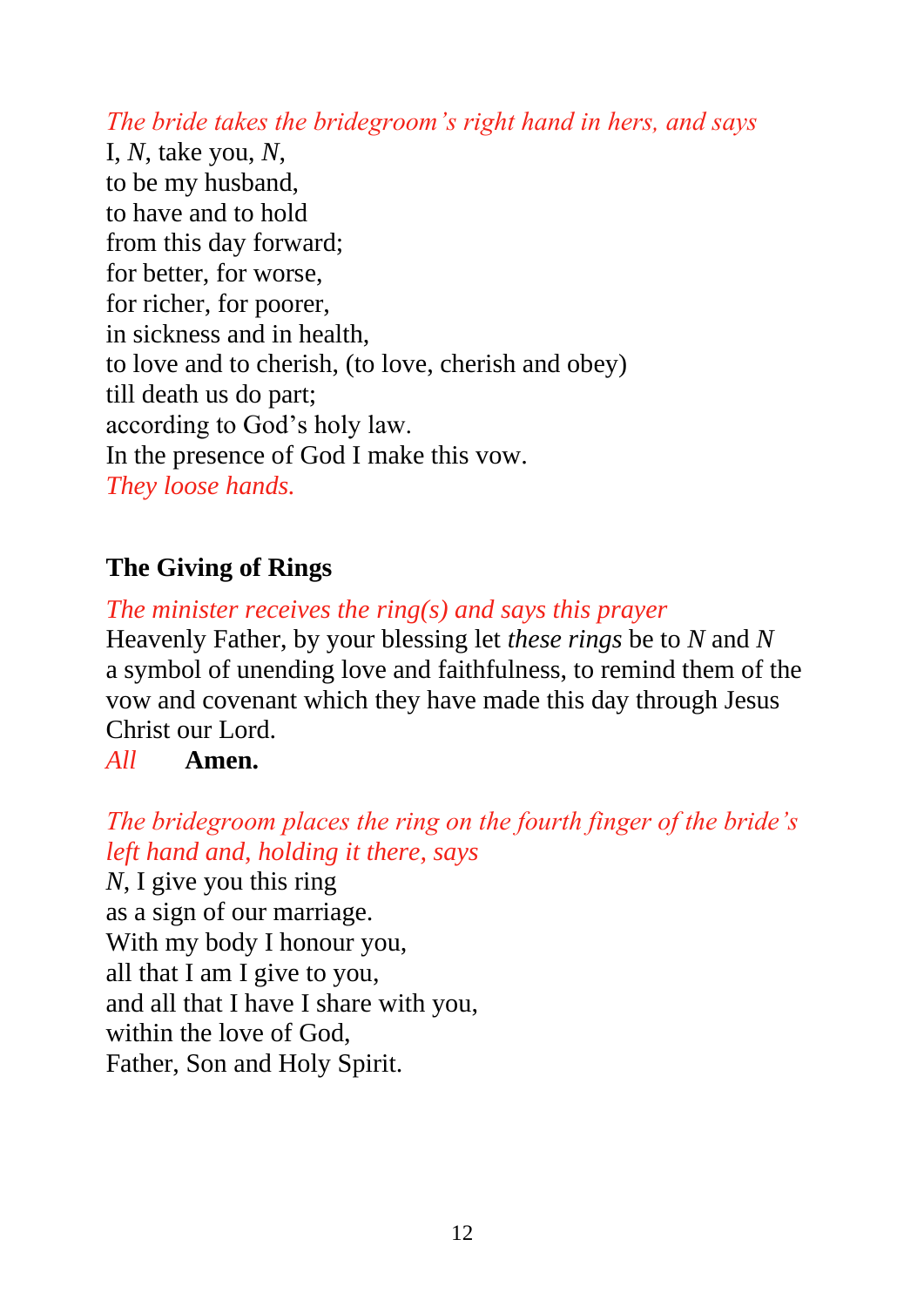*If rings are exchanged, they loose hands and the bride places a ring on the fourth finger of the bridegroom's left hand and, holding it there, says*

*N,* I give you this ring as a sign of our marriage. With my body I honour you, all that I am I give to you, and all that I have I share with you, within the love of God, Father, Son and Holy Spirit.

*If only one ring is used, before they loose hands the bride says N,* I receive this ring as a sign of our marriage. With my body I honour you,

all that I am I give to you,

and all that I have I share with you, within the love of God,

Father, Son and Holy Spirit.

# **The Proclamation**

### *The minister addresses the people*

In the presence of God, and before this congregation, *N* and *N* have given their consent and made their marriage vows to each other. They have declared their marriage by the joining of hands and by the giving and receiving of *rings.* I therefore proclaim that they are husband and wife.

*The husband and wife kneel.* 

*The minister joins their right hands together and says* Those whom God has joined together let no one divide.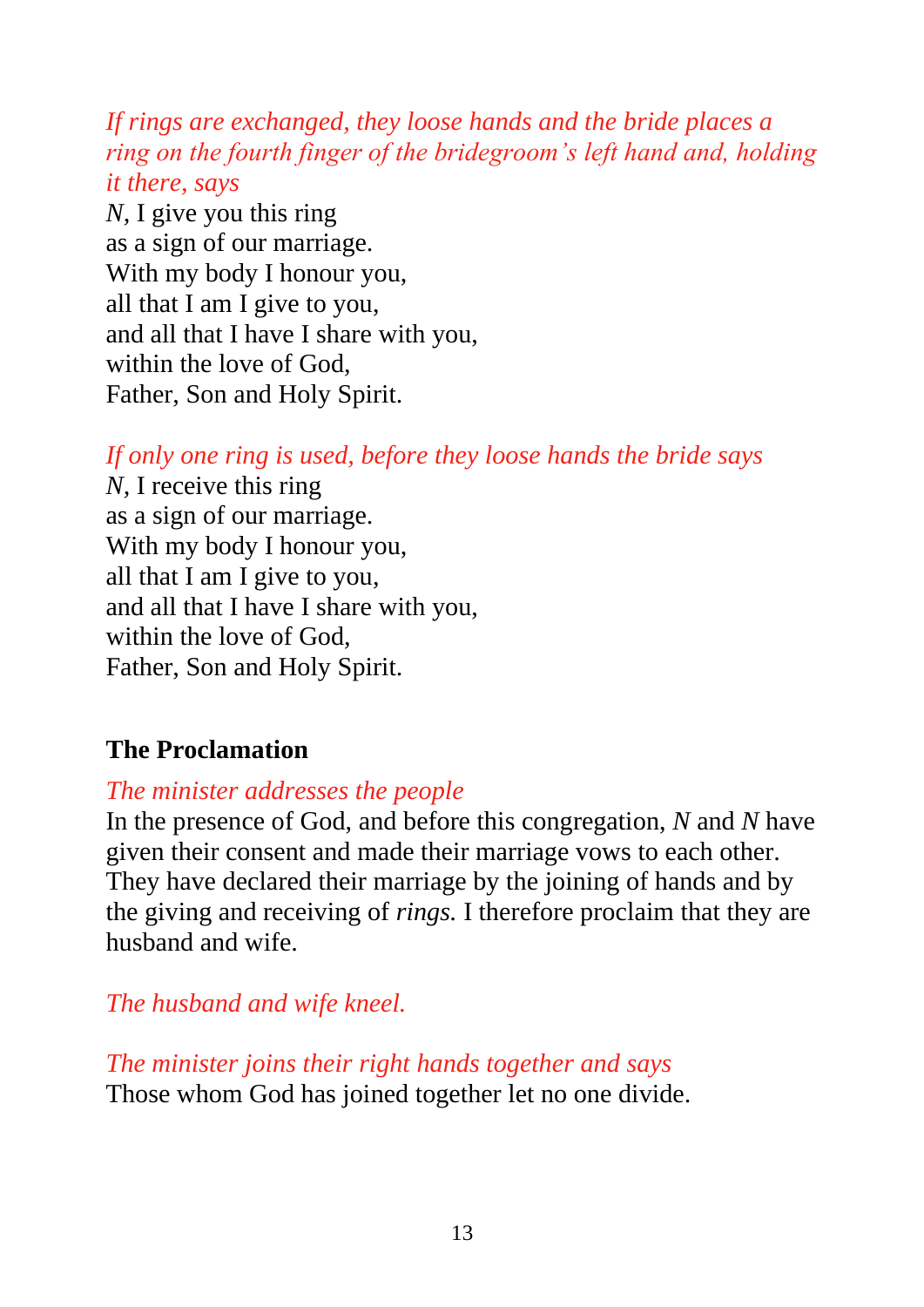### **The Blessing of the Marriage**

God the Father, God the Son, God the Holy Spirit, bless, preserve and keep you; the Lord mercifully grant you the riches of his grace, that you may please him both in body and soul, and, living together in faith and love, may receive the blessings of eternal life.

#### *All* **Amen.**

### **Bible Readings**

*At least one reading from the Bible is used. A selection of readings is found on pages 16-21*

### **The Address**

### **A Hymn is sung**

#### **Prayers**

*Your minister will write special prayers for your wedding. However, if you would like to include one or two of the prayers from pp. 22-27 you are very welcome to.*

*The prayers usually include these concerns and may follow this sequence:*

*Thanksgiving Spiritual growth Faithfulness, joy, love, forgiveness and healing Children, other family members and friends*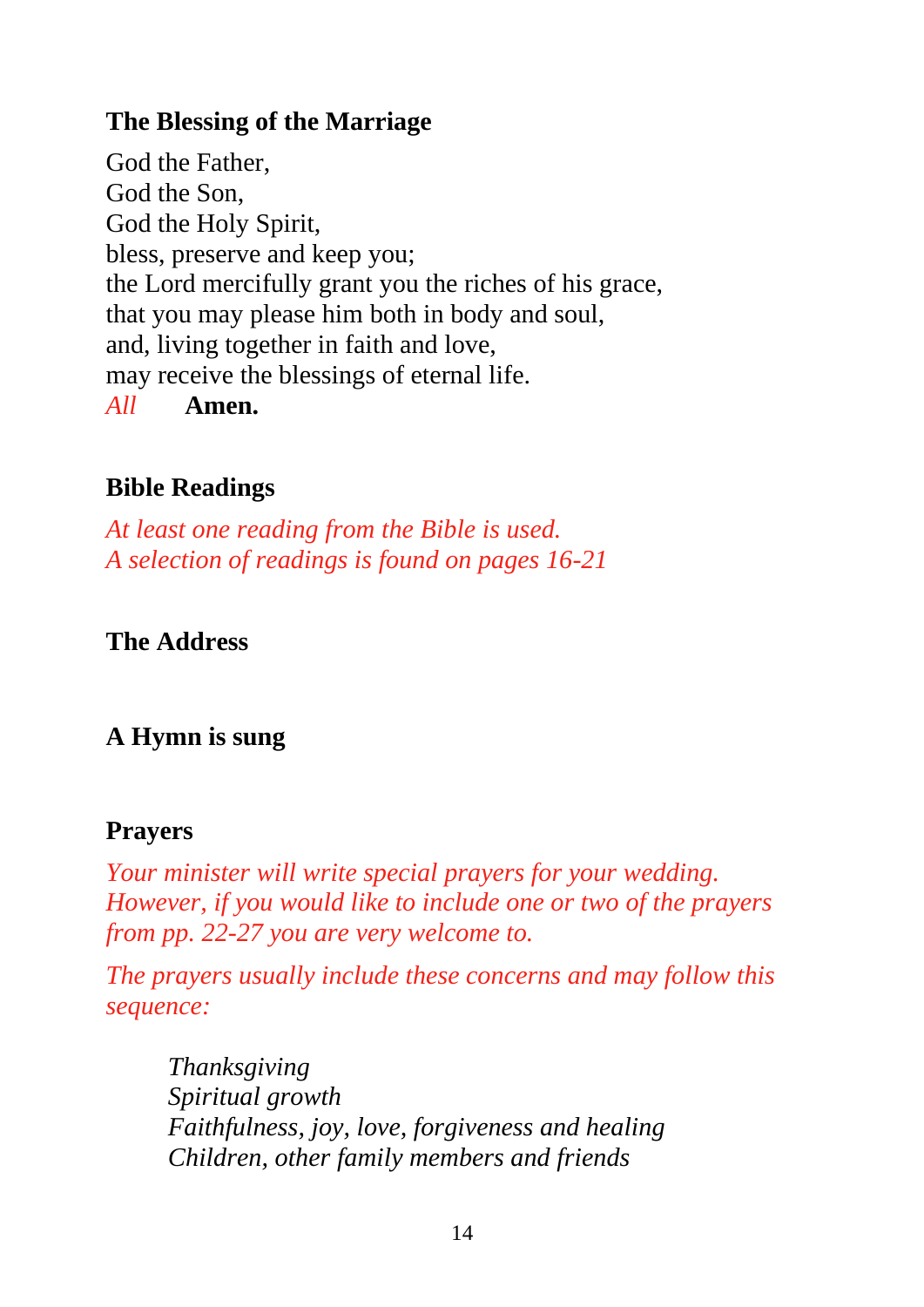### *The prayers conclude with the Traditional Lord's Prayer.*

As our Saviour taught us, so we pray

*All* **Our Father who art in heaven, Hallowed be thy name, Thy Kingdom come, Thy will be done, on earth as it is in heaven. Give us this day our daily bread; And forgive us our trespasses, As we forgive those who trespass against us; And lead us not into temptation, But deliver us from evil. For thine is the kingdom, the power and the glory, For ever and ever. Amen.** 

#### *The Contemporary Lord's Prayer may be used instead*

*All* **Our Father in heaven, hallowed be your name, your kingdom come, your will be done, on earth as in heaven. Give us today our daily bread. Forgive us our sins as we forgive those who sin against us. Lead us not into temptation but deliver us from evil. For the kingdom, the power, and the glory are yours now and for ever. Amen.**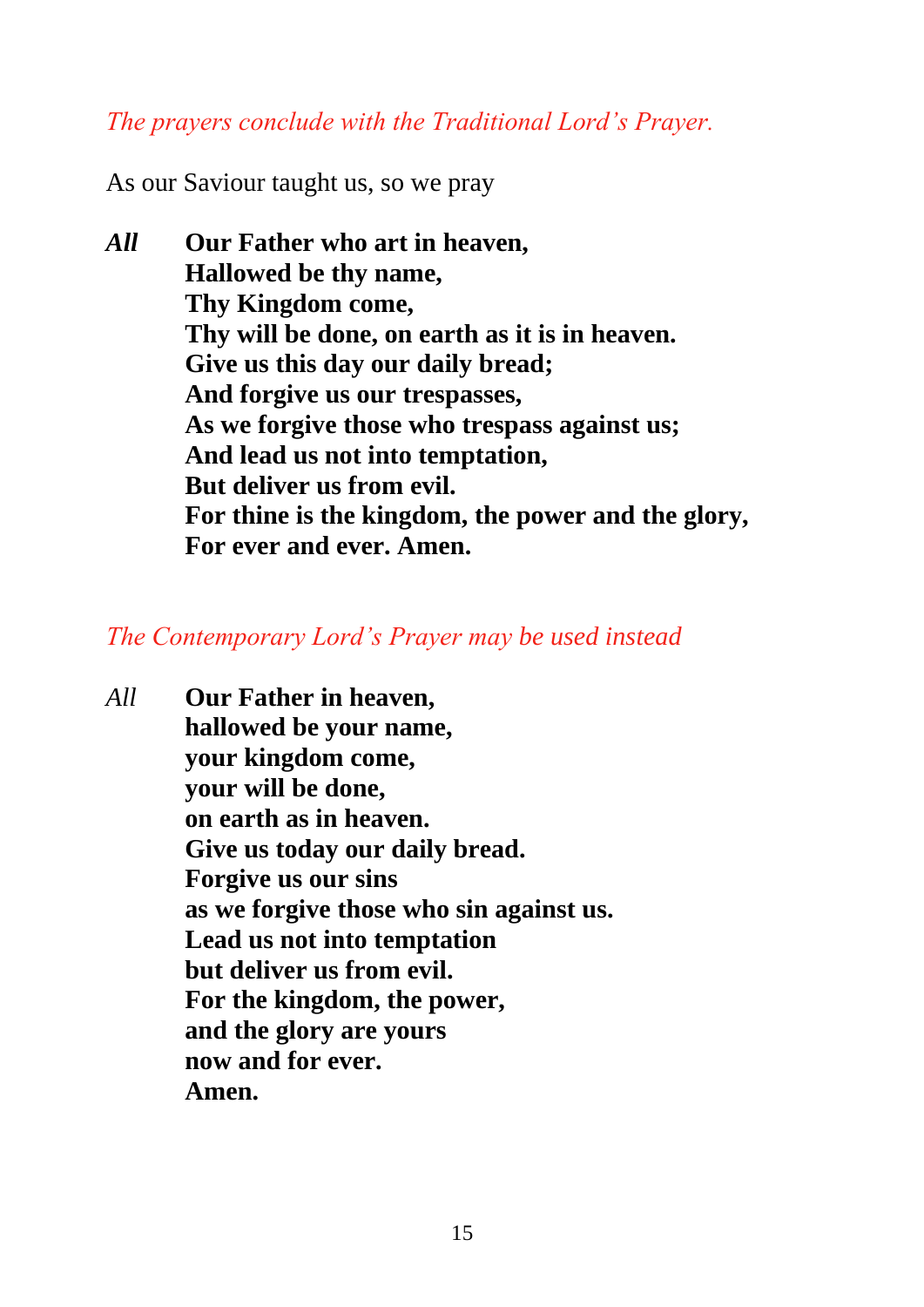### **Registration of the Marriage**

### **The Dismissal**

### *The minister says*

God the Holy Trinity make *you* strong in faith and love, defend *you* on every side, and guide *you* in truth and peace; and the blessing of God almighty, the Father, the Son, and the Holy Spirit, be among *you* and remain with *you* always.

### *All* **Amen.**

*After the dismissal the couple head back down the centre aisle and leave the church followed by your guests.*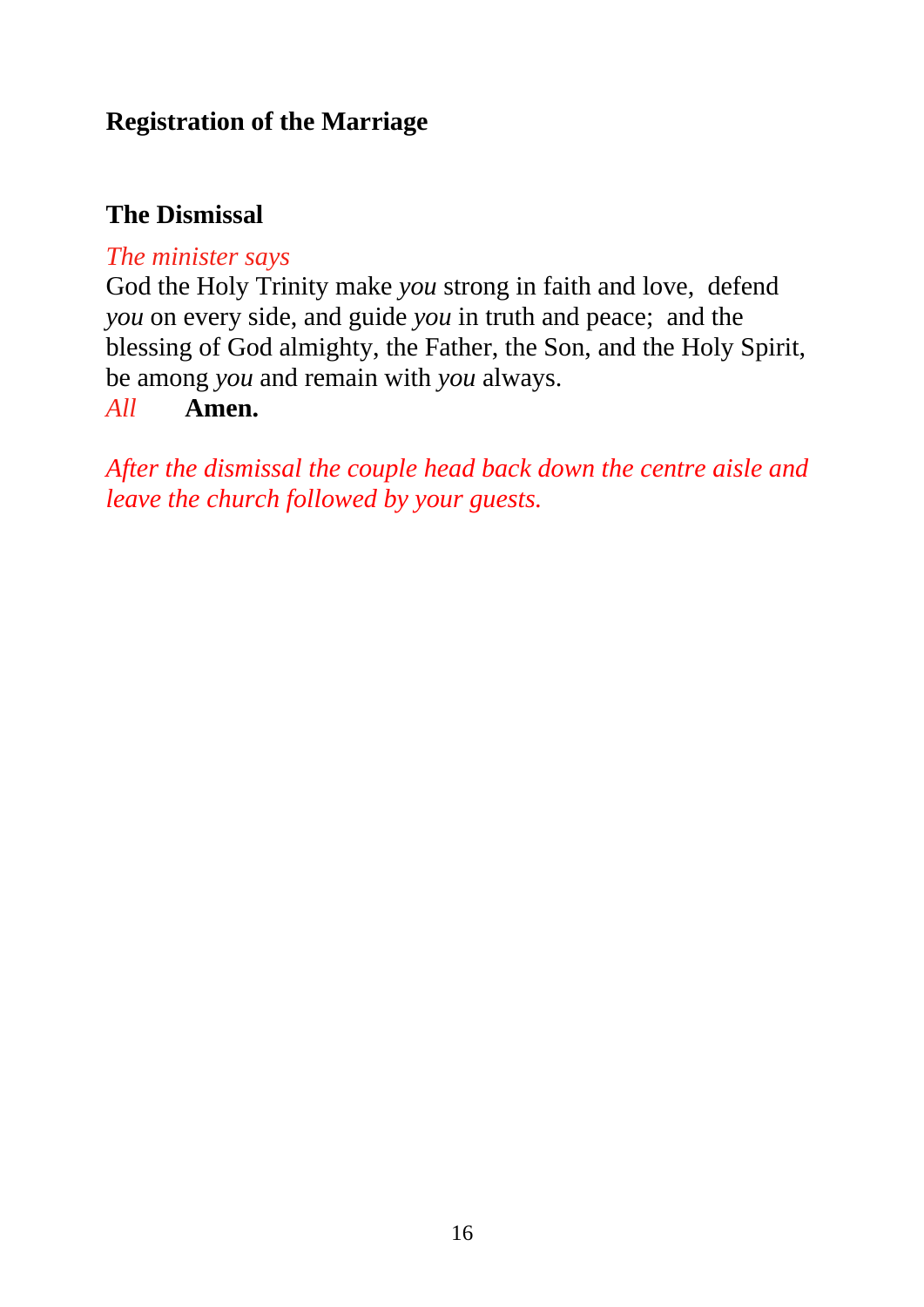# **Bible Readings**

*One of the following, or another suitable Bible reading is used. These are in Biblical order* 

#### **Genesis 1:26-28**

26 Then God said, "Let us make man in our image, in our likeness, and let them rule over the fish of the sea and the birds of the air, over the livestock, over all the earth, and over all the creatures that move along the ground."

27 So God created man in his own image, in the image of God he created him; male and female he created them.

28 God blessed them and said to them, "Be fruitful and increase in number; fill the earth and subdue it. Rule over the fish of the sea and the birds of the air and over every living creature that moves on the ground."

#### **Ecclesiastes 4:9-12**

9 Two are better than one, because they have a good return for their work: 10 If one falls down, his friend can help him up.

 But pity the man who falls and has no one to help him up! 11 Also, if two lie down together, they will keep warm.

 But how can one keep warm alone? 12 Though one may be overpowered, two can defend themselves. A cord of three strands is not quickly broken.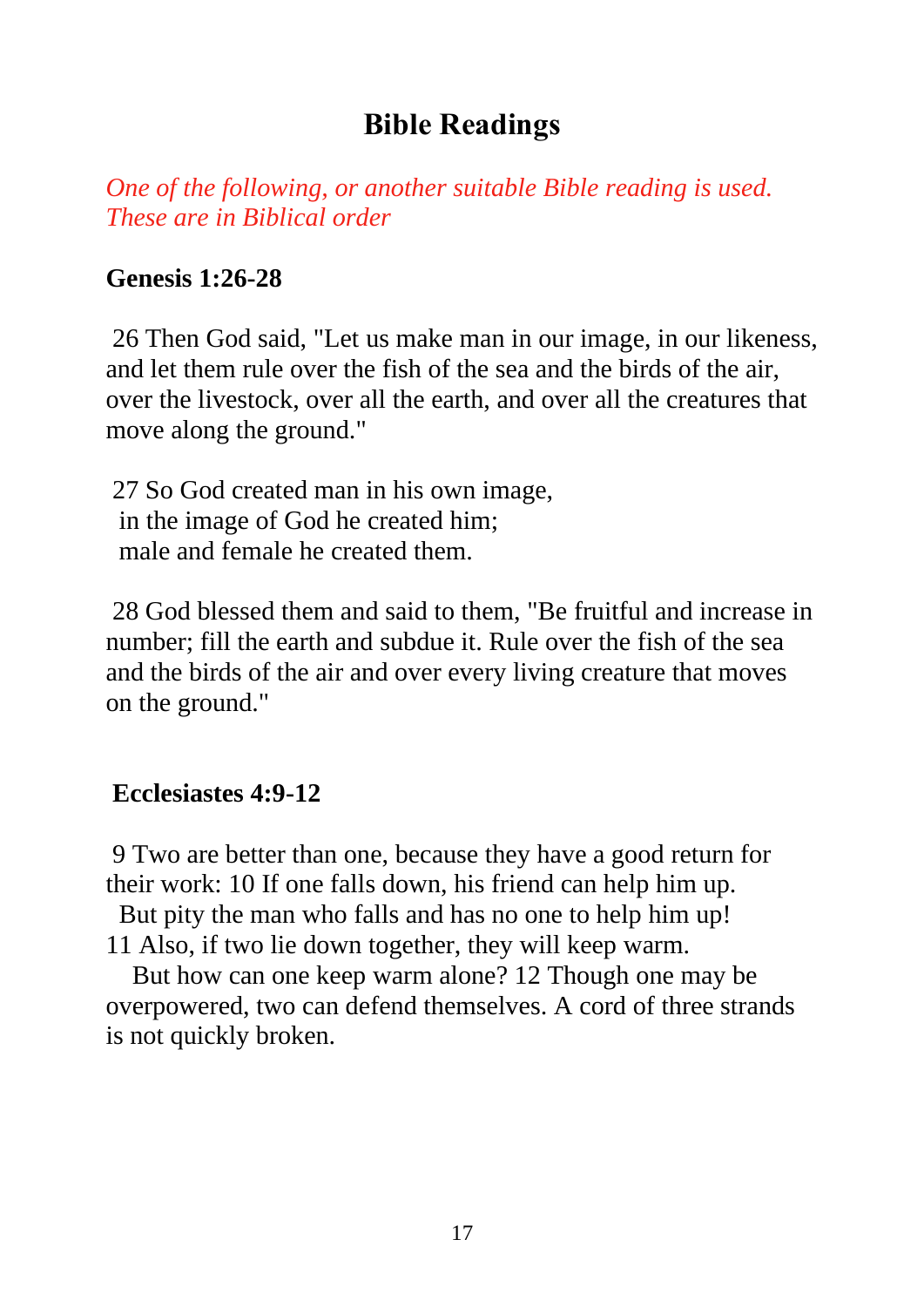### **Mark 10:6-9, 13-16**

6 "But at the beginning of creation God `made them male and female.' 7 `For this reason a man will leave his father and mother and be united to his wife, 8 and the two will become one flesh.' So they are no longer two, but one. 9 Therefore what God has joined together, let man not separate."

13 People were bringing little children to Jesus to have him touch them, but the disciples rebuked them. 14 When Jesus saw this, he was indignant. He said to them, "Let the little children come to me, and do not hinder them, for the kingdom of God belongs to such as these. 15 I tell you the truth, anyone who will not receive the kingdom of God like a little child will never enter it." 16 And he took the children in his arms, put his hands on them and blessed them.

### **John 15:1-8**

1 "I am the true vine, and my Father is the gardener. 2 He cuts off every branch in me that bears no fruit, while every branch that does bear fruit he prunes so that it will be even more fruitful. 3 You are already clean because of the word I have spoken to you. 4 Remain in me, and I will remain in you. No branch can bear fruit by itself; it must remain in the vine. Neither can you bear fruit unless you remain in me.

5 "I am the vine; you are the branches. If a man remains in me and I in him, he will bear much fruit; apart from me you can do nothing. 6 If anyone does not remain in me, he is like a branch that is thrown away and withers; such branches are picked up, thrown into the fire and burned. 7 If you remain in me and my words remain in you, ask whatever you wish, and it will be given you. 8 This is to my Father's glory, that you bear much fruit, showing yourselves to be my disciples.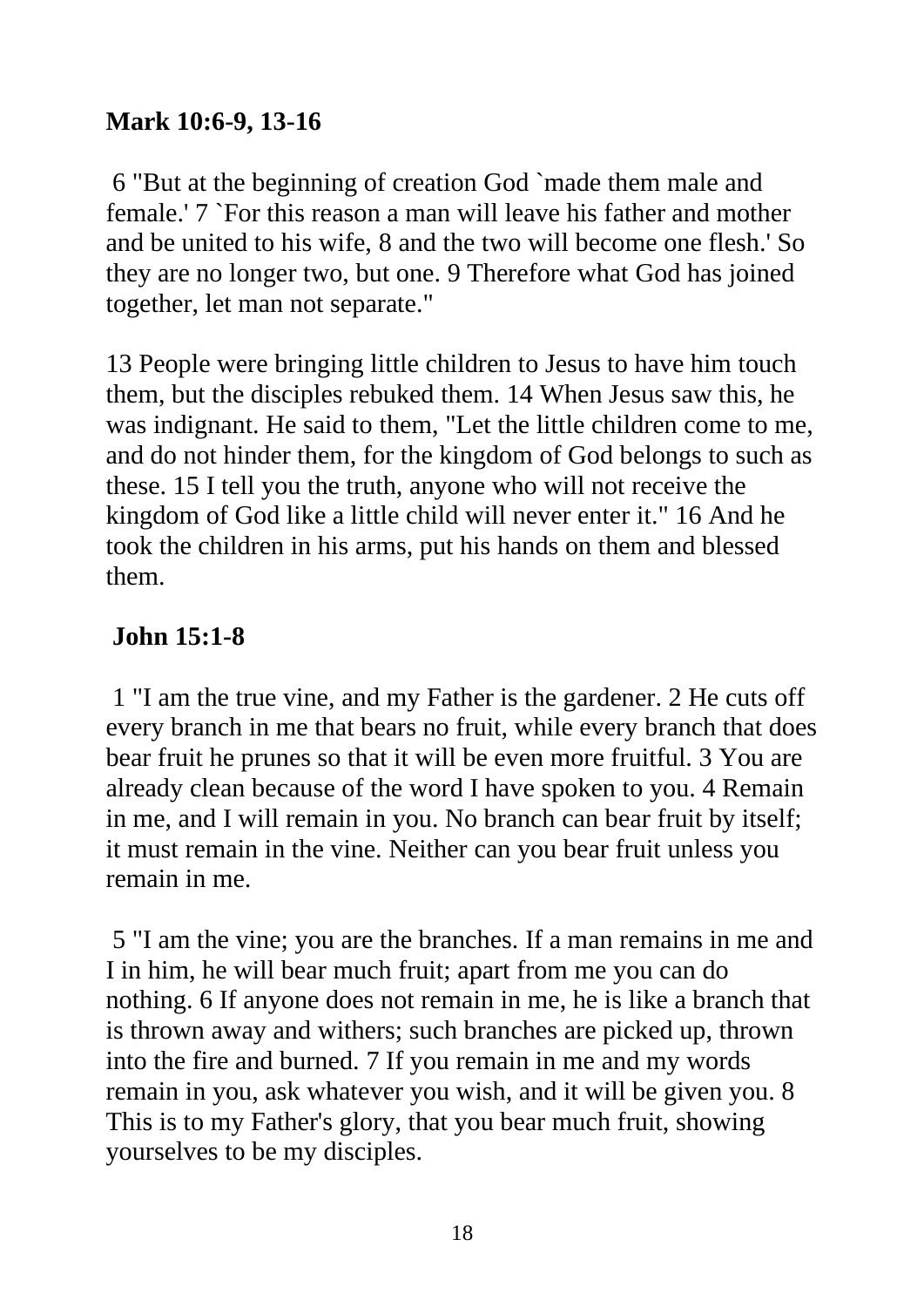#### **John 15:9-17**

9 "As the Father has loved me, so have I loved you. Now remain in my love. 10 If you obey my commands, you will remain in my love, just as I have obeyed my Father's commands and remain in his love. 11 I have told you this so that my joy may be in you and that your joy may be complete. 12 My command is this: Love each other as I have loved you. 13 Greater love has no one than this, that he lay down his life for his friends.

14 You are my friends if you do what I command. 15 I no longer call you servants, because a servant does not know his master's business. Instead, I have called you friends, for everything that I learned from my Father I have made known to you. 16 You did not choose me, but I chose you and appointed you to go and bear fruit- -fruit that will last. Then the Father will give you whatever you ask in my name. 17 This is my command: Love each other.

### **Romans 12:1-2,9-13**

1 Therefore, I urge you, brothers, in view of God's mercy, to offer your bodies as living sacrifices, holy and pleasing to God--this is your spiritual act of worship. 2 Do not conform any longer to the pattern of this world, but be transformed by the renewing of your mind. Then you will be able to test and approve what God's will is- -his good, pleasing and perfect will.

9 Love must be sincere. Hate what is evil; cling to what is good. 10 Be devoted to one another in brotherly love. Honour one another above yourselves. 11 Never be lacking in zeal, but keep your spiritual fervour, serving the Lord. 12 Be joyful in hope, patient in affliction, faithful in prayer. 13 Share with God's people who are in need. Practice hospitality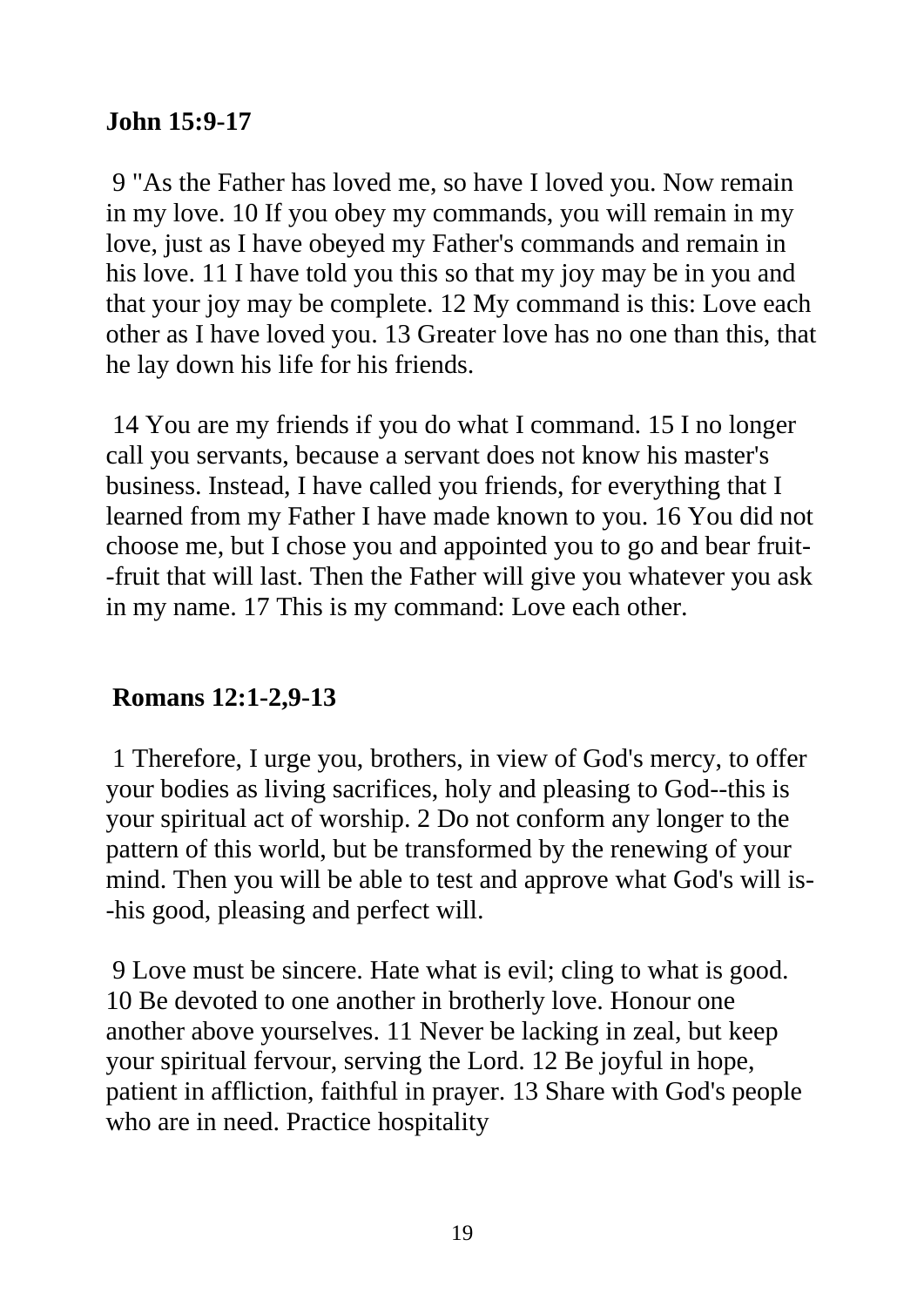# **1 Corinthians 13**

1 If I speak in the tongues of men and of angels, but have not love, I am only a resounding gong or a clanging cymbal. 2 If I have the gift of prophecy and can fathom all mysteries and all knowledge, and if I have a faith that can move mountains, but have not love, I am nothing. 3 If I give all I possess to the poor and surrender my body to the flames, but have not love, I gain nothing.

4 Love is patient, love is kind. It does not envy, it does not boast, it is not proud. 5 It is not rude, it is not self-seeking, it is not easily angered, it keeps no record of wrongs. 6 Love does not delight in evil but rejoices with the truth. 7 It always protects, always trusts, always hopes, always perseveres. 8 Love never fails.

(OPTIONAL…..*But where there are prophecies, they will cease; where there are tongues, they will be stilled; where there is knowledge, it will pass away. 9 For we know in part and we prophesy in part, 10 but when perfection comes, the imperfect disappears. 11 When I was a child, I talked like a child, I thought like a child, I reasoned like a child. When I became a man, I put childish ways behind me. 12 Now we see but a poor reflection as in a mirror; then we shall see face to face. Now I know in part; then I shall know fully, even as I am fully known.)*

13 And now these three remain: faith, hope and love. But the greatest of these is love.

### **Philippians 4: 4-8**

4 Rejoice in the Lord always. I will say it again: Rejoice! 5L et your gentleness be evident to all. The Lord is near. 6 Do not be anxious about anything, but in everything, by prayer and petition, with thanksgiving, present your requests to God. 7 And the peace of God, which transcends all understanding, will guard your hearts and your minds in Christ Jesus. 8 Finally, brothers, whatever is true, whatever is noble, whatever is right, whatever is pure, whatever is lovely, whatever is admirable—if anything is excellent or praiseworthy—think about such things.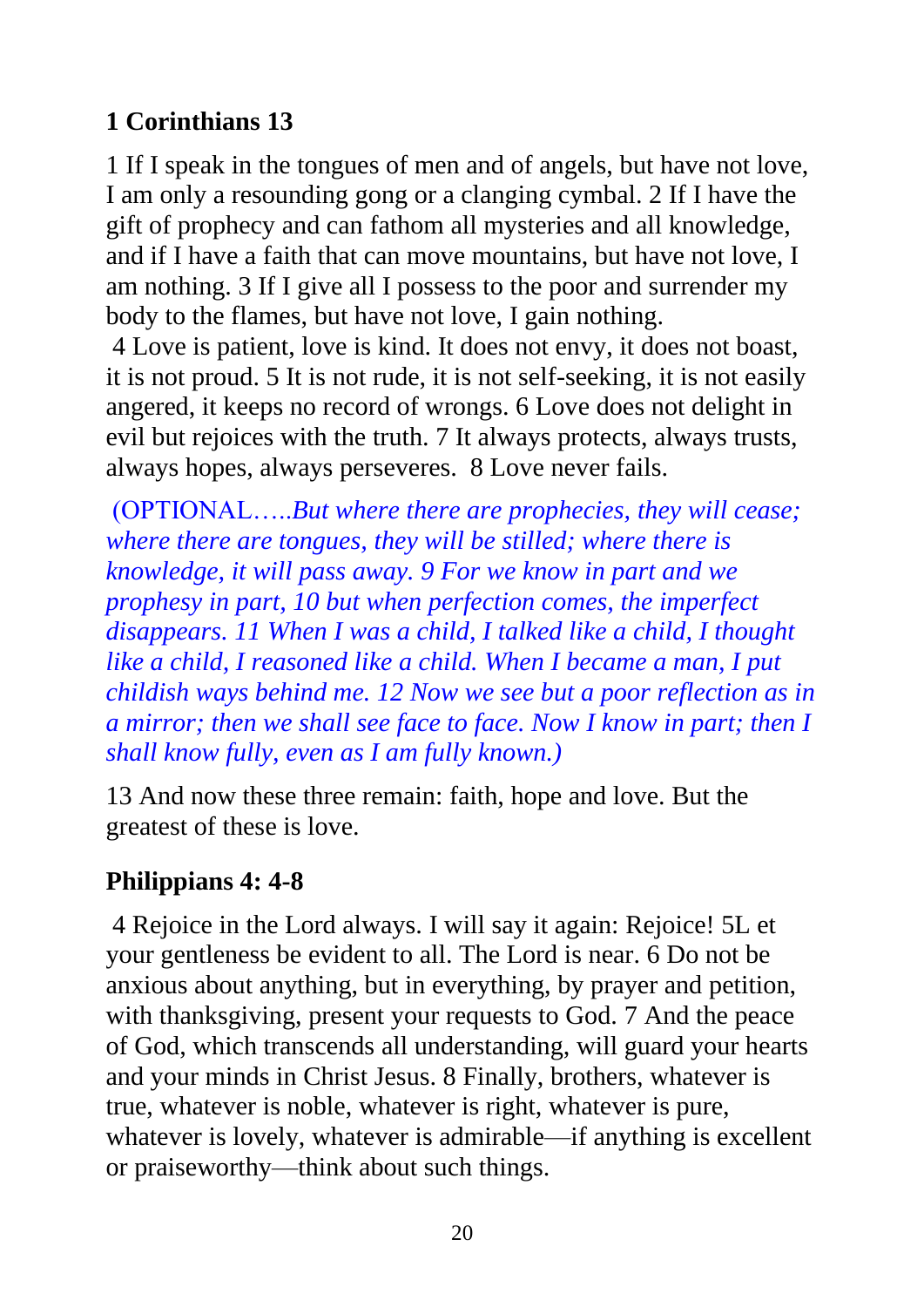### **Ephesians 5:21-33**

21 Submit to one another out of reverence for Christ. 22 Wives, submit to your husbands as to the Lord. 23 For the husband is the head of the wife as Christ is the head of the church, his body, of which he is the Savior. 24 Now as the church submits to Christ, so also wives should submit to their husbands in everything.

25 Husbands, love your wives, just as Christ loved the church and gave himself up for her 26 to make her holy, cleansing her by the washing with water through the word, 27 and to present her to himself as a radiant church, without stain or wrinkle or any other blemish, but holy and blameless. 28 In this same way, husbands ought to love their wives as their own bodies. He who loves his wife loves himself. 29 After all, no one ever hated his own body, but he feeds and cares for it, just as Christ does the church-- 30 for we are members of his body.

31 "For this reason a man will leave his father and mother and be united to his wife, and the two will become one flesh." 32 This is a profound mystery--but I am talking about Christ and the church. 33 However, each one of you also must love his wife as he loves himself, and the wife must respect her husband.

#### **Colossians 3:12-17**

12 Therefore, as God's chosen people, holy and dearly loved, clothe yourselves with compassion, kindness, humility, gentleness and patience. 13 Bear with each other and forgive whatever grievances you may have against one another. Forgive as the Lord forgave you. 14 And over all these virtues put on love, which binds them all together in perfect unity.

15 Let the peace of Christ rule in your hearts, since as members of one body you were called to peace. And be thankful. *(continued)*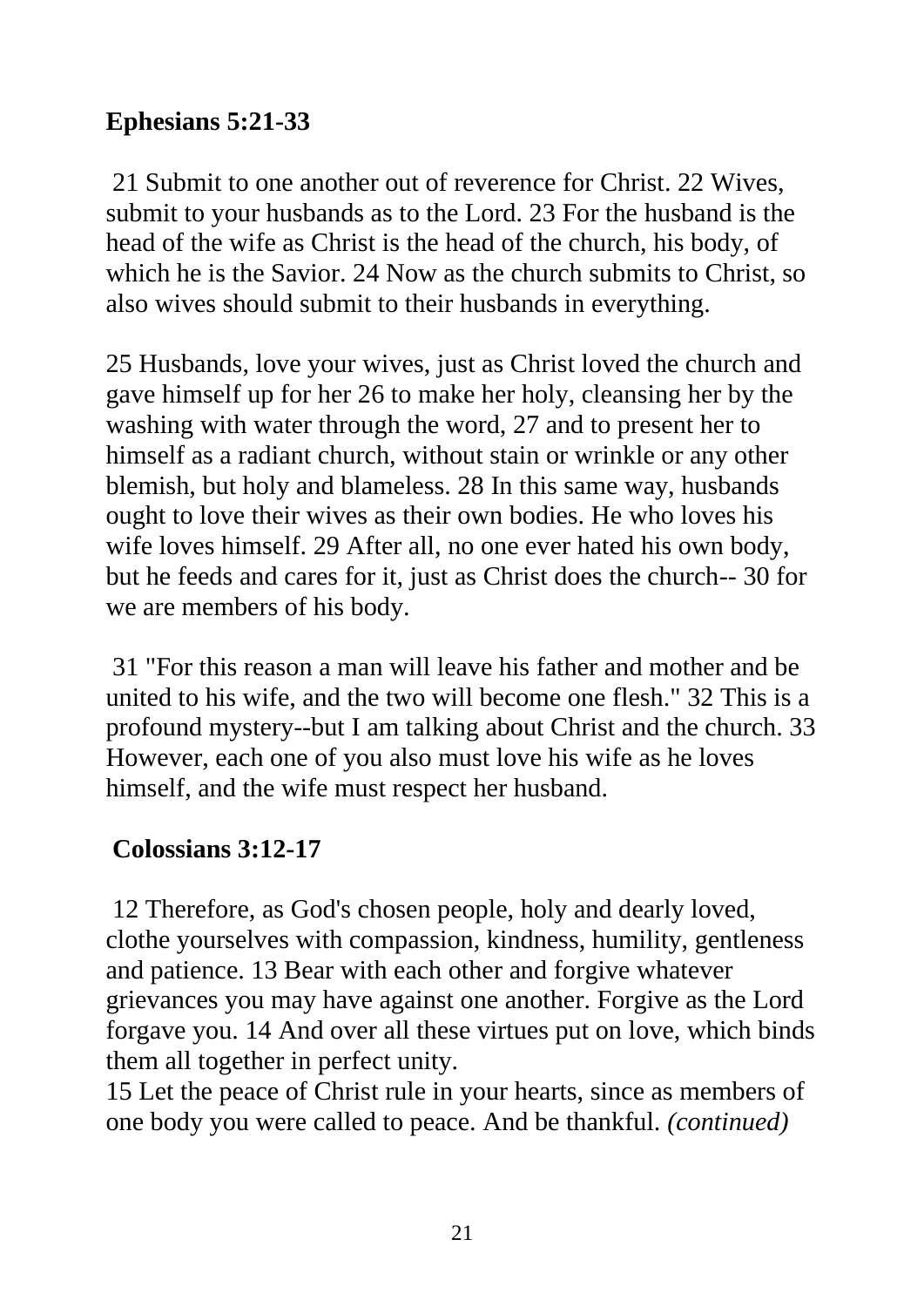16 Let the word of Christ dwell in you richly as you teach and admonish one another with all wisdom, and as you sing psalms, hymns and spiritual songs with gratitude in your hearts to God. 17 And whatever you do, whether in word or deed, do it all in the name of the Lord Jesus, giving thanks to God the Father through him

# **1 John 4:7-12 (13-21)**

7 Dear friends, let us love one another, for love comes from God. Everyone who loves has been born of God and knows God. 8 Whoever does not love does not know God, because God is love. 9 This is how God showed his love among us: He sent his one and only Son into the world that we might live through him. 10 This is love: not that we loved God, but that he loved us and sent his Son as an atoning sacrifice for our sins. 11 Dear friends, since God so loved us, we also ought to love one another. 12 No one has ever seen God; but if we love one another, God lives in us and his love is made complete in us.

*(OPTIONAL 13 We know that we live in him and he in us, because he has given us of his Spirit. 14 And we have seen and testify that the Father has sent his Son to be the Savior of the world. 15 If anyone acknowledges that Jesus is the Son of God, God lives in him and he in God. 16 And so we know and rely on the love God has for us. God is love. Whoever lives in love lives in God, and God in him.* 

*17 In this way, love is made complete among us so that we will have confidence on the day of judgment, because in this world we are like him. 18 There is no fear in love. But perfect love drives out fear, because fear has to do with punishment. The one who fears is not made perfect in love.*

*19 We love because he first loved us. 20 If anyone says, "I love God," yet hates his brother, he is a liar. For anyone who does not love his brother, whom he has seen, cannot love God, whom he has not seen. 21 And he has given us this command: Whoever loves God must also love his brother.)*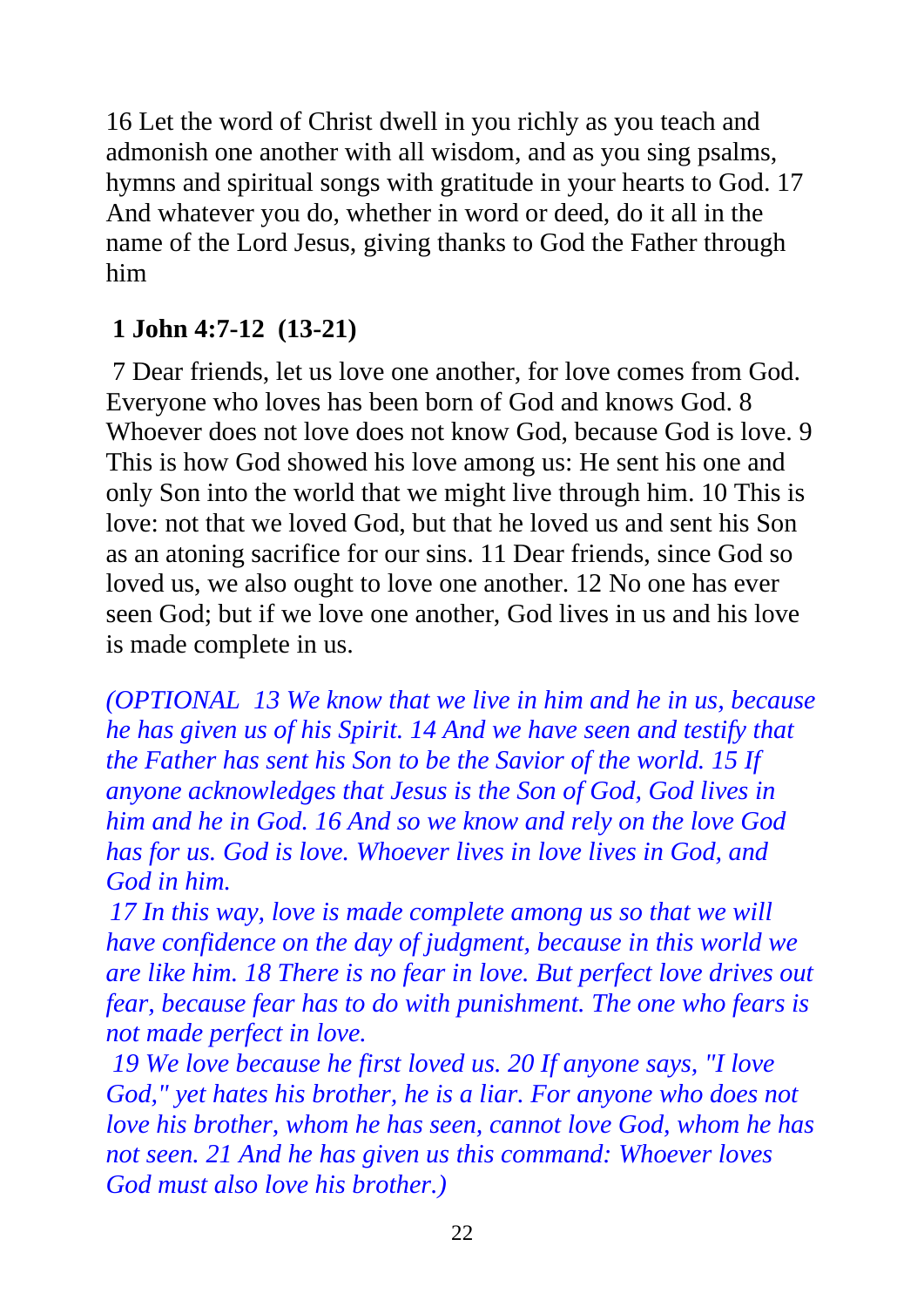# **Additional Prayers**

# *Some of the following may be used*

# **Thanksgiving**

# **1 For the sharing of love**

Father of all, in Jesus Christ you open to us the treasures of your kingdom; guide us by your Holy Spirit that we may receive your redeeming grace and reflect the perfect unity of your love, for you live and reign Father, Son, and Holy Spirit, one God, now and for ever. *All:* **Amen.**

# **2 For the sharing of love**

God of love, we thank you for the gift of marriage and for the joys it brings. Bless us as we share in this wedding. We thank you for the love which has brought *N* and *N* to each other and for their desire to share that love for the rest of their lives; through Jesus Christ our Lord. *All:* **Amen.**

# **Spiritual Growth**

# **3 For the home**

Lord and Saviour Jesus Christ, who shared at Nazareth the life of an earthly home: reign in the home of these your servants as Lord and King; give them grace to minister to others as you have ministered to them, and grant that by deed and word they may be witnesses of your saving love to those among whom they live; for the sake of your holy name. *All:* **Amen.**

# **4 For the Holy Spirit**

Almighty God, you send your Holy Spirit to be the life and light of all your people. Open the hearts of these your servants to the riches of his grace, that they may bring forth the fruit of the Spirit in love and joy and peace; through Jesus Christ our Lord. *All:* **Amen.**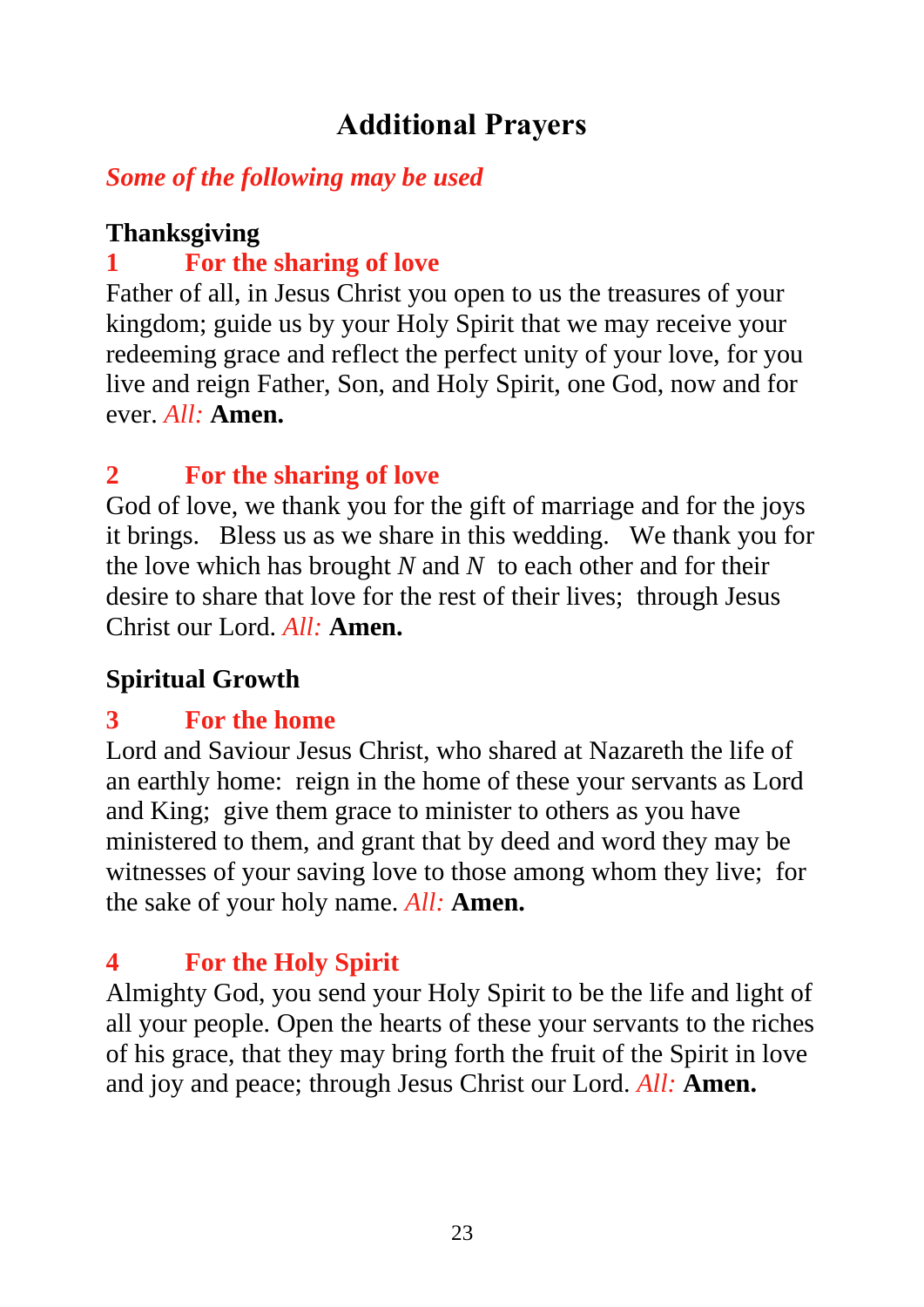# **5 For grace to live well**

Faithful God, giver of all good things, give *N* and *N* wisdom and devotion in the ordering of their life together. May they dwell together in love and peace all the days of their life, seeking one another's welfare, bearing one another's burdens and sharing one another's joys; through Jesus Christ our Lord. *All:* **Amen.**

# **6 For discipleship**

Eternal God, without your grace nothing is strong, nothing is sure. Strengthen *N* and *N* with patience, kindness, gentleness and all other gifts of the Holy Spirit, so that they may fulfil the vows they have made. Keep them faithful to each other and to you. Fill them with such love and joy that they may build a home of peace and welcome. Make their life together a sign of Christ's love in this broken world, that unity may overcome estrangement, forgiveness heal guilt, and joy conquer despair; through Jesus Christ our Lord. *All:* **Amen.**

# **7 For a glimpse of eternal love**

Eternal God, our maker and redeemer, as you once enriched the wedding at Cana when your Son turned water into wine, so by his presence now bring your joy to this day. May we drink deeply from your boundless love and know in our hearts the delights of your Holy Spirit. As we honour the union of a man and a woman, let the love we celebrate today be a sign of your eternal love, Father, Son, and Holy Spirit. *All:* **Amen.**

# **8 For the gift of love**

God of wonder and of joy: grace comes from you, and you alone are the source of life and love. Without you, we cannot please you; without your love, our deeds are worth nothing. Send your Holy Spirit, and pour into our hearts that most excellent gift of love, that we may worship you now with thankful hearts and serve you always with willing minds; through Jesus Christ our Lord. *All:* **Amen.**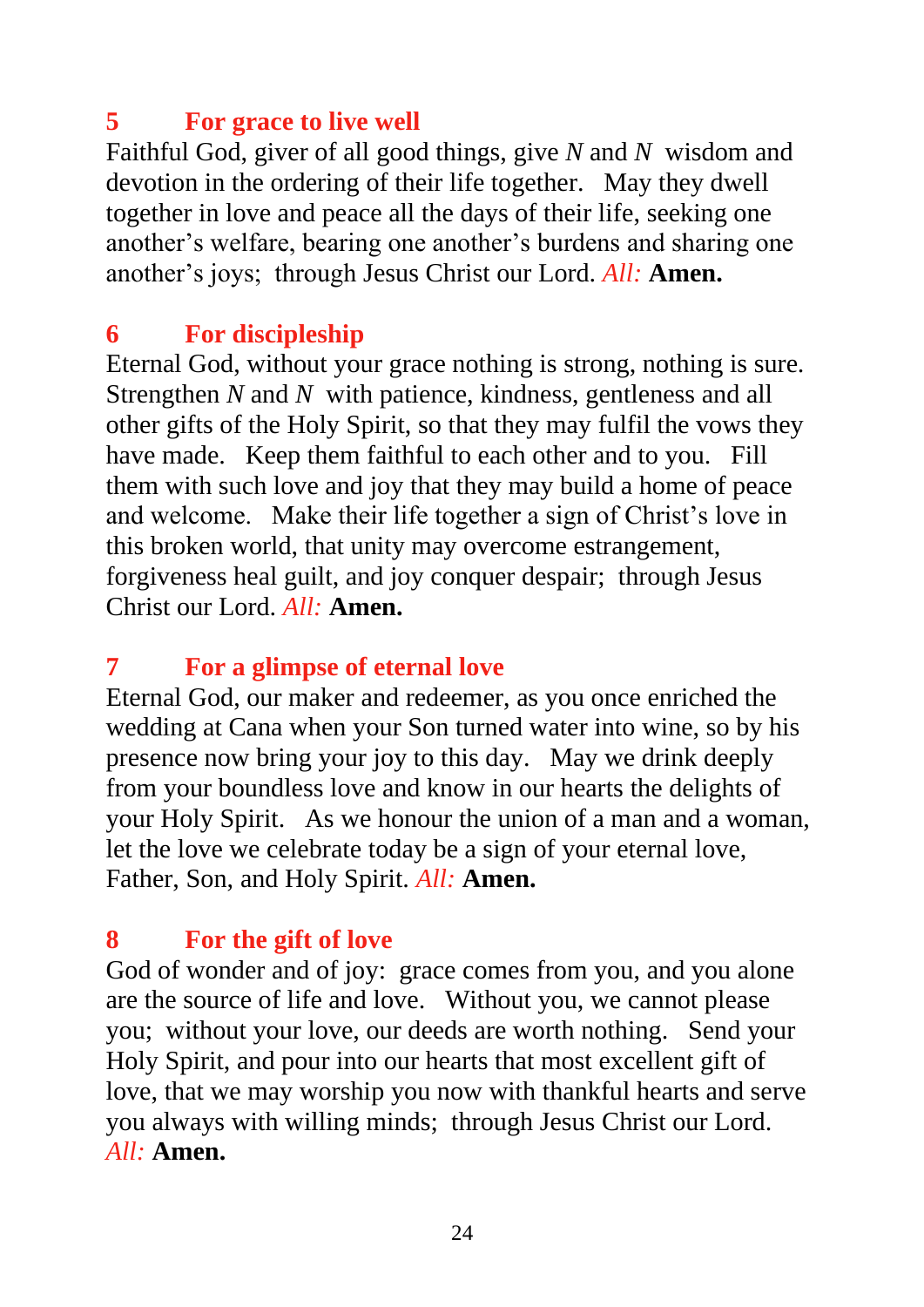# **9 For marriage as a sign to the world**

Almighty God, in whom we live and move and have our being, look graciously upon the world which you have made and for which your Son gave his life, and especially on all whom you make to be one flesh in holy marriage. May their lives together be a sign of your love to this broken world, so that unity may overcome estrangement, forgiveness heal guilt, and joy overcome despair; through Jesus Christ our Lord. *All:* **Amen.**

### **Faithfulness, Joy, Love, Forgiveness and Healing**

# **10 For the joy of loving**

God our creator, we thank you for your gift of sexual love by which husband and wife may delight in each other and share with you the joy of creating new life. By your grace may *N* and *N*  remain lovers, rejoicing in your goodness all their days.  $All:$  **Amen**.

# **11 For the healing of memory**

Loving God, you are merciful and forgiving. Grant that those who are suffering the hurts of the past may experience your generous love. Heal their memories, comfort them, and send them all from here renewed and hopeful; in Jesus Christ our Lord. *All:* **Amen.**

# **12 For the joy of companionship**

All praise and blessing to you, God of love, creator of the universe, maker of man and woman in your likeness, source of blessing for married life. All praise to you, for you have created courtship and marriage, joy and gladness, feasting and laughter, pleasure and delight. May your blessing come in full upon *N* and *N.* May they know your presence in their joys and in their sorrows. May they reach old age in the company of friends and come at last to your eternal kingdom; through Jesus Christ our Lord. *All:* **Amen.**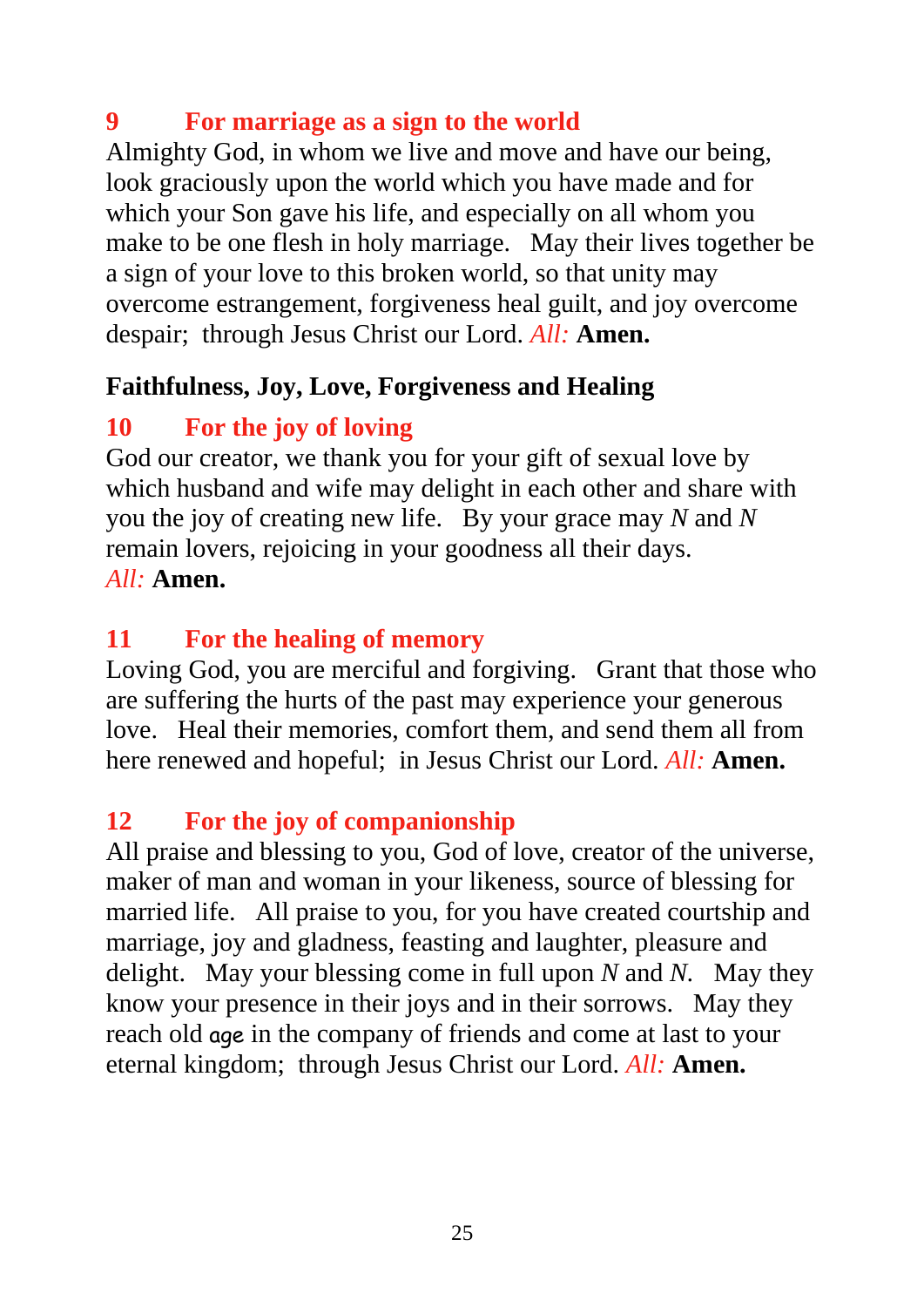# **13 For grace and delight**

God of love, ever gracious and kind, we pray for *N* and *N* as they make the promises of marriage. Let them know you as the God of mercy and new beginnings, who forgives our failures and renews our hope. May the grace of Christ be poured into their wedding for celebration and for joy. God of love, ever present and faithful, may *N* and *N* know that their marriage is your delight and will. May the promises they make govern their life together. as your presence surrounds them, and your Spirit strengthens and guides them; through Jesus Christ our Lord. *All:* **Amen.**

# **14 For faithfulness**

God of all grace, friend and companion, look in favour on *N* and *N*, and all who are made one in marriage. In your love deepen their love and strengthen their wills to keep the promises they have made, that they may continue in life-long faithfulness to each other; through Jesus Christ our Lord. *All:* **Amen.**

# **15 For faithfulness**

Gracious God, as you have brought *N* and *N* together in love, enable them through the power of your Holy Spirit to make and keep the solemn promises of marriage; through Jesus Christ our Lord. *All:* **Amen.**

### **16 For faithfulness**

O gracious and ever-living God, male and female you have created us in your image: look mercifully upon this man and this woman who come to you seeking your blessing; assist them with your grace, that with true fidelity and steadfast love they may honour and keep the promises and vows they make; through Jesus Christ your Son our Lord who is alive and reigns with you in the unity of the Holy Spirit, one God, now and for ever. *All:* **Amen.**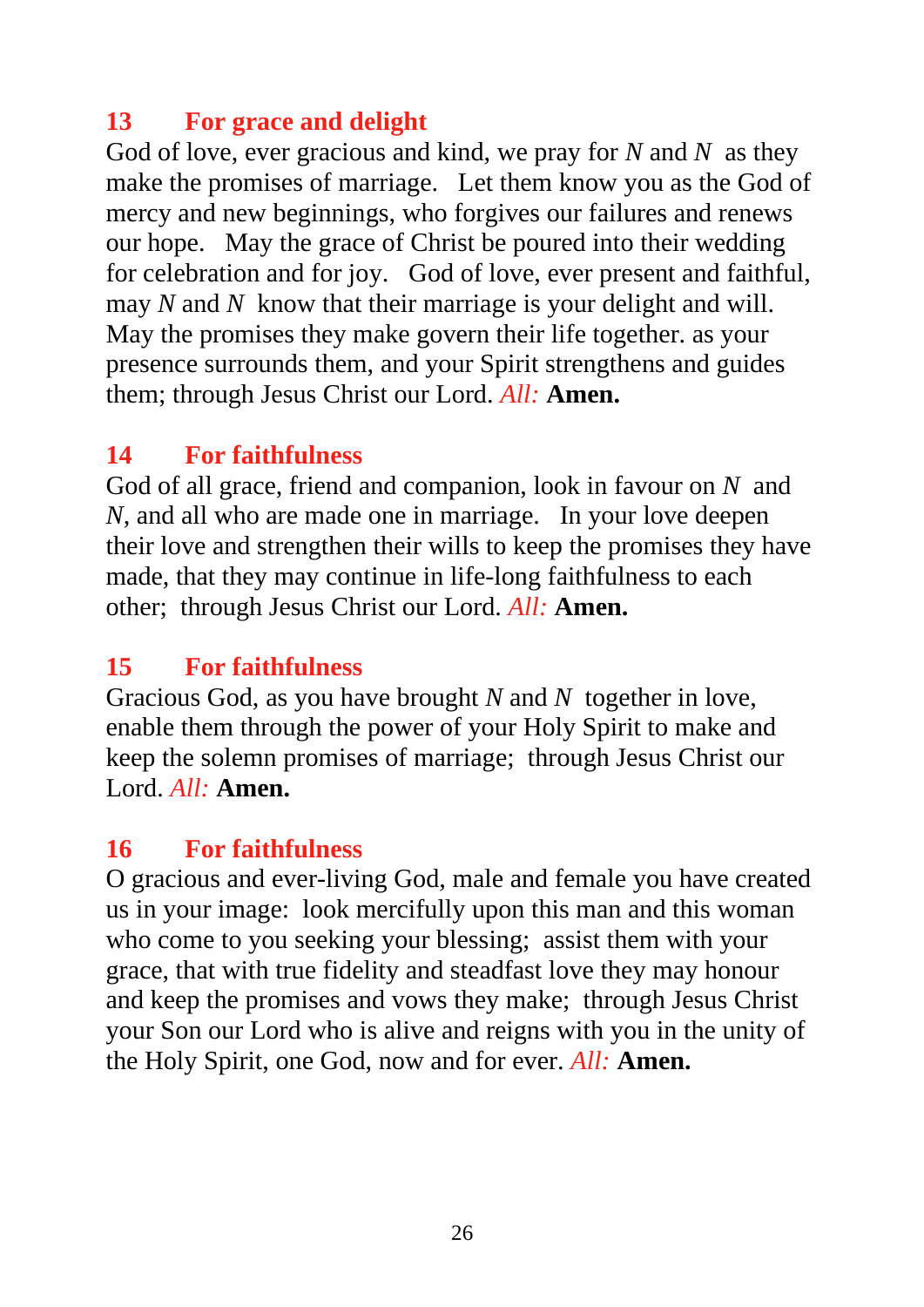# **17 For faithfulness and peace**

O God of love, look mercifully upon *N* and *N* in the new life which they begin together this day. Unite them evermore in your love. Keep them faithful to the vows they have made one to the other; strengthen them with every good gift; and let your peace be with them, now and always; for the sake of Jesus Christ our Lord. *All:* **Amen.**

# **18 For daily following of Christ**

Heavenly Father, we thank you that in our earthly lives you speak to us of your eternal life: we pray that through their marriage *N*  and *N* may know you more clearly, love you more dearly and follow you more nearly, day by day; through Jesus Christ our Lord. *All:* **Amen.**

# **Children, other Family Members and Friends**

# **19 For children and home**

Heavenly Father, maker of all things, you enable us to share in your work of creation. Bless this couple in the gift and care of children, that their home may be a place of love, security and truth, and their children grow up to know and love you in your Son Jesus Christ our Lord. *All:* **Amen.**

# **20 For children and family**

Lord of life, you shape us in your image, and by your gracious gift the human family is increased. Grant to *N* and *N* the blessing of children. Fill them with wisdom and love as they care for their family, so that they and their children may know and love you; through your Son Jesus Christ our Lord. *All:* **Amen.**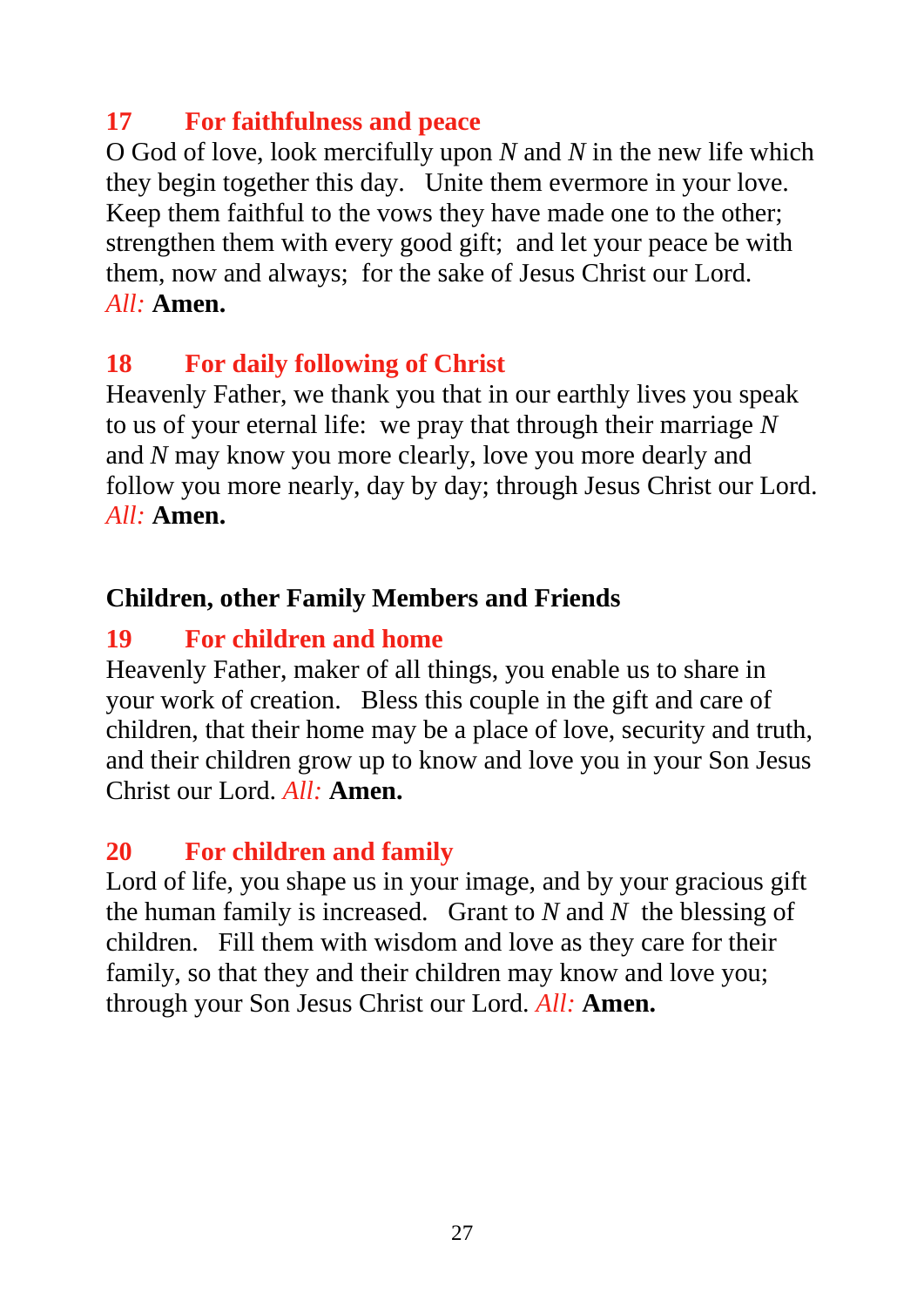### **21 For an existing family**

God of all grace and goodness, we thank you for this new family, and for everything parents and children have to share; by your Spirit of peace draw them together and help them to be true friends to one another. Let your love surround them and your care protect them; through Jesus Christ our Lord. *All:* **Amen.**

### **22 For the families of the couple**

Gracious Lord, bless the parents and families of *N* and *N* that they may grow in love and friendship. Grant that, as they have witnessed these vows today, they may find their lives enriched and strengthened and their loyalties confirmed; in Jesus Christ our Lord. *All:* **Amen.**

# **23 For the support of friends**

Holy Spirit of God, you know our strength and have compassion on our frailty. Be with *N* and *N* in all they undertake. And grant that we their friends, with all who become their friends, may sense and understand their needs; through Jesus Christ our Lord. *All:* **Amen.**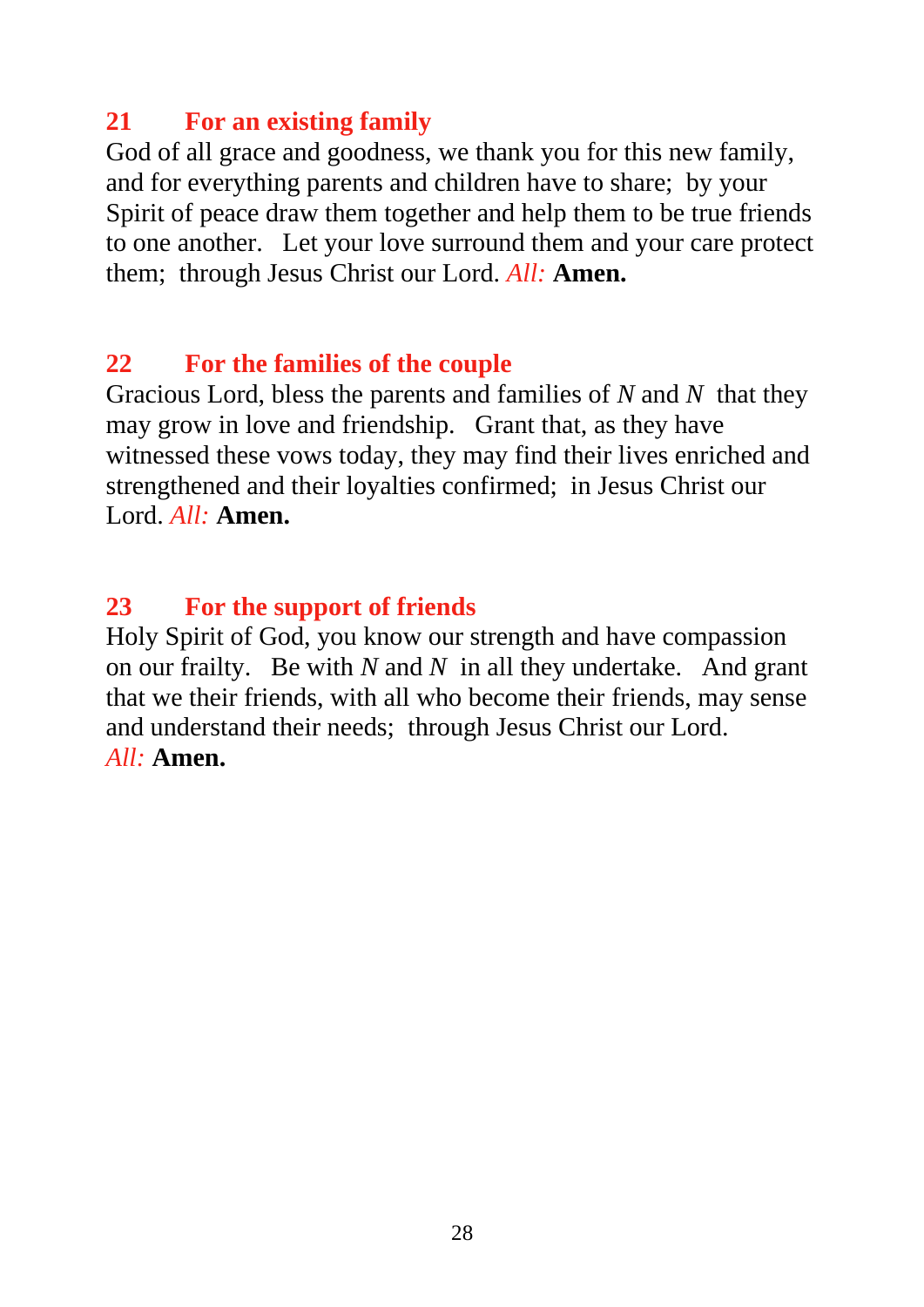# **Music for your Wedding**

The Marriage service is an act of worship, and in particular a time to thank God for bringing you together as a couple and to ask Him to bless your marriage in the future.

Usually there are three times in the service when instrumental music is required. Under each section there is a list of suggested pieces that you may wish to consider:

When the bride makes her entrance to the church (Processional)

Arrival of the Queen of Sheba (Handel) Bridal March from Lohengrin (Wagner) Hornpipe in F from The water Music (Handel) Prelude to the Te Deum (Charpentier) Trumpet Tune (Purcell) Trumpet Voluntary (J Clarke)

During the signing of the registers

Adagio (Albinoni) Air from the Water Music (Handel) Brother James' Air (Macbeth Bain) Jesu, joy of man's desiring (JS Bach)

### When the couple leave the church (Recessional)

The Wedding March (Mendelssohn) Finale from The Water Music (Handel) Toccata from Symphony No. 5 (Widor) *-- available on CD only* Crown Imperial (Walton) Chorale—Improvisation on "Now thank we all our God" (Karg-Elert)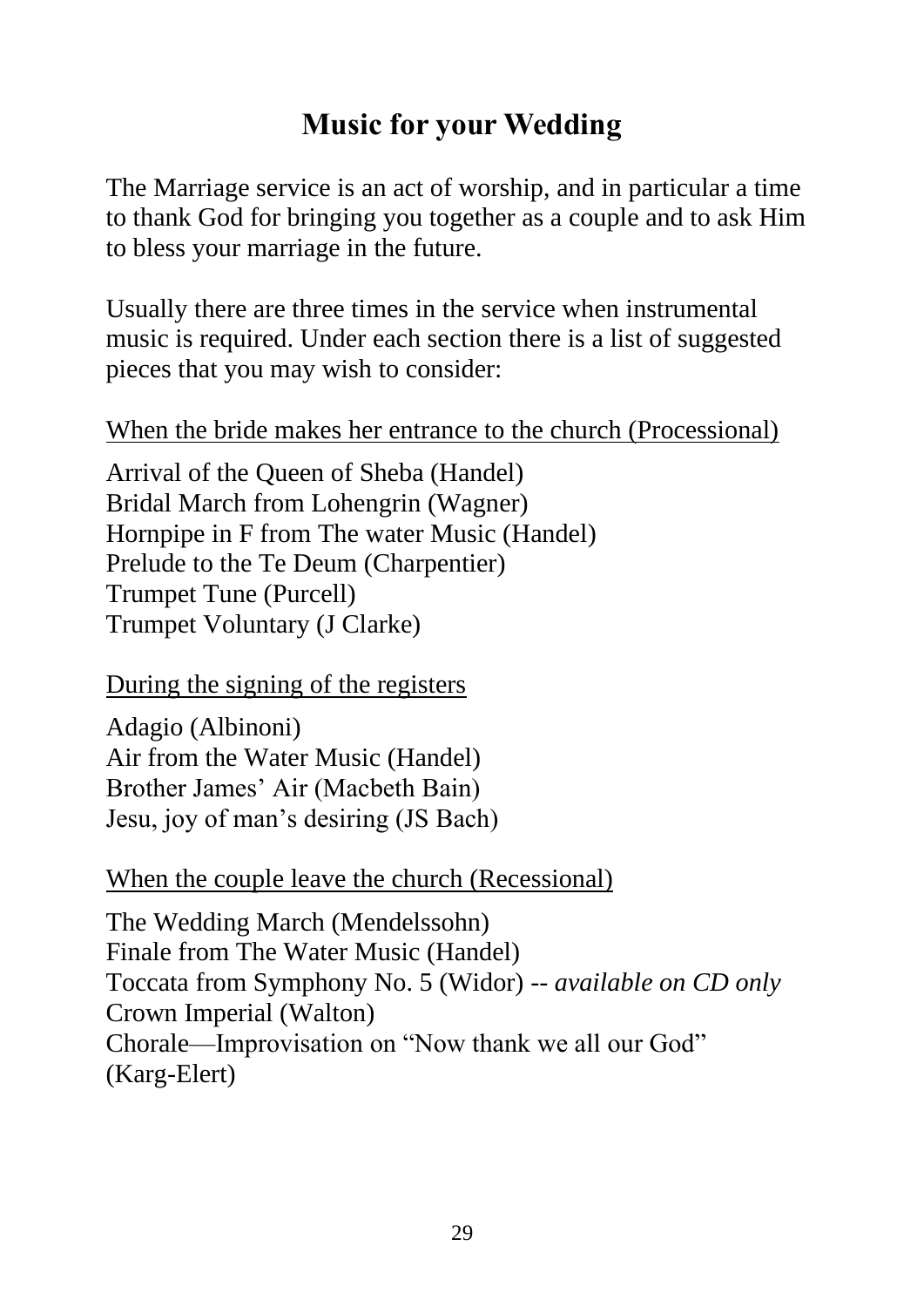# **Hymns**

Usually two or three hymns are sung at a church wedding service. The opening hymn will normally be upbeat and will say something about the love of God. The middle and/or final hymn(s) may either be celebratory or reflective.

The 20 hymns on the following pages are used most frequently at weddings, but this list is not exhaustive. If you are not sure what hymns to choose do feel free to speak to your minister who will be happy to help you.

All things bright and beautiful Amazing Grace At the name of Jesus Bind us together Lord Colours of Day Give me oil in my lamp Great is Thy faithfulness Lord of all hopefulness Lord of the dance Lord, the light of your love is shining *(also known as "Shine, Jesus, shine")* Love divine Make me a channel of your peace Morning has broken Now thank we all our God O Jesus I have promised O Lord my God, when I in awesome wonder *(also known as "How great thou art")* O worship the King Praise my soul the King of Heaven The King of love, my shepherd is You shall go out with joy

### **1**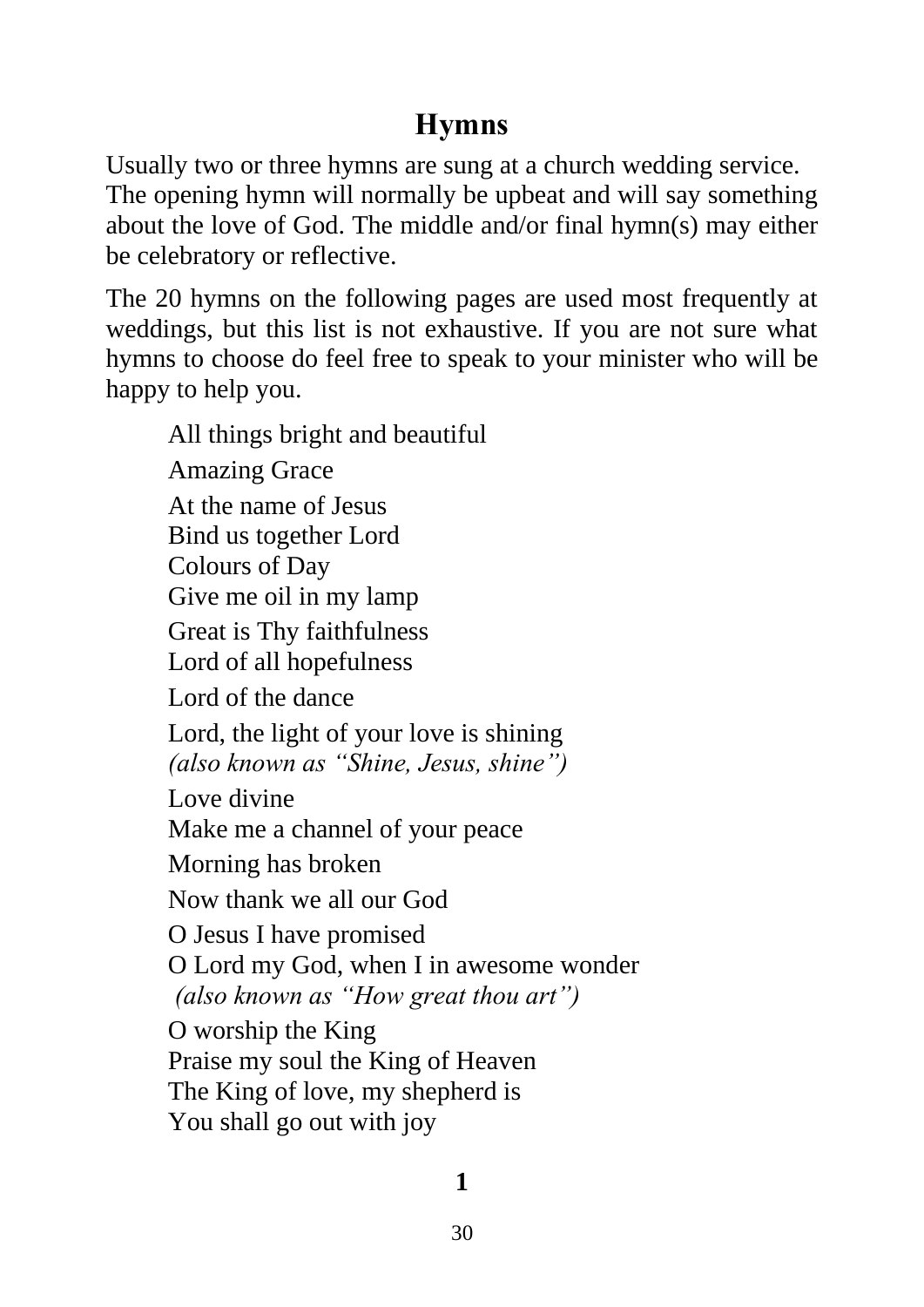*All things bright and beautiful, All creatures great and small, All things wise and wonderful, The Lord God made them all.*

1.Each little flower that opens, Each little bird that sings, He made their glowing colours, He made their tiny wings.

2.The purple-headed mountain, The river running by, The sunset, and the morning That brightens up the sky.

- 3. The cold wind in the winter, The pleasant summer sun, The ripe fruits in the garden, He made them every one.
- 4. He gave us eyes to see them, And lips that we might tell How great is God Almighty, Who has made all things well.

*Cecil F. Alexander. (1818 – 1895)*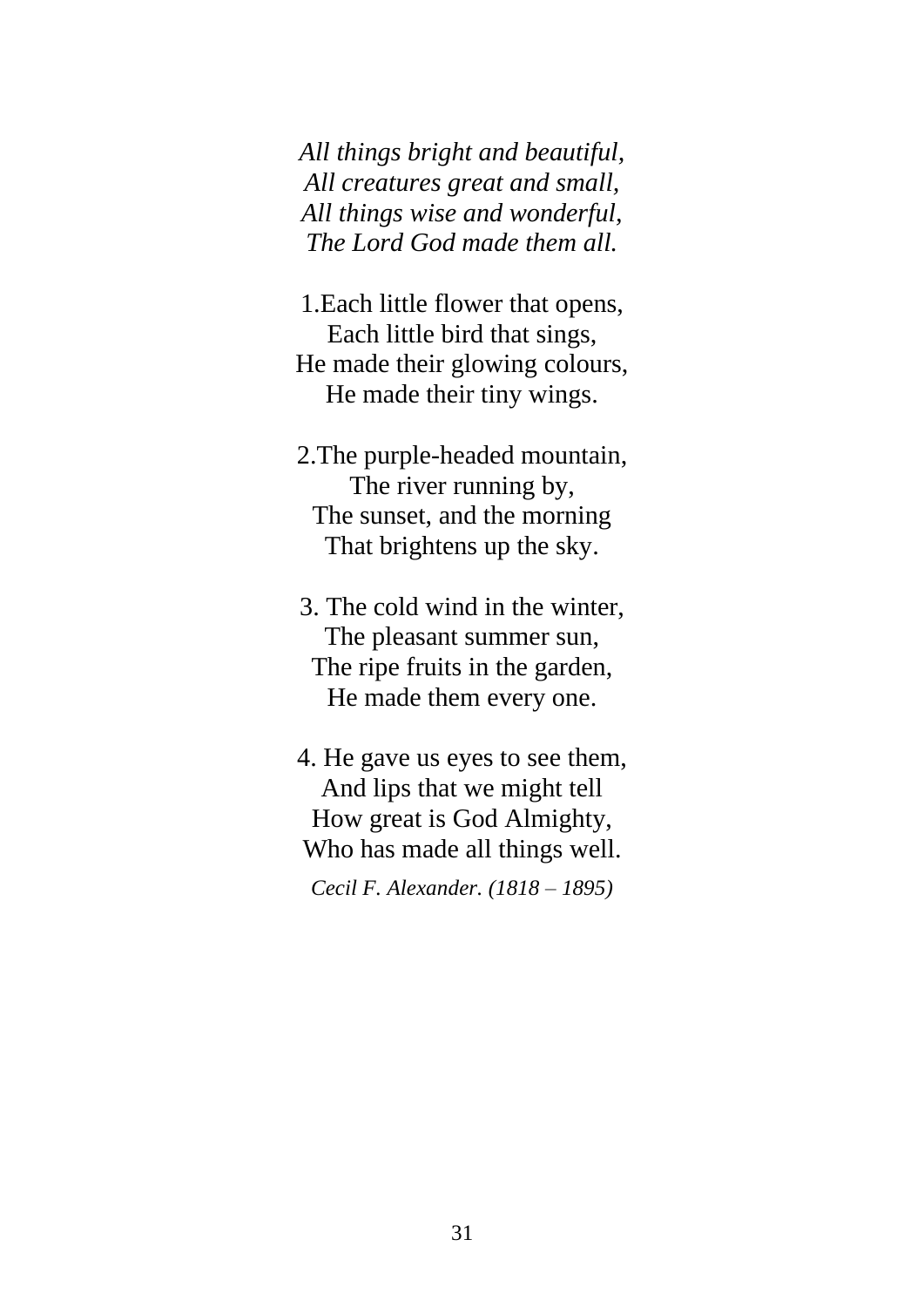- 1. Amazing grace! How sweet the sound That saved a wretch like me; I once was lost, but now am found, Was blind, but now I see.
- 2. 'Twas grace that taught my heart to fear, And grace my fears relieved; How precious did that grace appear, The hour I first believed!
- 3. Through many dangers, toils and snares I have already come; 'Tis grace that brought me safe thus far, And grace will lead me home.
	- 4. The Lord has promised good to me, His word my hope secures; He will my shield and portion be As long as life endures.
- 5. Yes, when this heart and flesh shall fail, And mortal life shall cease, I shall possess within the veil A life of joy and peace.
- 6. When we've been there a thousand years, Bright shining as the sun, We've no less days to sing God's praise Than when we first begun.

*John Newton. (1725 – 1807)*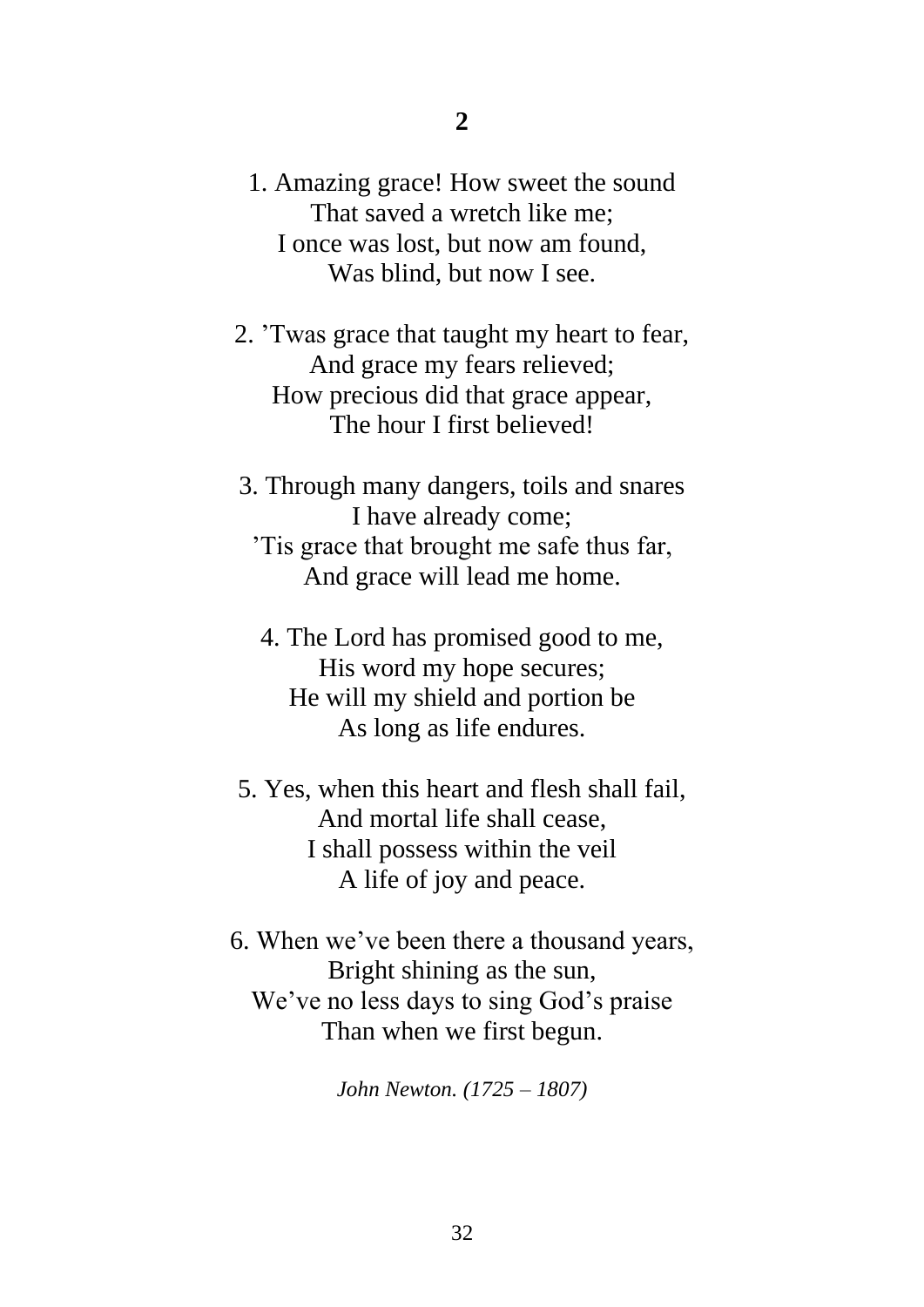1. At the Name of Jesus Every knee should bow, Every tongue confess Him King of glory now; 'Tis the Father's pleasure We should call Him Lord, Who from the beginning Was the Mighty Word.

2. In your hearts enthrone Him; There let Him subdue All that is not holy, All that is not true; Crown Him as your Captain In temptation's hour; Let His Will enfold you In its light and power.

3. Brothers, this Lord Jesus Shall return again With His Father's glory, With His angel train; For all wreaths of empire Meet upon His brow, And our hearts confess Him King of glory now.

*Caroline M. Noel*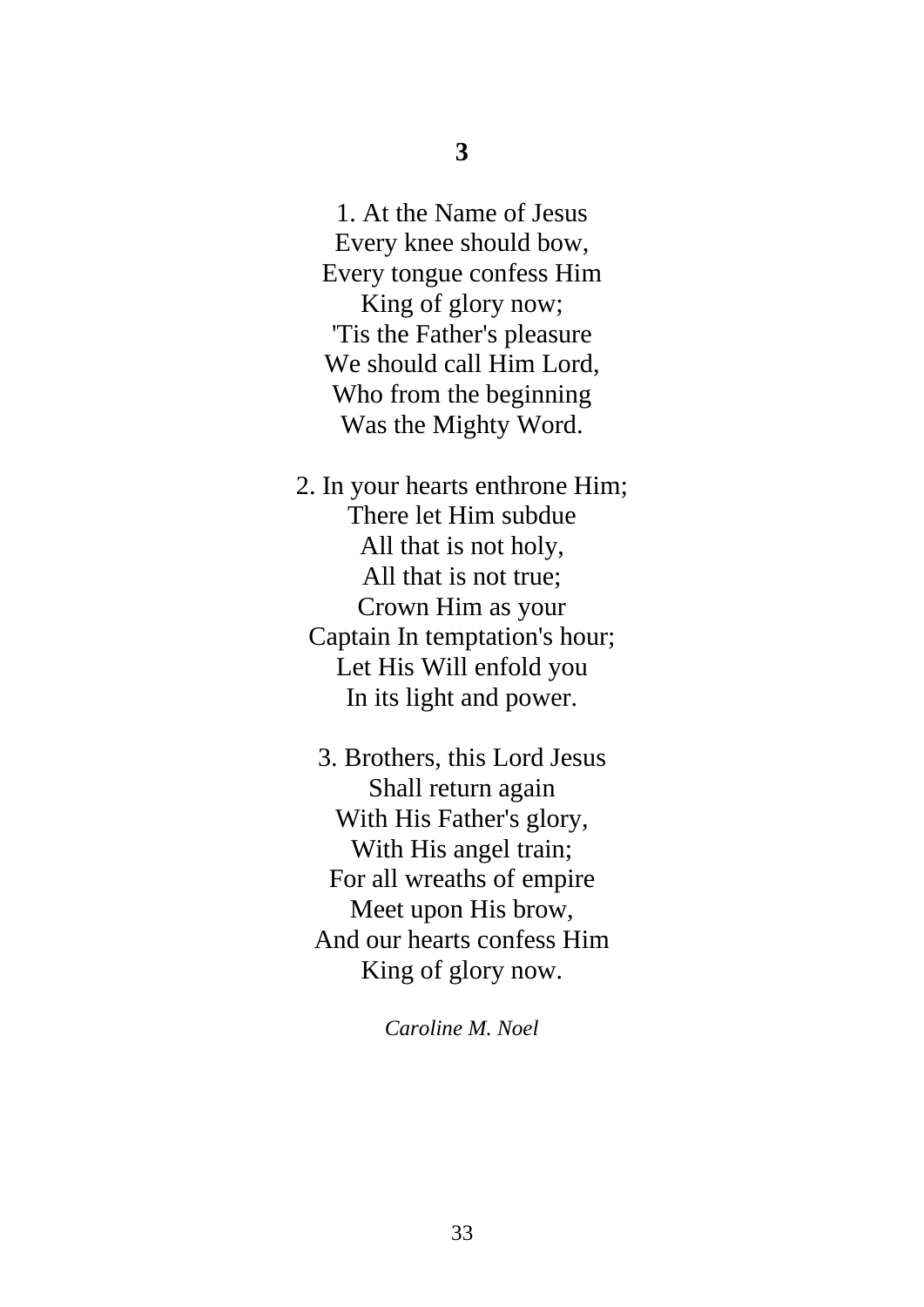*Bind us together, Lord, Bind us together With cords that cannot be broken. Bind us together, Lord, Bind us together, Bind us together with love.*

> 1. There is only one God, There is only one King; There is only one Body, That is why we sing:

2. Made for the glory of God, Purchased by His precious Son; Born with the right to be clean, For Jesus the victory has won.

3. You are the family of God, You are the promise divine; You are God's chosen desire, You are the glorious new wine.

*Bob Gillman. Copyright © 1977 Kingsway's Thankyou Music.*

**4**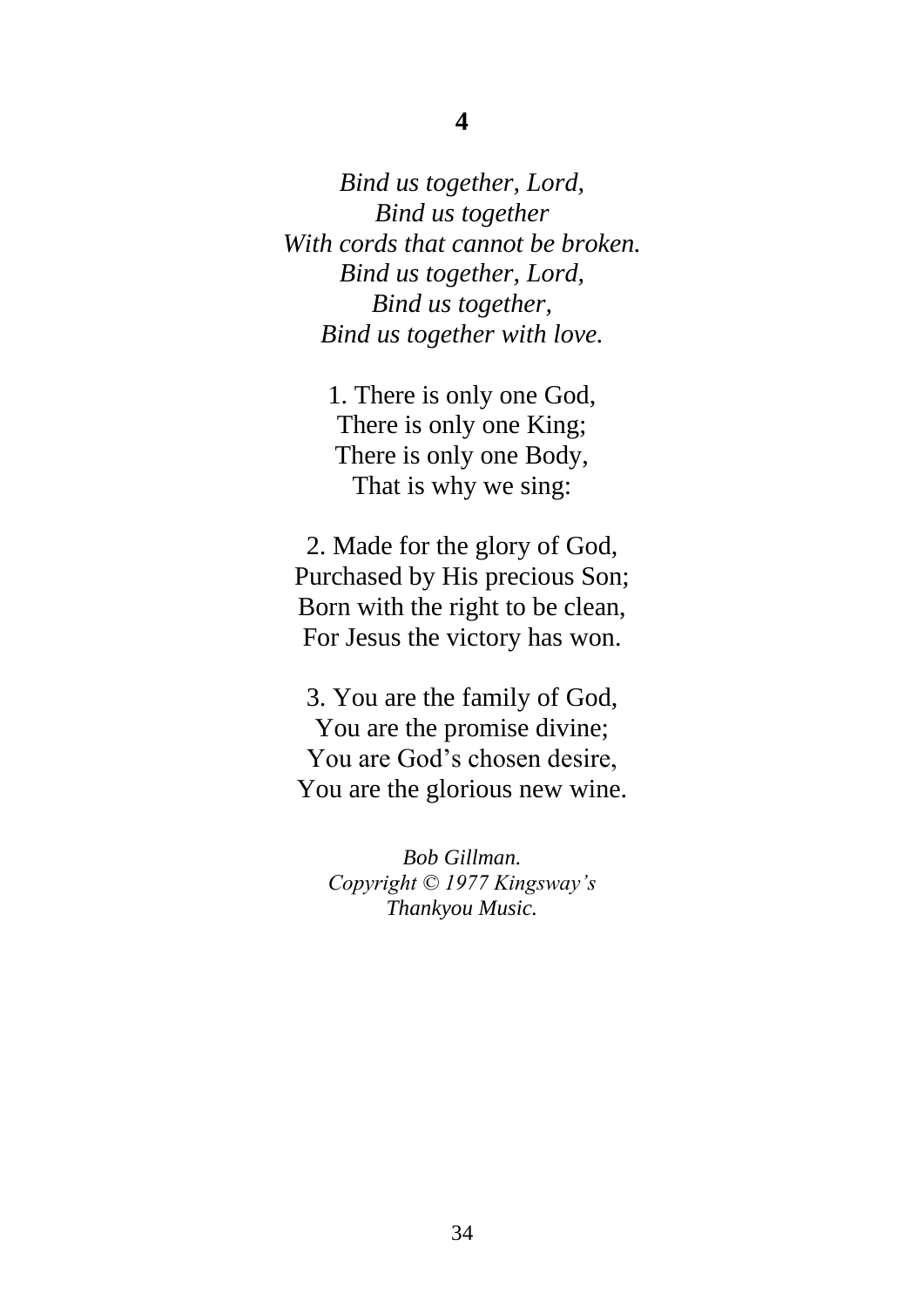1. Colours of Day dawn into the mind, The sun has come up, the night is behind. Go down in the city, into the street, And let's give the message to the people we meet.

**5**

#### *Chorus*

*So light up the fire and let the flame burn, Open the door, let Jesus return. Take seeds of His Spirit, let the fruit grow, Tell the people of Jesus, let His love show.*

2. Go through the park, on into the town; The sun still shines on, it never goes down. The light of the world is risen again; The people of darkness are needing a friend.

*So light up the fire …*

3. Open your eyes, look into the sky, The darkness has come, the sun came to die. The evening drawn on, the sun disappears, But Jesus is living, His Spirit is near.

*So light up the fire …*

*Sue McClellan, John Paculabo & Keith Rycroft Copyright 1974 Kingsway's Thank you Music*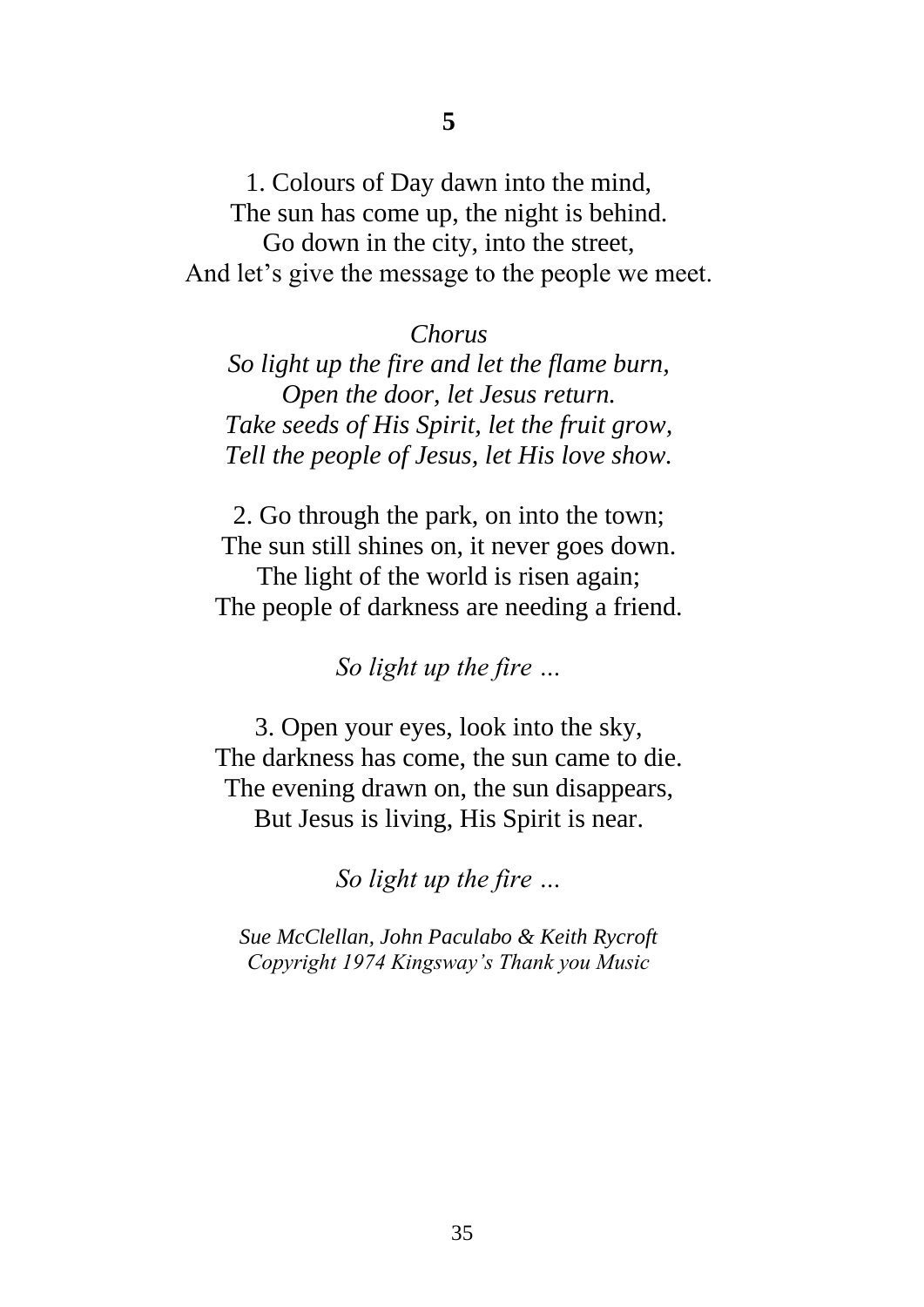1.Give me oil in my lamp, keep me burning. Give me oil in my lamp, I pray. Give me oil in my lamp, keep my burning, Keep me burning till the break of day.

*Chorus:*

*Sing hosanna, sing hosanna, Sing hosanna to the King of kings. Sing hosanna, sing hosanna, Sing hosanna to the King.*

2. Give me joy in my heart, keep me praising. Give me joy in my heart, I pray. Give me joy in my heart, keep my praising, Keep me praising till the break of day.

3. Give me peace in my heart, keep me resting. Give me peace in my heart, I pray. Give me peace in my heart, keep me resting, Keep me resting till the break of day.

4. Give me love in my heart, keep me serving. Give me love in my heart, I pray. Give me love in my heart, keep me serving, Keep me serving till the break of day.

*Author unknown*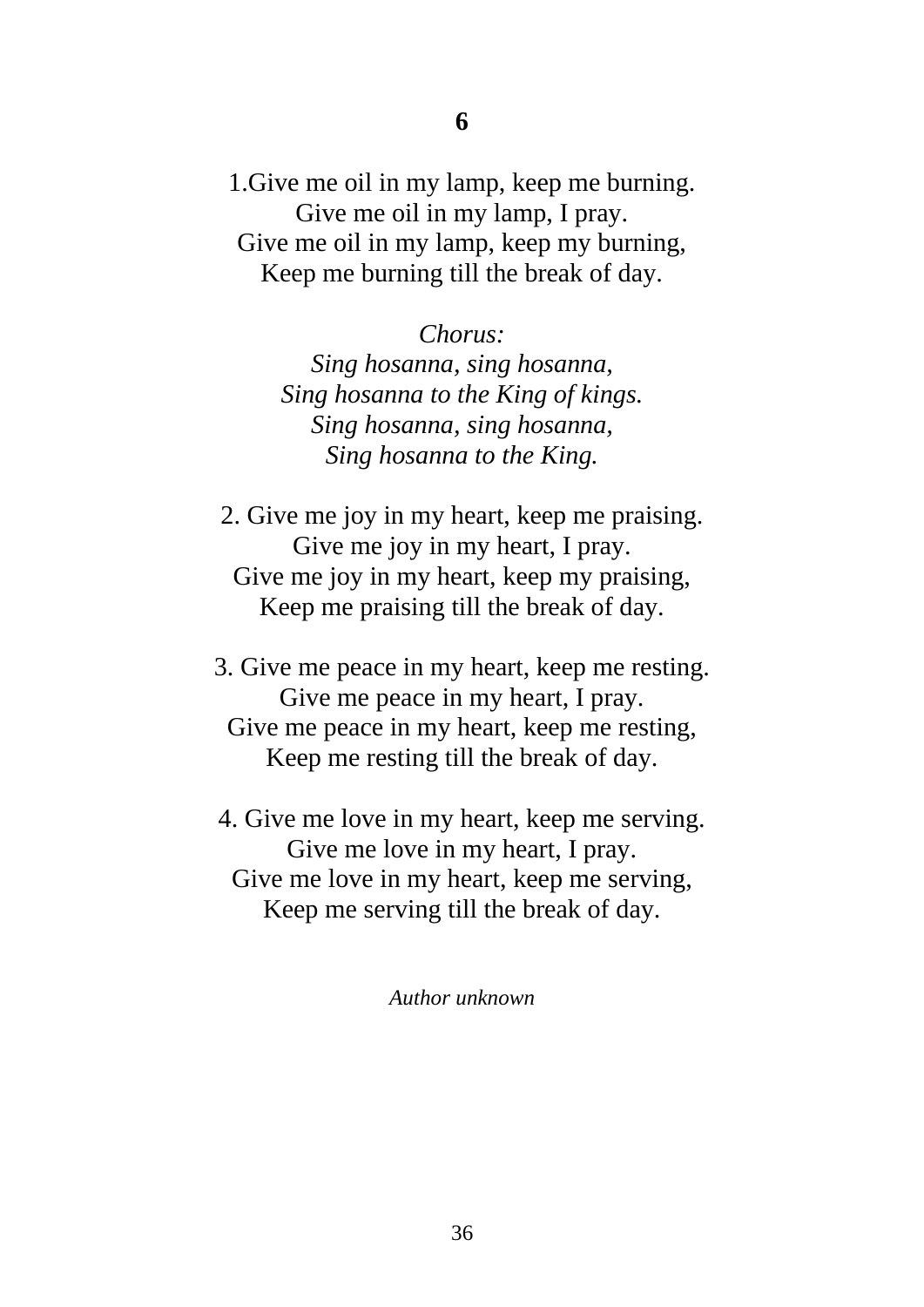1. Great is thy faithfulness, O God my Father, There is no shadow of turning with Thee; Thou changest not, Thy compassions, they fail not; As Thou hast been Thou forever wilt be.

*Great is Thy faithfulness! Great is Thy faithfulness! Morning by morning new mercies I see; All I have needed Thy hand hath provided, Great is Thy faithfulness, Lord, unto me!*

2. Summer and winter, and springtime and harvest, Sun, moon and stars in their courses above, Join with all nature in manifold witness To Thy great faithfulness, mercy and love.

3. Pardon for sin and a peace that endureth, Thine own dear presence to cheer and to guide; Strength for today and bright hope for tomorrow, Blessings all mine, with ten thousand beside!

*T. O. Chisholm (1866 – 1960) 1982 Jubilate Hymns / Hope Publishing Company*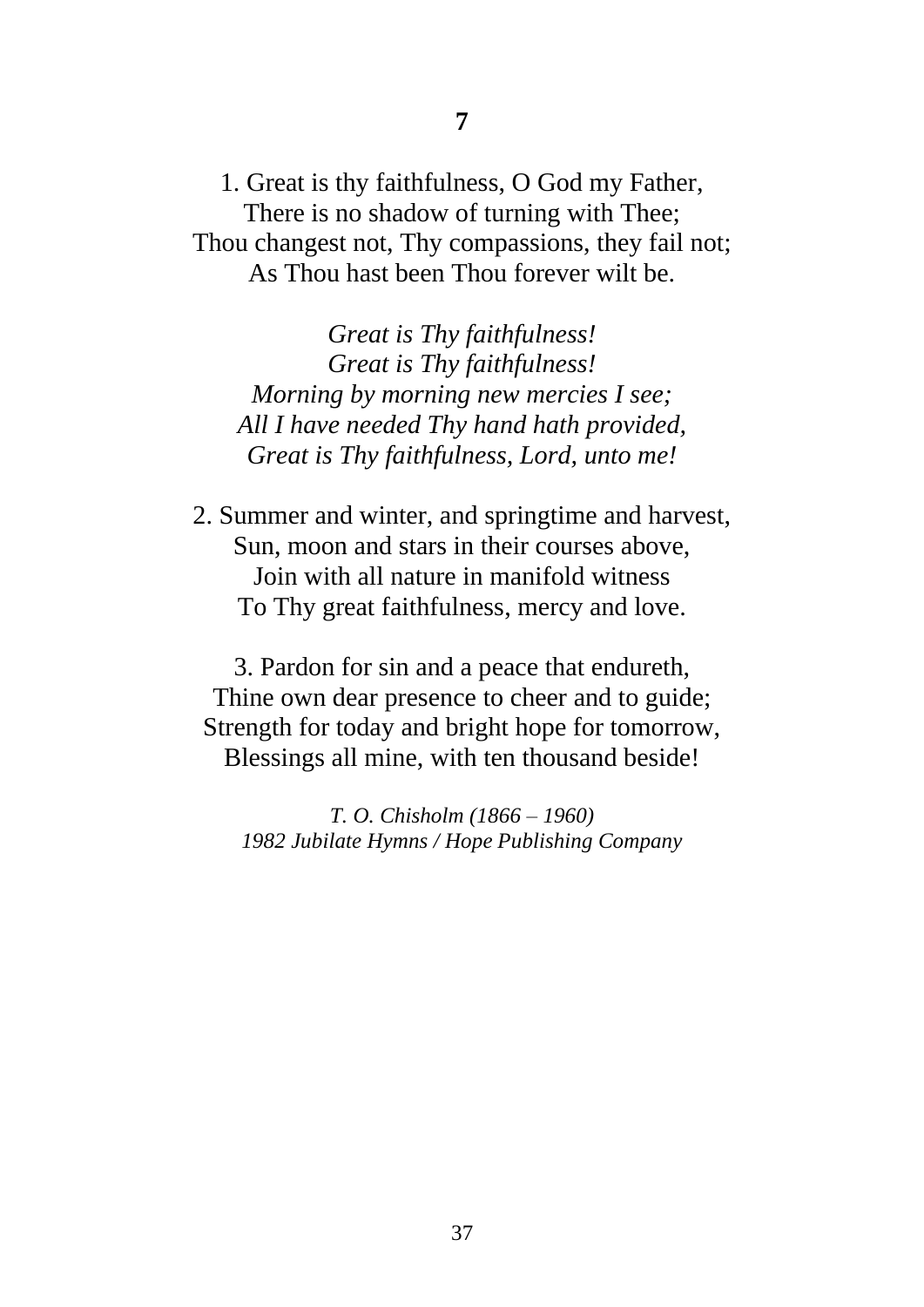1. Lord of all hopefulness, Lord of all joy, Whose trust, ever child-like, No cares could destroy; Be there at our waking, And give us, we pray, Your bliss in our hearts, Lord, At the break of the day.

2. Lord of all eagerness, Lord of all faith, Whose strong hands were skilled At the plane and the lathe; Be there at our labours, And give us, we pray, Your strength in our hearts, Lord, At the noon of the day.

3. Lord of all kindliness, Lord of all grace, Your hands swift to welcome, Your arms to embrace; Be there at our homing, And give us, we pray, Your love in our hearts, Lord, At the eve of the day.

4. Lord of all gentleness, Lord of all calm, Whose voice is contentment, Whose presence is balm; Be there at our sleeping, And give us, we pray, Your peace in our hearts, Lord, At the end of the day.

> *Jan Struther. (1901 – 1953) Copyright © Oxford University Press*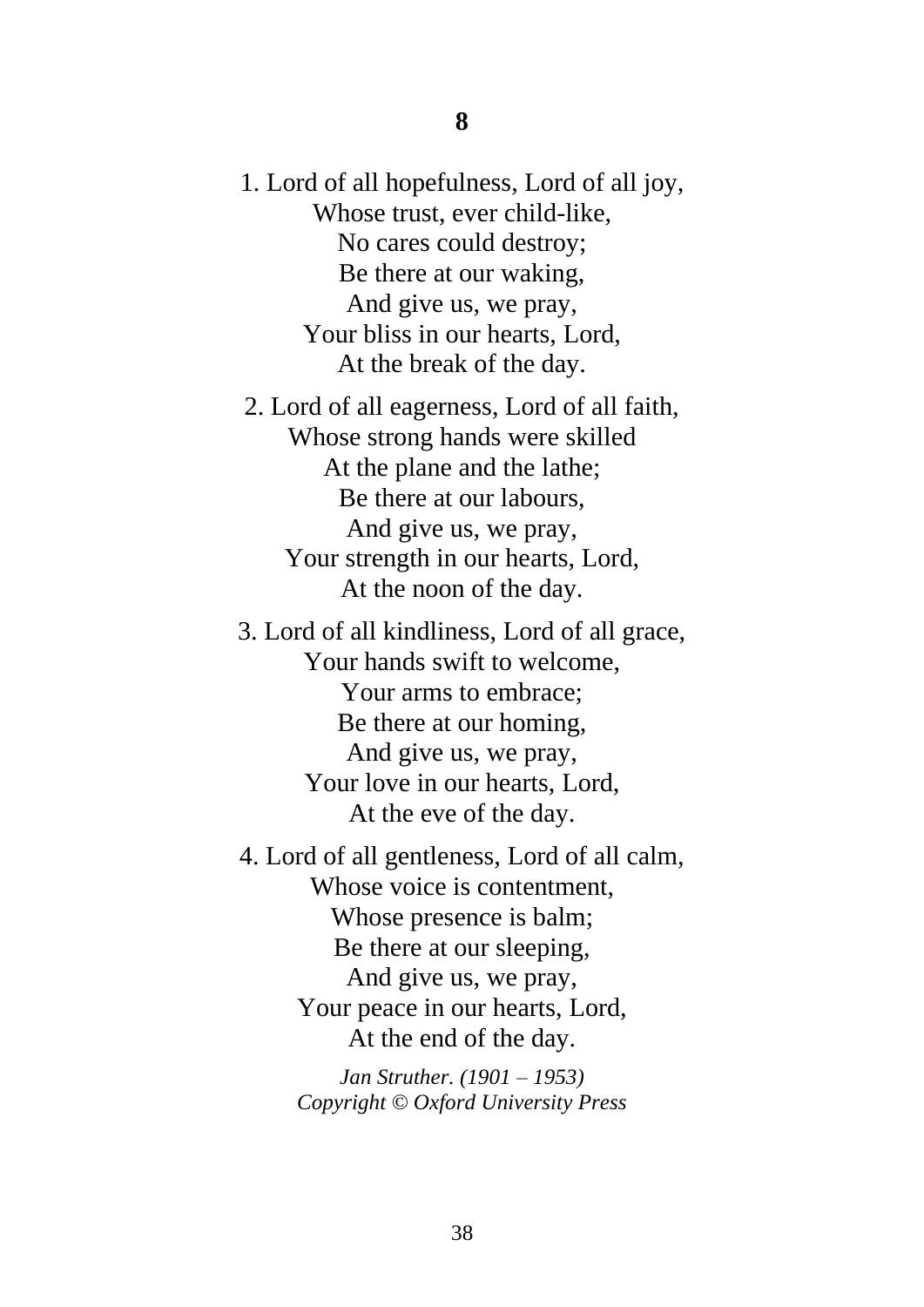1. I Danced In The Morning when the world was begun, I danced in the moon and the stars and the sun I came down from heaven and I danced on the earth: At Bethlehem I had My birth.

*Chorus:*

*'Dance, then, wherever you may be, I am the Lord of the dance,' said He, 'And I'll lead you all, wherever you may be, And I'll lead you all in the dance,' said He.*

2. 'I danced for the scribe and the Pharisee, But they would not dance and they wouldn't follow Me. I danced for the fishermen, for James and John - They came with Me and the dance went on.

3. 'I danced on the Sabbath and I cured the lame; The holy people said it was a shame. They whipped and they stripped and they hung Me on high, And they left Me there on a cross to die.

4. 'I danced on a Friday when the sky turned black; It's hard to dance with the devil on your back. They buried My body and they thought I'd gone, But I am the dance, and I still go on.

5. 'They cut Me down and I leapt up high; I am the life that'll never, never die. I'll live in you if you'll live in Me; I am the Lord of the dance', said He.

*Sydney Carter*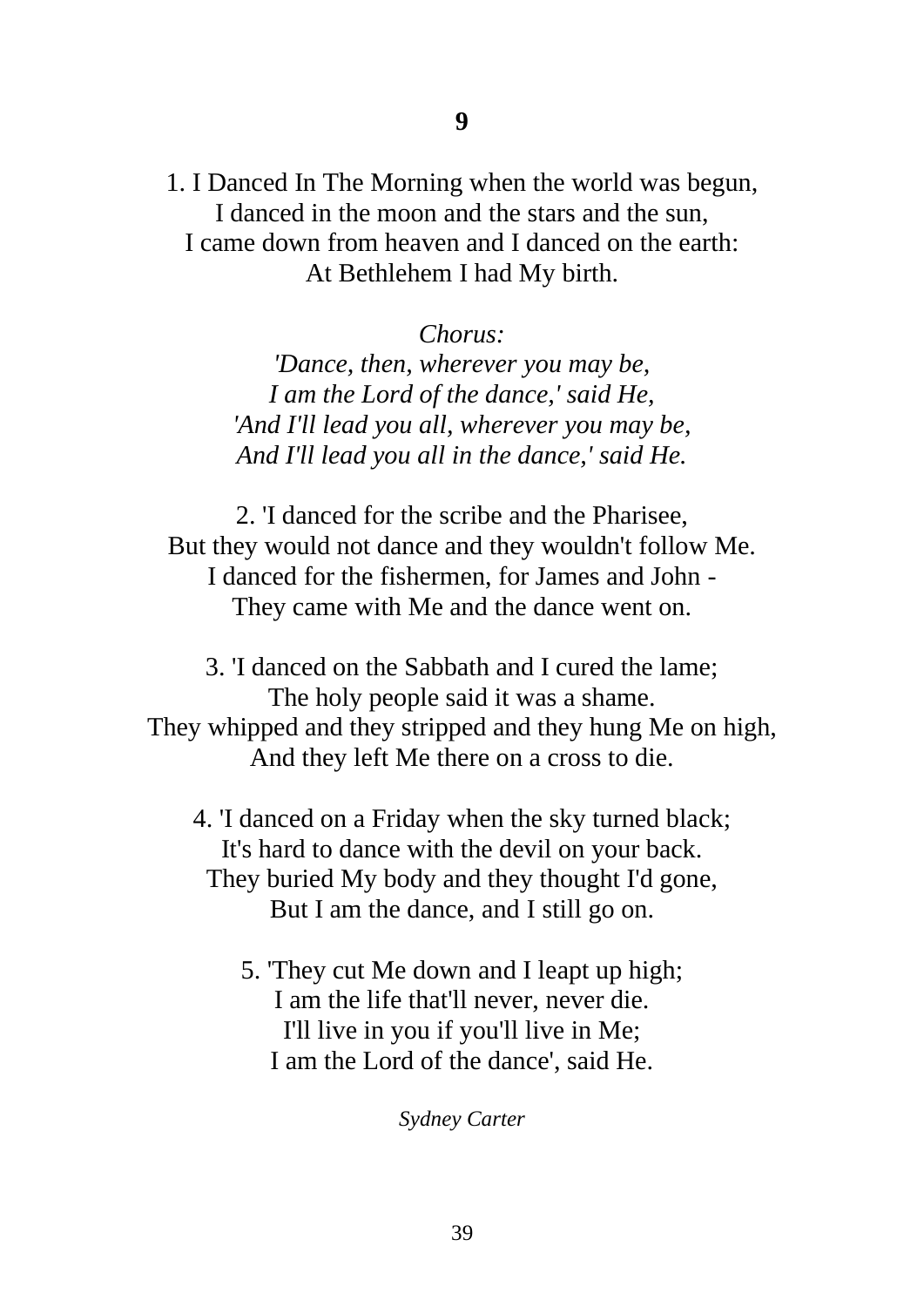1. Lord, the light of Your love is shining, In the midst of the darkness, shining; Jesus, Light of the World, shine upon us, Set us free by the truth You now bring us. Shine on me, shine on me.

*Chorus:*

*Shine, Jesus, shine, Fill this land with the Father's glory; Blaze, Spirit, blaze, Set our hearts on fire. Flow, river, flow, Flood the nations with grace and mercy; Send forth Your word, Lord, And let there be light.*

2. Lord, I come to Your awesome presence, From the shadows into Your radiance; By the blood I may enter Your brightness, Search me, try me, consume all my darkness. Shine on me, shine on me.

3. As we gaze on Your kingly brightness, So our faces display Your likeness, Ever changing from glory to glory; Mirrored here may our lives tell Your story. Shine on me, shine on me.

*Graham Kendrick Copyright © 1987 Make Way Music, Used by permission.*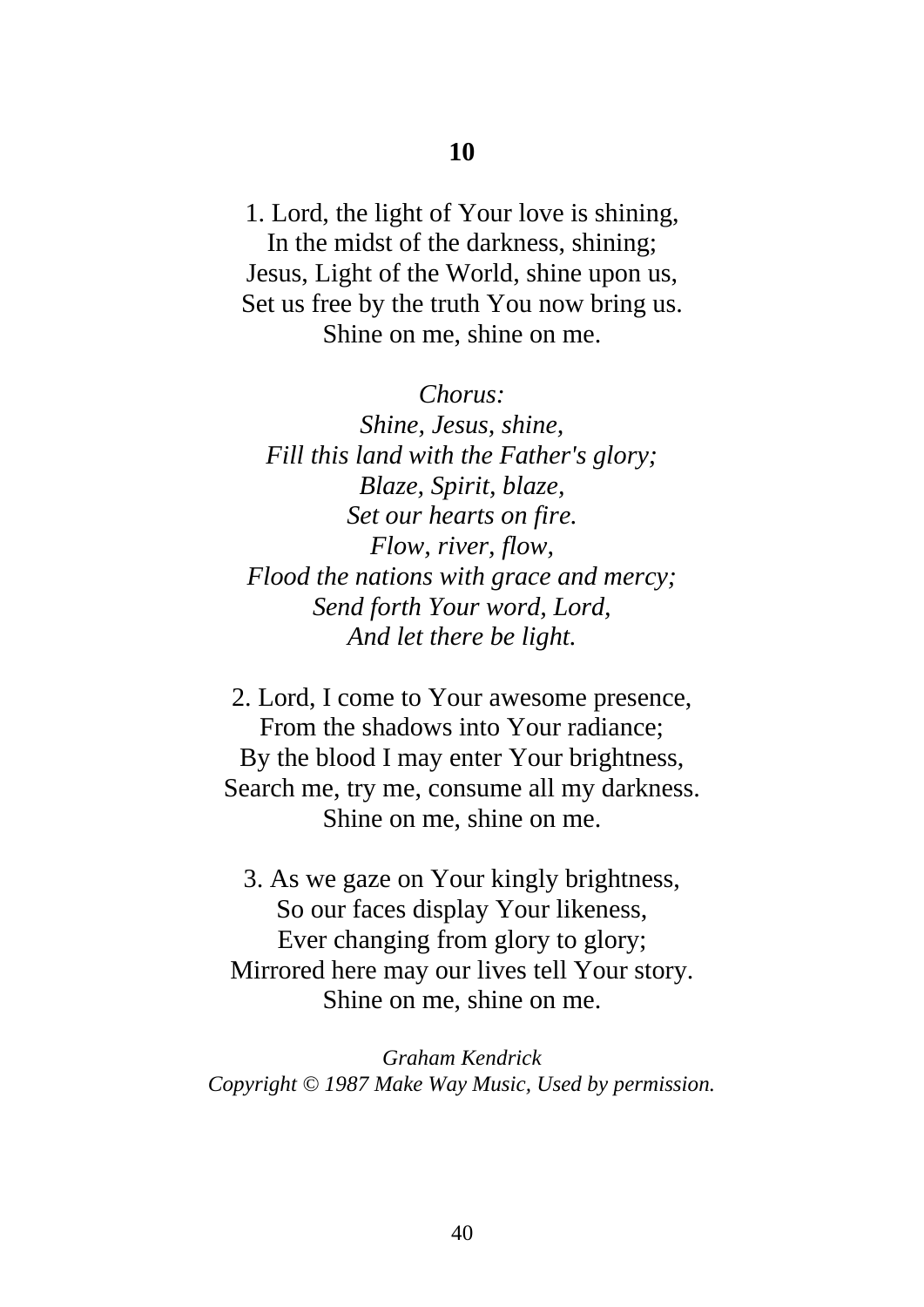1. Love divine, all loves excelling, Joy of heaven to earth come down! Fix in us Thy humble dwelling, All Thy faithful mercies crown. Jesus, Thou art all compassion, Pure unbounded love Thou art; Visit us with Thy salvation, Enter every trembling heart.

2. Come, Almighty to deliver, Let us all Thy grace receive; Suddenly return, and never, Never more Thy temples leave. Thee we would be always blessing, Serve Thee as Thy hosts above, Pray, and praise Thee without ceasing, Glory in Thy perfect love.

3. Finish then Thy new creation, Pure and spotless let us be; Let us see Thy great salvation Perfectly restored in Thee! Changed from glory into glory, Till in heaven we take our place; Till we cast our crowns before Thee, Lost in wonder, love and praise.

*Charles Wesley (1707 – 1788)*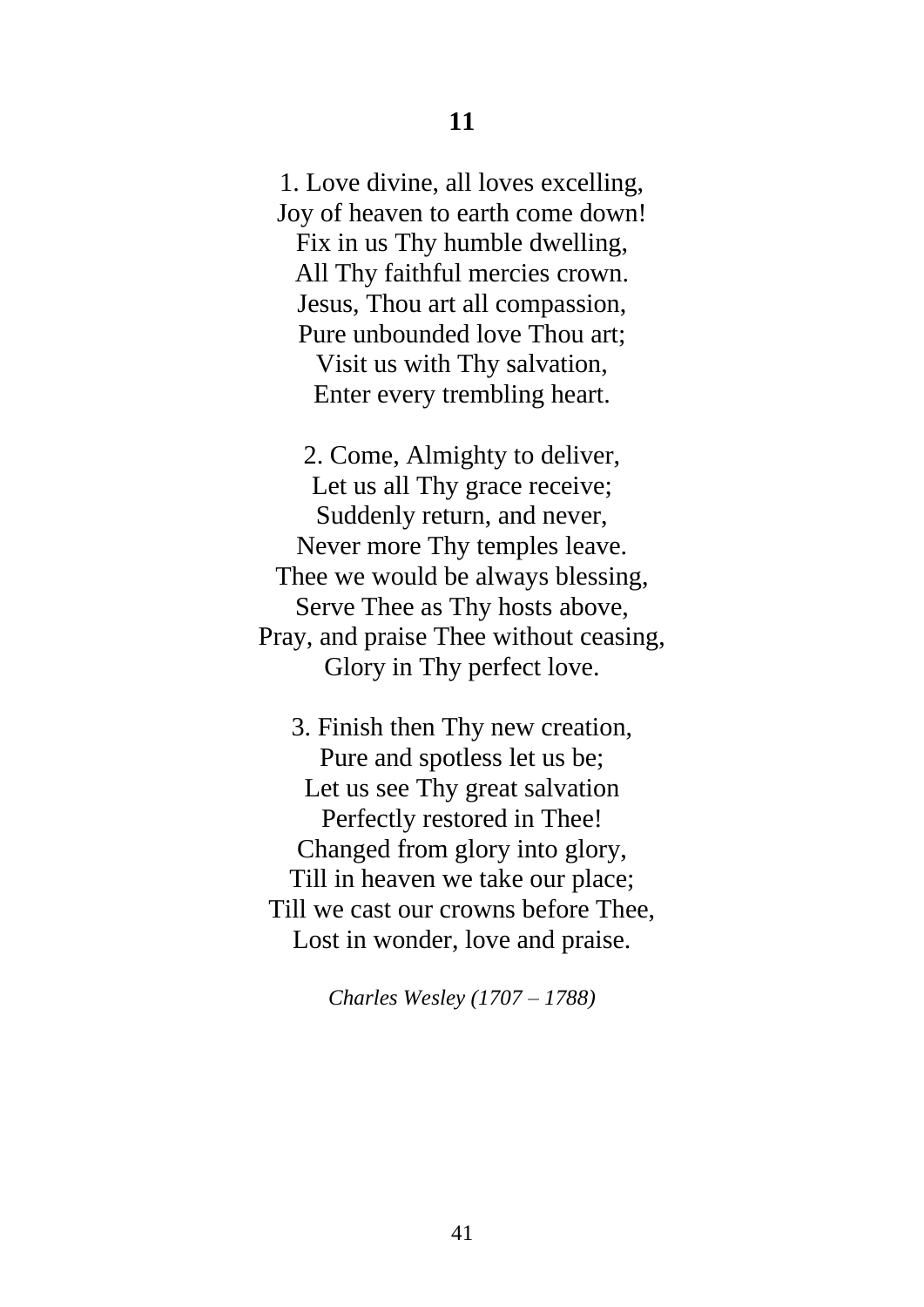**12**

1. Make me a channel of your peace. Where there is hatred let me bring Your love; Where there is injury, Your pardon, Lord; And where there's doubt, true faith in You.

*Oh, Master, grant that I may never seek So much to be consoled as to console; To be understood as to understand; To be loved as to love with all my soul.*

2. Make me a channel of Your peace. Where there's despair in life let me bring hope; Where there is darkness, only light; And where there's sadness, ever joy.

3. Make me a channel of Your peace. It is in pardoning that we are pardoned, In giving to all men that we receive, And in dying that we're born to eternal life.

> *Sebastian Temple. Copyright © 1967 Sebastian Temple/ OCP Publications/Adm. by Calamus.*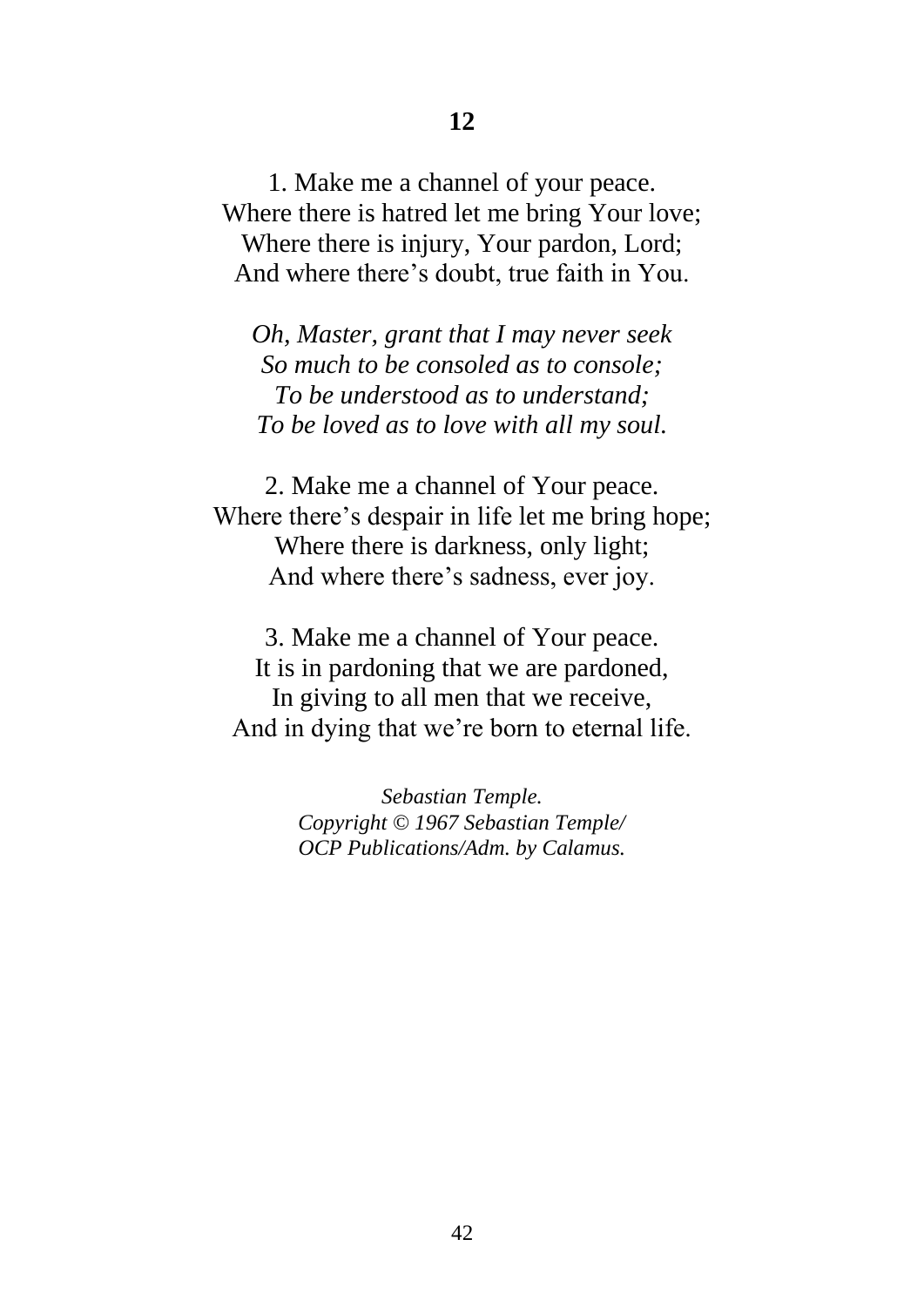1. Morning has broken Like the first morning; Blackbird has spoken Like the first bird. Praise for the singing! Praise for the morning! Praise for them, springing Fresh from the Word!

2. Sweet the rain's new fall Sunlit from heaven, Like the first dewfall On the first grass. Praise for the sweetness Of the wet garden, Sprung in completeness Where His feet pass.

3. Mine is the sunlight! Mine is the morning Born of the one light Eden saw play! Praise with elation, Praise every morning, God's re-creation Of the new day!

*Eleanor Farjeon. (1881 – 1965) Copyright © David Higham Associates Ltd.*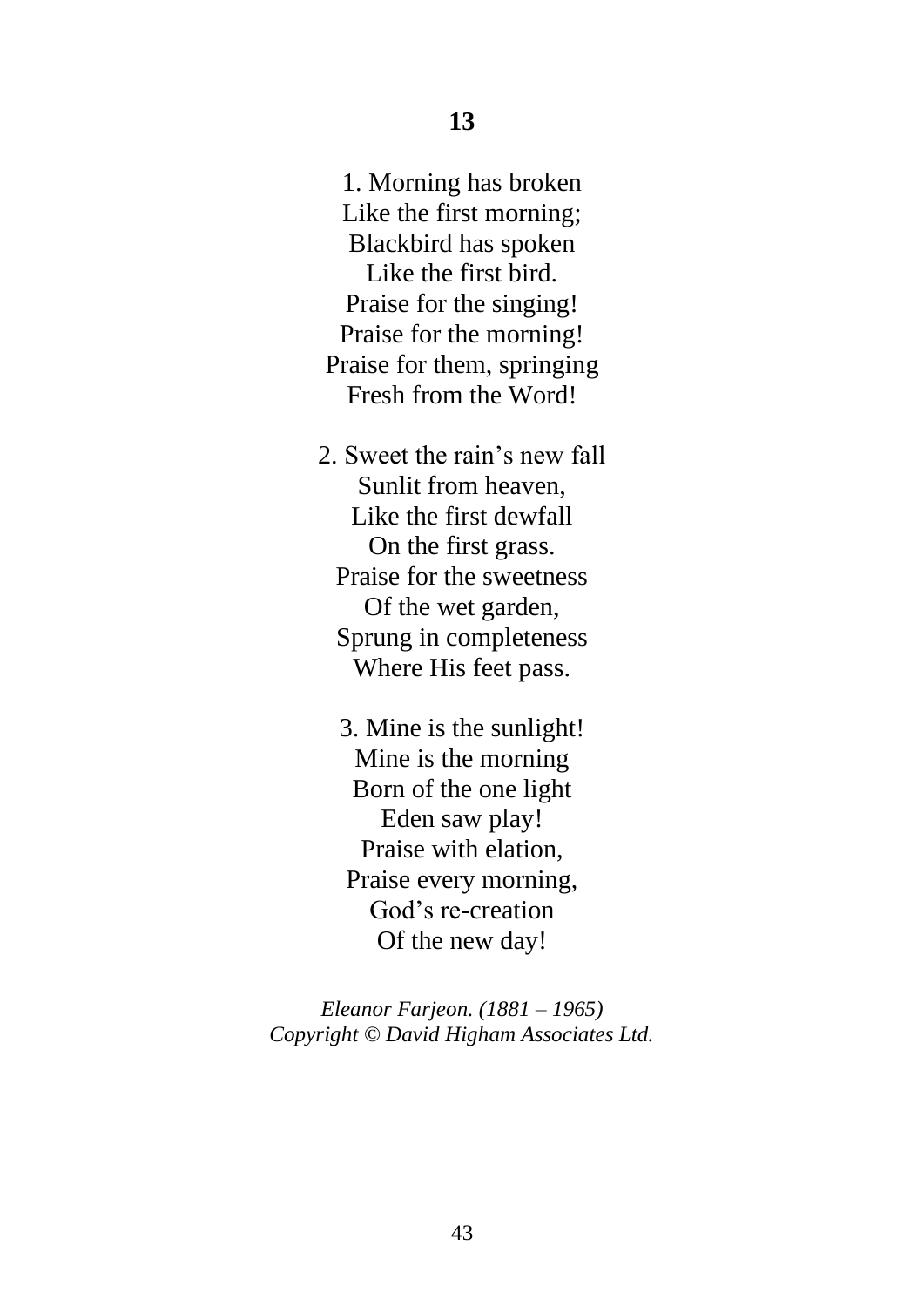1. Now thank we all our God, With hearts and hands and voices; Who wondrous things has done, In whom His world rejoices; Who from our mother's arms Has blessed us on our way With countless gifts of love, And still is ours today.

2. O may this bounteous God Through all our life be near us, With ever joyful hearts And blessèd peace to cheer us; And keep us in His grace, And guide us when perplexed, And free us from all ills In this world and the next.

3. All praise and thanks to God The Father now be given, The Son, and Him who reigns With them in highest heaven, The one eternal God, Whom earth and heaven adore; For thus it was, is now, And shall be ever more.

*Martin Rinkart. (1586 – 1649) Tr. Catherine Winkworth*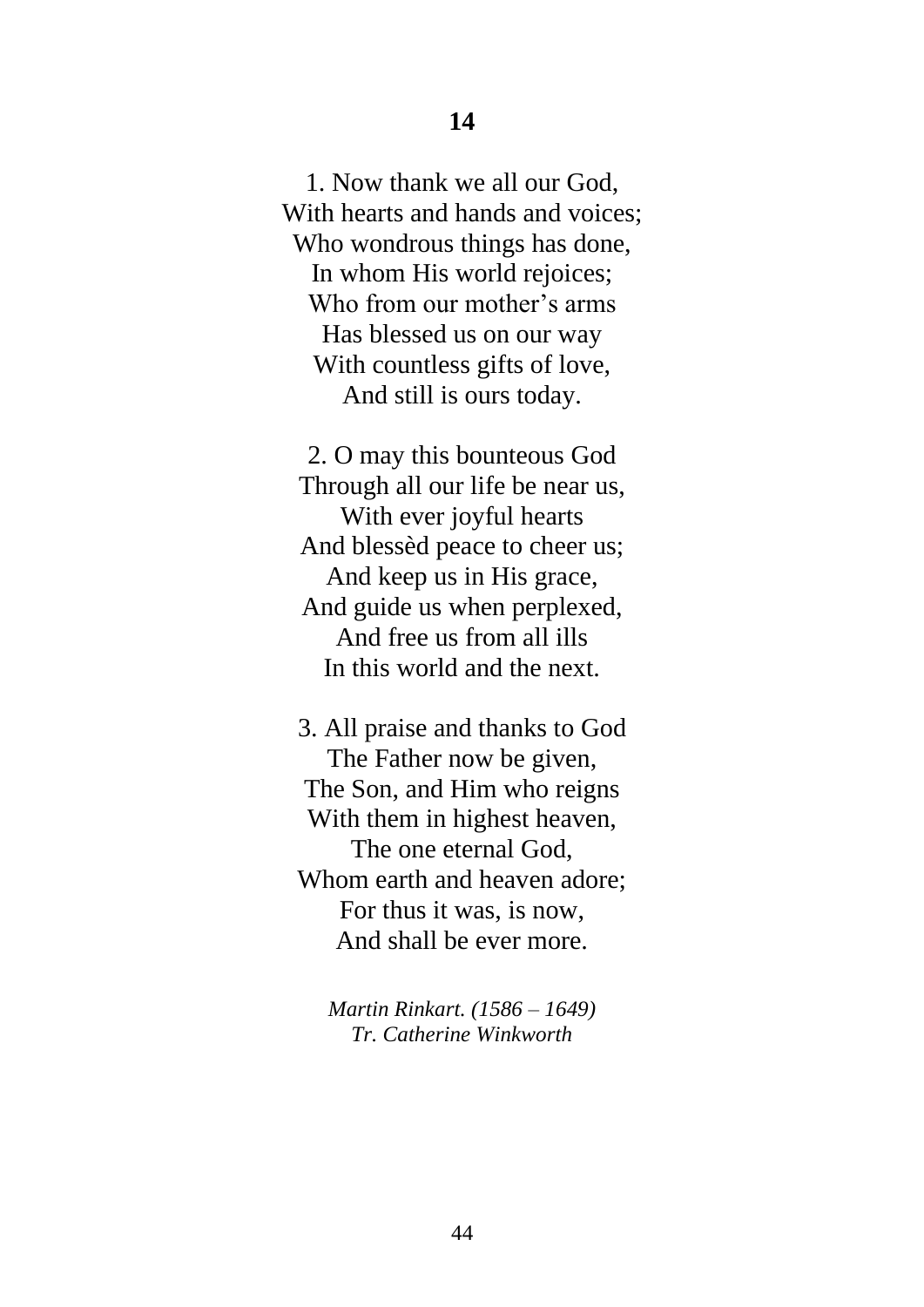1. O Jesus, I have promised, To serve Thee to the end; Be Thou forever near me, My Master and my Friend; I shall not fear the battle If Thou art by my side, Nor wander from the pathway If Thou wilt be my Guide.

2. O let me hear Thee speaking In accents clear and still, Above the storms of passion, The murmurs of self-will; O speak to reassure me, To hasten, or control; O speak, and make me listen, Thou Guardian of my soul.

3. O let me see Thy footmarks, And in them plant mine own; My hope to follow duly Is in Thy strength alone. O guide me, call me, draw me, Uphold me to the end; And then in heaven receive me, My Saviour and my Friend.

*John Ernest Bode*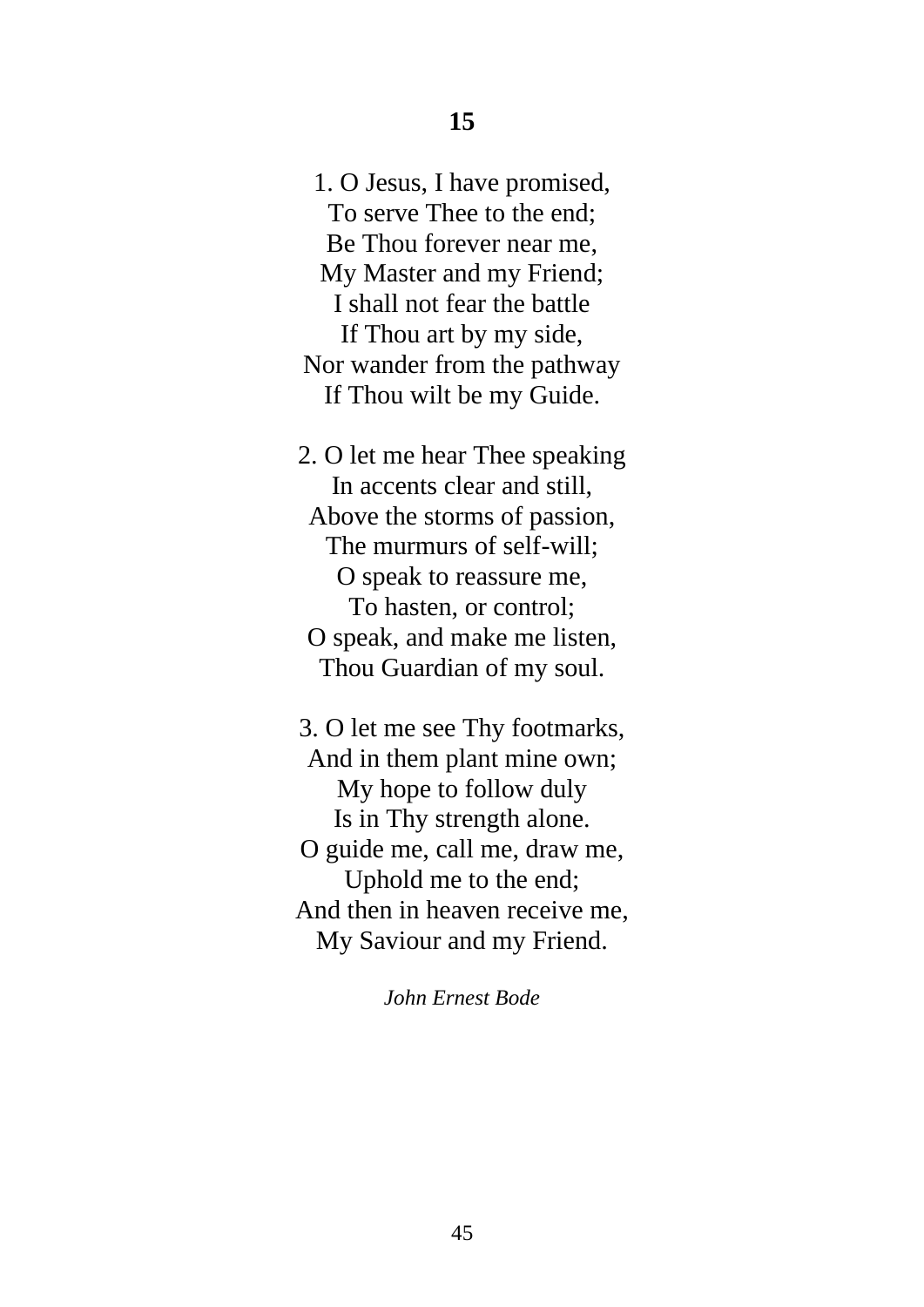1. O Lord my God! when I in awesome wonder Consider all the works Thy hand hath made, I see the stars, I hear the mighty thunder, Thy power throughout the universe displayed:

> *Chorus: Then sings my soul, my Saviour God, to Thee, How great Thou art! How great Thou art!*

- 2. When through the woods and forest glades I wander And hear the birds sing sweetly in the trees; When I look down from lofty mountain grandeur, And hear the brook, and feel the gentle breeze;
	- 3. And when I think that God His Son not sparing, Sent Him to die - I scarce can take it in. That on the cross my burden gladly bearing, He bled and died to take away my sin:

4.When Christ shall come with shout of acclamation And take me home-what joy shall fill my heart! Then shall I bow in humble adoration And there proclaim, my God, how great Thou art!

*Stuart K. Hine Copyright © 1953 Stuart K. Hine/ Kingsway's Thankyou Music*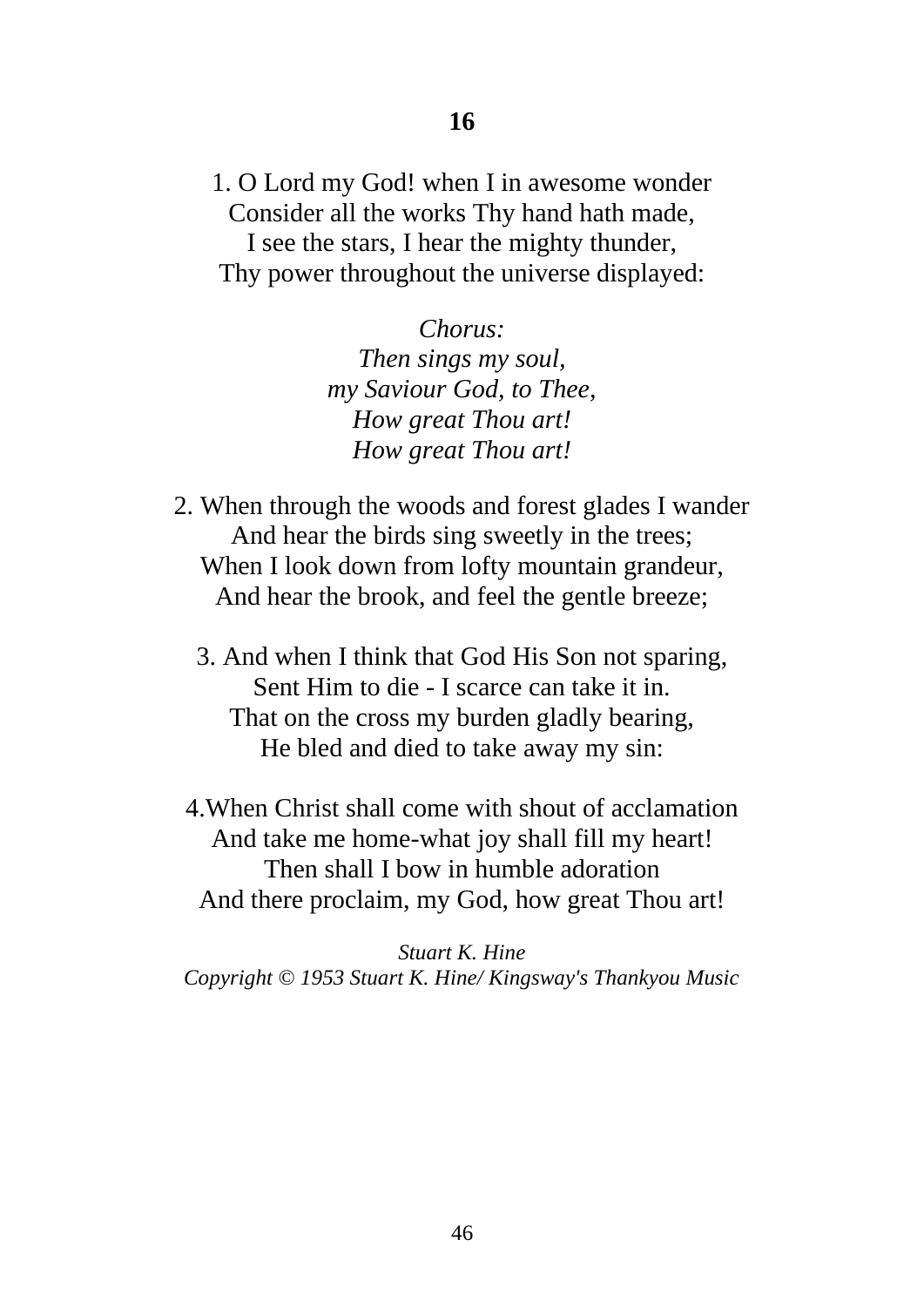1 O worship the king, All glorious above; O gratefully sing His power and His love: Our Shield and Defender, The Ancient of Days, Pavilioned in splendour And girded with praise.

2. Thy bountiful care What tongue can recite? It breathes in the air, It shines in the light; It streams from the hills, It descends to the plain, And sweetly distils In the dew and the rain.

3.Frail children of dust, And feeble as frail, In Thee do we trust, Nor find Thee to fail; Thy mercies how tender, How firm to the end, Our Maker, Defender, Redeemer, and Friend!

*Robert Grant*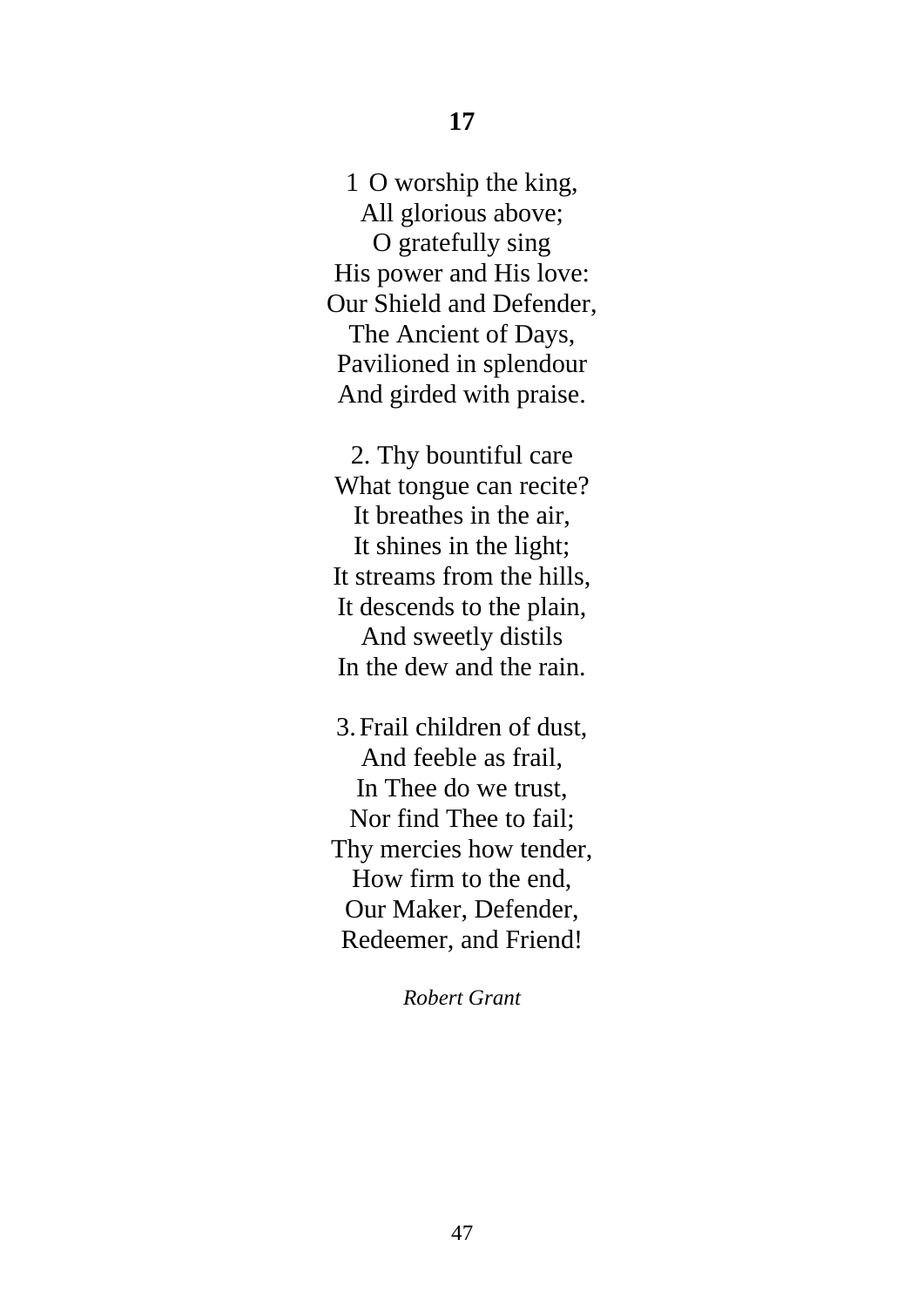1. Praise, my soul, the king of heaven; To His feet thy tribute bring. Ransomed, healed, restored, forgiven, Who like thee His praise should sing? Praise Him! Praise Him! Praise Him! Praise Him! Praise the everlasting King!

2. Praise Him for His grace and favour To our fathers in distress; Praise Him, still the same forever, Slow to chide, and swift to bless. Praise Him! Praise Him! Praise Him! Praise Him! Glorious in His faithfulness.

3. Father-like, He tends and spares us; Well our feeble frame He knows: In His hands He gently bears us, Rescues us from all our foes. Praise Him! Praise Him! Praise Him! Praise Him! Widely as His mercy flows.

4.Angels in the height, adore Him; Ye behold Him face to face; Sun and moon, bow down before Him, Dwellers all in time and space. Praise Him! Praise Him! Praise Him! Praise Him! Praise with us the God of grace!

*Henry Francis Lyte (1793 – 1847)*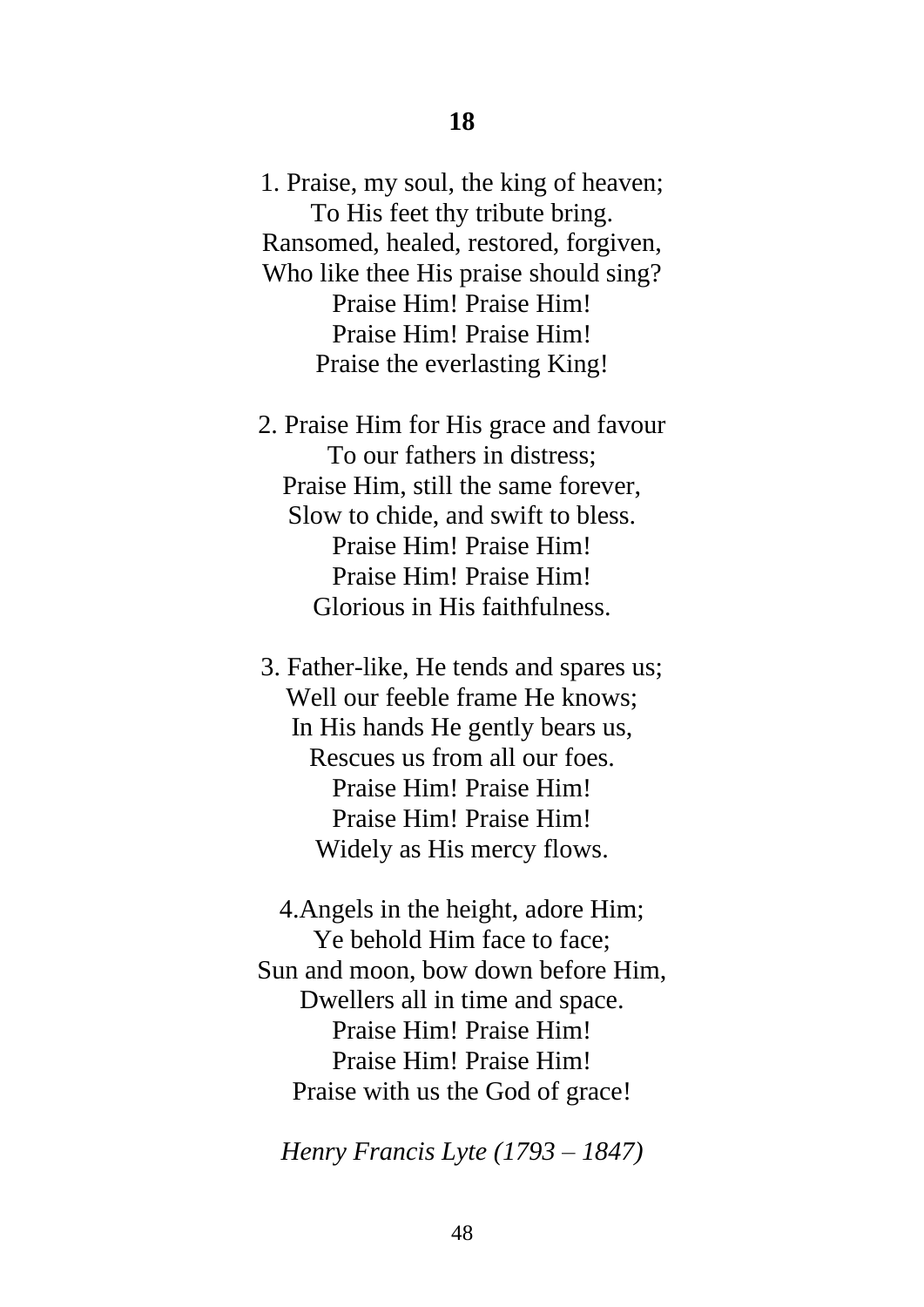- 1. The king of love my Shepherd is, Whose goodness faileth never; I nothing lack if I am His And He is mine forever.
- 2. Where streams of living water flow My ransomed soul He leadeth, And where the verdant pastures grow With food celestial feedeth.
	- 3. Perverse and foolish oft I strayed, But yet in love He sought me, And on His shoulder gently laid, And home rejoicing brought me.

4. In death's dark vale I fear no ill With Thee, dear Lord, beside me; Thy rod and staff my comfort still, Thy cross before to guide me.

5. Thou spread'st a table in my sight; Thy unction grace bestoweth: And O what transport of delight From Thy pure chalice floweth!

6. And so through all the length of days Thy goodness faileth never; Good Shepherd, may I sing Thy praise Within Thy house forever.

> *From Psalm 23 Henry Williams Baker. (1821 – 1877)*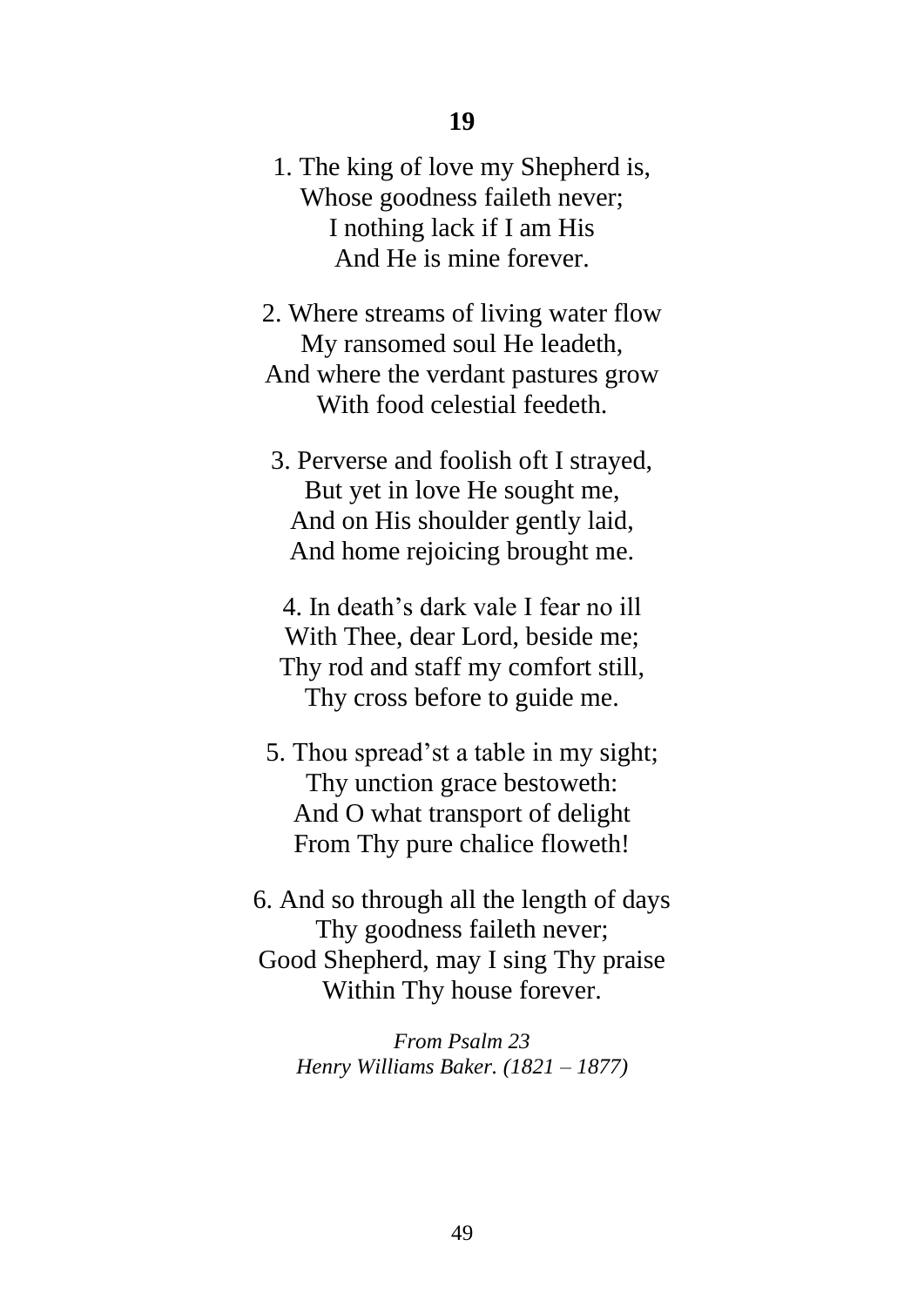1.You shall go out with joy And be led forth with peace, And the mountains and the hills Shall break forth before you. There'll be shouts of joy, And the trees of the field Shall clap, shall clap their hands.

#### *Chorus:*

*And the trees of the field shall clap their hands, And the trees of the field shall clap their hands, And the trees of the field shall clap their hands, And you'll go out with joy.*

> *Steffi Geiser Rubin/Stuart Dauermann Copyright © 1975 Lillenas Publishing*

*All hymns are reproduced by permission CCLI Copyright Licence 1445*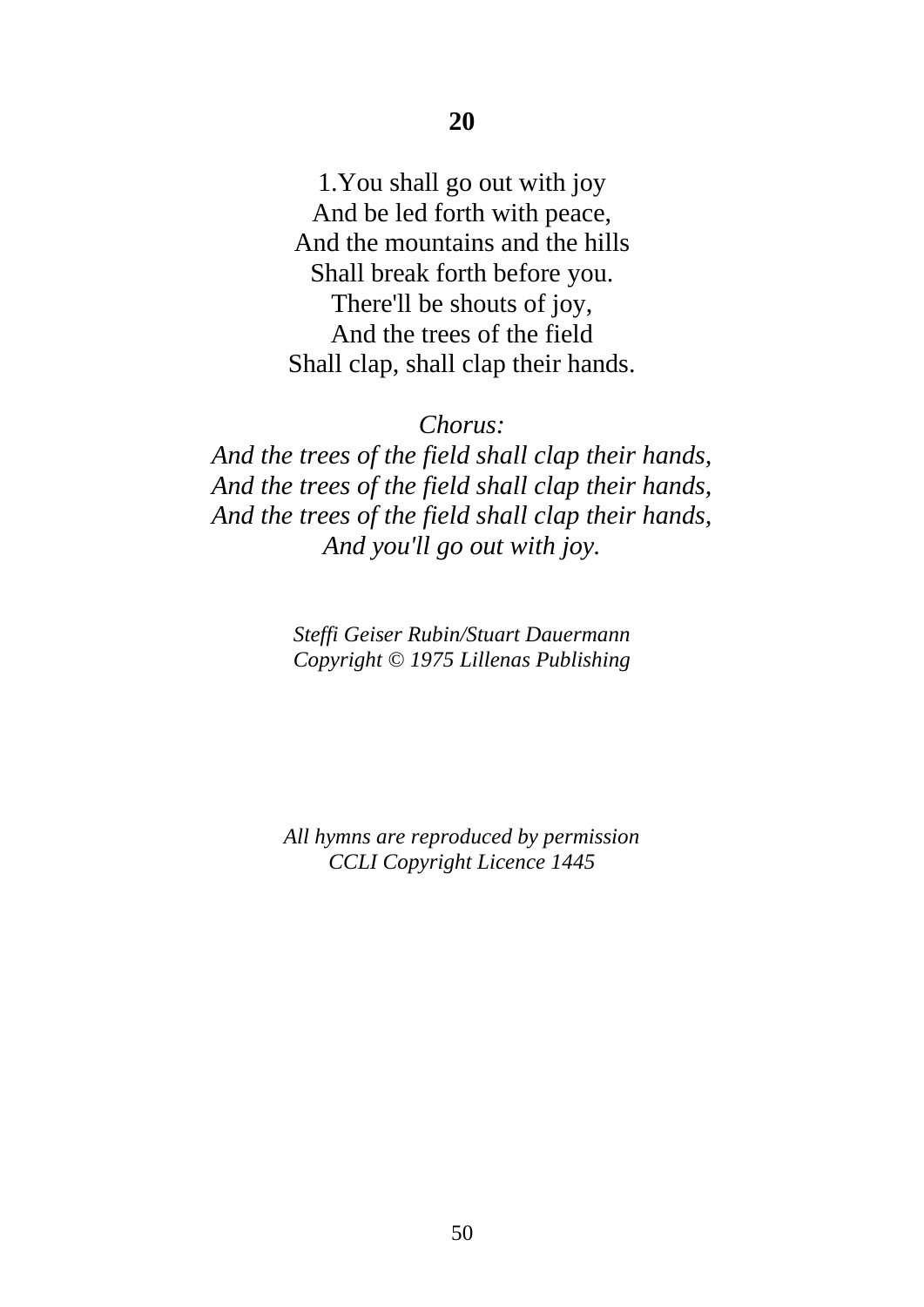# **A Check List**

You may find the following check list useful as you make arrangements for your wedding at All Saints, Hampreston

Marriage application form completed

First meeting arranged - Date:

Diary updates - our wedding day and marriage preparation day

Banns arranged at our local parish church (if applicable)

Banns certificate received and sent to Church Office (if

applicable) We'd like an organist - Church contacted? (if applicable)

We'd like to use CDs - Church contacted (if applicable)

Music chosen (bridal entry, signing of registers, leaving church)

Hymns chosen

Bible Reading(s) and any other readings chosen

Additional Prayers chosen

Meeting with Minister booked - Date:

Orders of Service arranged /checked with minister before printing

Bells - Church contacted?

Flowers/Decorations - Florist put in touch with Church

Wedding rehearsal booked - Date:

Video - permission form completed and returned

Photographer - Given guidelines & invited to rehearsal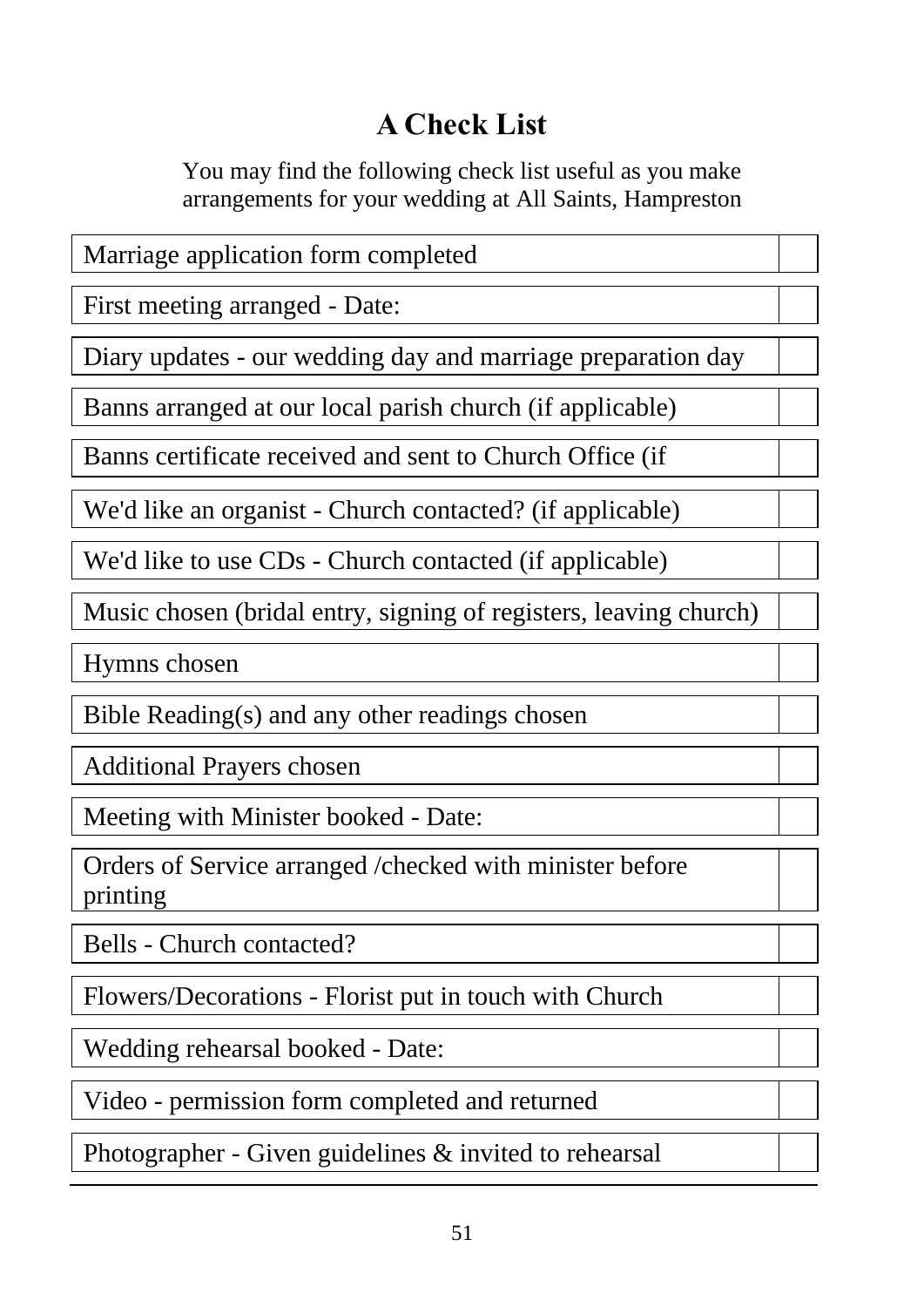Invoice - Payments ready to bring to wedding rehearsal

Your Notes: